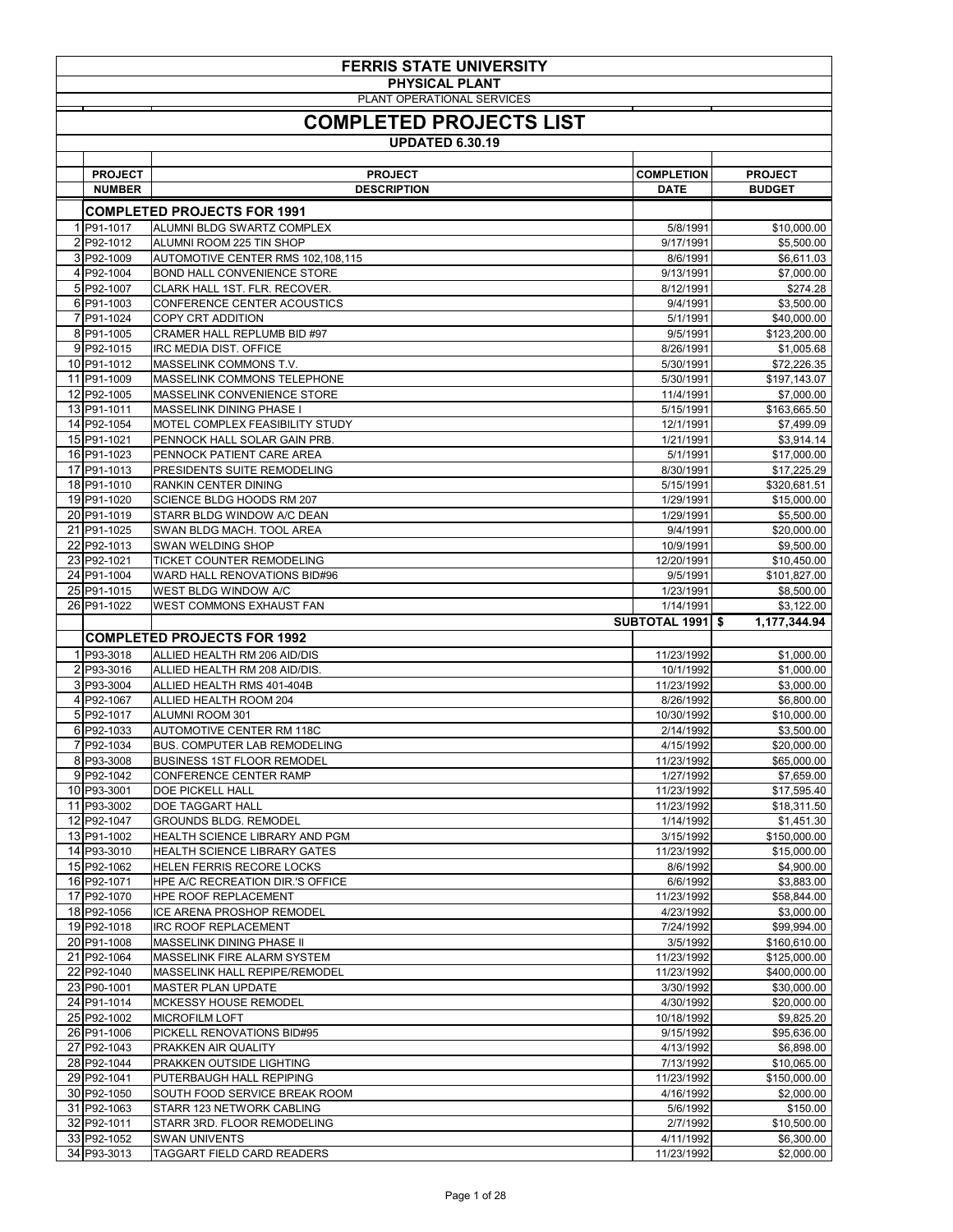| <b>FERRIS STATE UNIVERSITY</b><br><b>PHYSICAL PLANT</b><br>PLANT OPERATIONAL SERVICES |                                                                        |                         |                            |  |
|---------------------------------------------------------------------------------------|------------------------------------------------------------------------|-------------------------|----------------------------|--|
| <b>COMPLETED PROJECTS LIST</b>                                                        |                                                                        |                         |                            |  |
|                                                                                       | <b>UPDATED 6.30.19</b>                                                 |                         |                            |  |
| <b>PROJECT</b>                                                                        | <b>PROJECT</b>                                                         | <b>COMPLETION</b>       | <b>PROJECT</b>             |  |
| <b>NUMBER</b>                                                                         | <b>DESCRIPTION</b>                                                     | <b>DATE</b>             | <b>BUDGET</b>              |  |
| 35 P92-1039                                                                           | <b>TAGGART HALL REMODELING</b>                                         | 11/23/1992              | \$450,000.00               |  |
| 36 P92-1053<br>37 P92-1068                                                            | TTC RM. OUTLETS BLK. BLDG.                                             | 3/6/1992                | \$800.00                   |  |
| 38 P92-1024                                                                           | <b>WEST BUILDING CHILLER</b><br>WEST CAMPUS APTS. FEASIBILITY          | 6/10/1992<br>11/23/1992 | \$30,000.00<br>\$35,000.00 |  |
|                                                                                       |                                                                        | <b>SUBTOTAL 1992 \$</b> | 2,035,722.40               |  |
|                                                                                       | <b>COMPLETED PROJECTS FOR 1993</b>                                     |                         |                            |  |
| 1 P93-3062                                                                            | ALLIED HEALTH RM 326, 400, 420                                         | 9/15/1993               | \$4,740.00                 |  |
| 2 P93-3015<br>3 P93-3024                                                              | ALUMNI RM 228 REMODEL<br>ASSOC. STUDENT GOV. BULLETIN BRD.             | 4/15/1993<br>2/24/1993  | \$18,000.00<br>\$400.00    |  |
| 4 P93-3057                                                                            | <b>BOND AND TAGGART EXIT DEVICES</b>                                   | 12/30/1993              | \$600.00                   |  |
| 5 P93-3075                                                                            | <b>BUSINESS RM 220 STUDENT LOUNGE</b>                                  | 9/27/1993               | \$8,000.00                 |  |
| 6 P93-3005                                                                            | <b>CAMPUS ADDRESS PROJECT</b>                                          | 2/24/1993               | \$10,000.00                |  |
| 7 P92-1020<br>8 P92-1069                                                              | <b>CROSS CONNECTIONS</b><br>GENERAL SERVICES DUST COLLECTOR            | 6/30/1993<br>6/30/1993  | \$10,000.00<br>\$14,000.00 |  |
| 9 P93-3069                                                                            | HEALTH CENTER-PHA SERVICE WINDOW                                       | 12/30/1993              | \$500.00                   |  |
| 10 P92-1045                                                                           | HEALTH CTR. AIR COND. REPLACE                                          | 6/30/1993               | \$25,000.00                |  |
| 11 P93-3072<br>12 P93-3037                                                            | ICE ARENA COMPRESSOR TANK PAINT                                        | 6/30/1993               | \$1,200.00                 |  |
| 13 P93-3026                                                                           | ICE ARENA CONCESSION STAND<br><b>ICE ARENA STUDIO RINK GLASS</b>       | 3/15/1993<br>2/24/1993  | \$11,200.00<br>\$12,000.00 |  |
| 14 P93-3021                                                                           | <b>IRC DOORWAY CONSTRUCTION</b>                                        | 2/24/1993               | \$2,200.00                 |  |
| 15 P93-3019                                                                           | <b>KATKE CLUB HOUSE DECK</b>                                           | 12/30/1993              | \$600.00                   |  |
| 16 P92-1019<br>17 P93-3034                                                            | MOTOR POOL FUELING STATION                                             | 6/30/1993               | \$54,274.00                |  |
| 18 P92-1023                                                                           | OPTOMETRY RM 617 ALTERATIONS<br><b>PHARMACY ASBESTOS ABATEMENT</b>     | 2/15/1993<br>6/30/1993  | \$8,500.00<br>\$29,260.00  |  |
| 19 P93-3061                                                                           | PRAKKEN STUDENT LOAN AREA                                              | 12/30/1993              | \$600.00                   |  |
| 20 P92-1049                                                                           | RAN.BOOKSTORE CASH REG. COUNTER                                        | 6/30/1993               | \$1,000.00                 |  |
| 21 P94-4008                                                                           | SPORTS COMPLEX CART STORAGE                                            | 8/13/1993               | \$1,500.00                 |  |
| 22 P93-3050<br>23 P93-3036                                                            | SWAN 101 REMODEL<br>SWAN RM 110 CAD-CAM                                | 3/15/1993<br>1/30/1993  | \$8,000.00<br>\$3,000.00   |  |
| 24 P93-3059                                                                           | SWAN RM 209 DOORWAY                                                    | 4/30/1993               | \$490.00                   |  |
| 25 P92-1025                                                                           | T.V. TOWER GROUNDING                                                   | 6/30/1993               | \$11,000.00                |  |
| 26 P93-3073                                                                           | TOP TAGGART FIELD 25 SEC. CLOCKS                                       | 9/15/1993               | \$2,500.00                 |  |
| 27 P94-4007<br>28 P93-3068                                                            | TOP TAGGART FIELD CONCESSION<br>TOT'S PLACE DOORS                      | 9/30/1993<br>8/15/1993  | \$1,600.00<br>\$2,698.00   |  |
| 29 P93-3014                                                                           | TTC BLDG. IMPROVEMENT                                                  | 1/15/1993               | \$9,783.00                 |  |
| 30 P94-4010                                                                           | TTC BLDG. IMPROVMENT PHASE II                                          | 10/30/1993              | \$4,350.00                 |  |
| 31 P92-1055                                                                           | WEST COMMONS RM.108 EQUIPMENT                                          | 6/30/1993               | \$16,000.00                |  |
|                                                                                       | <b>COMPLETED PROJECTS FOR 1994</b>                                     | <b>SUBTOTAL 1993 \$</b> | 272,995.00                 |  |
| 1 P93-3045                                                                            | <b>AUTO CENTER ROOF REPLACEMENT</b>                                    | 6/30/1994               | \$121,000.00               |  |
| 2 P93-3070                                                                            | <b>BISHOP COMPUTER LAB</b>                                             | 6/30/1994               | \$4,000.00                 |  |
| 3 P94-4004                                                                            | <b>BISHOP RM 411</b>                                                   | 12/30/1994              | \$200.00                   |  |
| 4 P92-1066                                                                            | <b>BOND HALL WATER PROBLEM PHASE I</b>                                 | 3/4/1994                | \$25,000.00                |  |
| 5 P93-3052<br>6 P95-5018                                                              | <b>BROPHY STUDENT STUDY ROOMS</b><br><b>BUSINESS INDIRECT LIGHTING</b> | 6/30/1994<br>10/1/1994  | \$7,000.00<br>\$4,000.00   |  |
| 7 P94-4029                                                                            | <b>BUSINESS RM 108 ELECTRICAL</b>                                      | 6/30/1994               | \$3,600.00                 |  |
| 8 P94-4030                                                                            | <b>BUSINESS RM 121 ELECTRICAL</b>                                      | 6/30/1994               | \$1,800.00                 |  |
| 9 P93-3060<br>10 P93-3066                                                             | <b>CARLISLE ROOF REPLACEMENT</b>                                       | 6/30/1994<br>6/30/1994  | \$11,246.00                |  |
| 11 P93-3053                                                                           | <b>CLARK HALL PAINTING</b><br><b>CLARK HALL RECORE LOCKS</b>           | 6/30/1994               | \$20,000.00<br>\$6,420.00  |  |
| 12 P93-1020                                                                           | <b>CROSS CONNECTIONS</b>                                               | 6/30/1994               | \$10,000.00                |  |
| 13 P93-3041                                                                           | DOE BOND HALL                                                          | 6/30/1994               | \$10,575.00                |  |
| 14 P93-3043<br>15 P93-3040                                                            | <b>DOE HELEN FERRIS HALL</b><br>DOE MASSELINK HALL                     | 6/30/1994<br>6/30/1994  | \$20,400.00<br>\$16,100.00 |  |
| 16 P93-3055                                                                           | <b>EAST CAMPUS APTS NEW LOCK SETS</b>                                  | 6/30/1994               | \$4,000.00                 |  |
| 17 P93-3049                                                                           | <b>FIRE/LIFE SAFETY UPGRADE</b>                                        | 6/30/1994               | \$160,000.00               |  |
| 18 P93-3067                                                                           | <b>GROUNDS PESTICIDE STORAGE</b>                                       | 6/30/1994               | \$6,000.00                 |  |
| 19 P93-3058<br>20 P93-3047                                                            | <b>HALLISY FIRE ALARM SYSTEM</b><br>HEALTH CENTER ROOF REPLACEMENT     | 6/30/1994<br>6/30/1994  | \$50,000.00                |  |
| 21 P95-5014                                                                           | HEALTH CTR. NEW CLASSROOM                                              | 9/10/1994               | \$20,000.00<br>\$6,500.00  |  |
| 22 P93-3011                                                                           | HEAVY EQUIPMENT COOLING TANK                                           | 6/30/1994               | \$25,000.00                |  |
| 23 P95-5001                                                                           | HPE RM 002 CARPETING                                                   | 7/8/1994                | \$1,300.00                 |  |
| 24 P95-5020                                                                           | <b>HPE WEIGHT ROOM REMODEL</b>                                         | 11/15/1994              | \$4,215.00                 |  |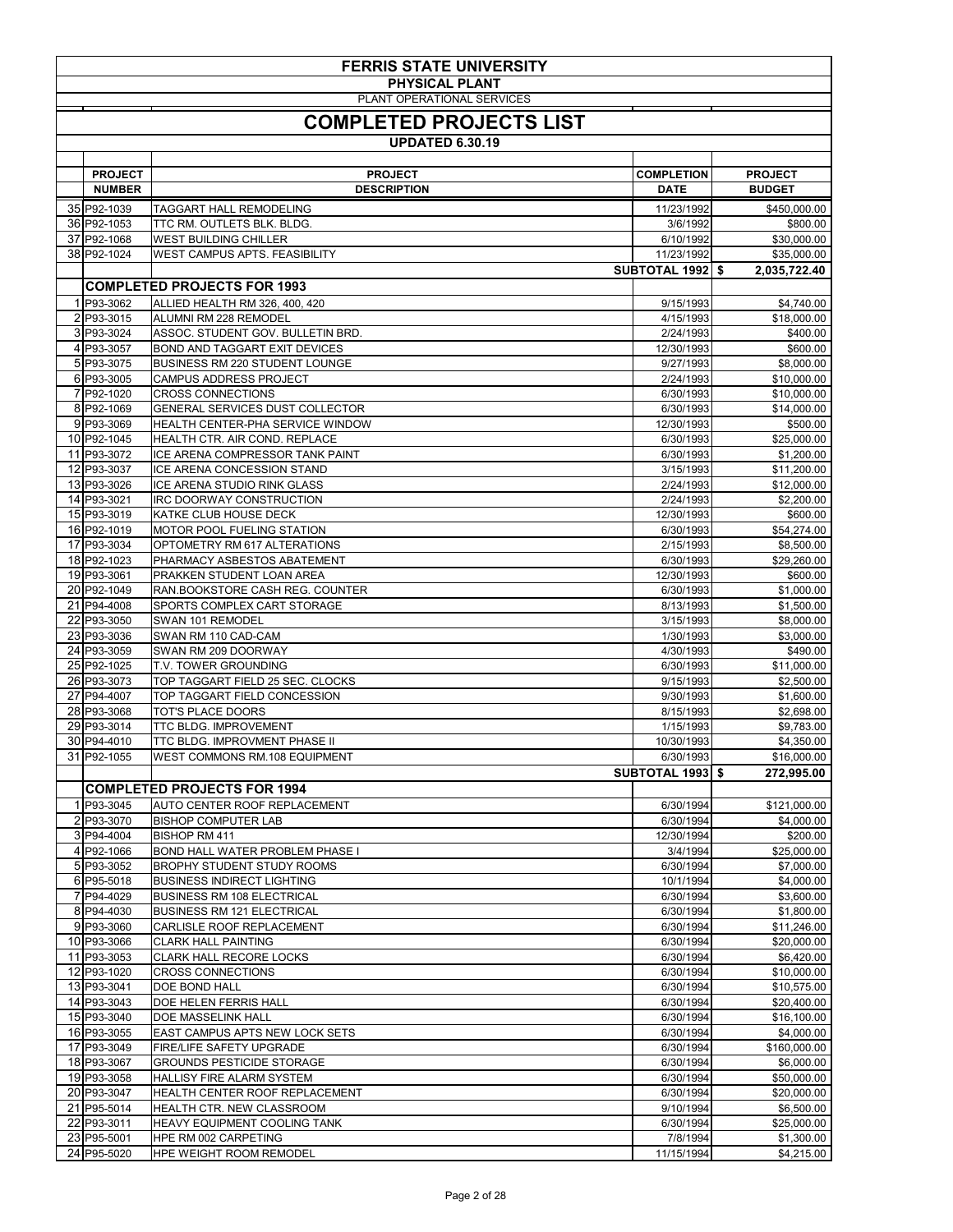| <b>FERRIS STATE UNIVERSITY</b> |                                                               |                         |                              |
|--------------------------------|---------------------------------------------------------------|-------------------------|------------------------------|
|                                | <b>PHYSICAL PLANT</b><br>PLANT OPERATIONAL SERVICES           |                         |                              |
|                                |                                                               |                         |                              |
|                                | <b>COMPLETED PROJECTS LIST</b>                                |                         |                              |
|                                | <b>UPDATED 6.30.19</b>                                        |                         |                              |
|                                |                                                               |                         |                              |
| <b>PROJECT</b>                 | <b>PROJECT</b>                                                | <b>COMPLETION</b>       | <b>PROJECT</b>               |
| <b>NUMBER</b>                  | <b>DESCRIPTION</b>                                            | <b>DATE</b>             | <b>BUDGET</b>                |
| 25 P95-5021                    | <b>HPE WOMEN'S LOCKER RM REMODEL</b>                          | 11/15/1994              | \$6,100.00                   |
| 26 P93-3027                    | ICE ARENA FEASIBILITY STUDY ELECT                             | 6/30/1994               | \$10,000.00                  |
| 27 P92-1029<br>28 P92-1028     | ICP GRANT ALLIED HEALTH<br>ICP GRANT CENTRAL HEATING PLT      | 6/30/1994<br>6/30/1994  | \$43,700.00<br>\$49,440.00   |
| 29 P92-1030                    | <b>ICP GRANT HPE BUILDING</b>                                 | 6/30/1994               | \$96,690.00                  |
| 30 P92-1031                    | <b>ICP GRANT TIMME LIBRARY</b>                                | 6/30/1994               | \$52,800.00                  |
| 31 P95-5016                    | JOHNSON HALL RM 118&119 AIR COND.                             | 9/30/1994               | \$3,600.00                   |
| 32 P94-4017                    | KATKE PRO SHOP OIL TANK REMOVAL                               | 1/15/1994               | \$9,550.00                   |
| 33 P93-3056                    | <b>LIBRARY CHILLER CONVERSION TO 123</b>                      | 6/30/1994               | \$60,000.00                  |
| 34 P93-3009                    | <b>LIBRARY WINDOW/LIGHTING RETROFIT</b>                       | 6/30/1994               | \$58,000.00                  |
| 35 P93-3046                    | MUSIC BUILDING ROOF REPLACEMENT                               | 6/30/1994               | \$31,000.00                  |
| 36 P93-3048                    | PHARMACY ANIMAL ROOM RETROFIT                                 | 6/30/1994               | \$300,000.00                 |
| 37 P95-5003                    | PHARMACY BLINDS                                               | 11/20/1994              | \$11,511.00                  |
| 38 P95-5022                    | PRAKKEN ENROLL. SERV. LAN WIRING                              | 10/15/1994              | \$9,700.00                   |
| 39 P93-3076                    | PRAKKEN FINANCIAL AID OFFICE                                  | 6/30/1994               | \$42,000.00                  |
| 40 P94-4026                    | RACQUET BALL PARKING LOT                                      | 8/15/1994               | \$20,000.00                  |
| 41 P94-4028                    | RACQUET BALL TENNIS COURTS                                    | 5/15/1994               | \$58,000.00                  |
| 42 P93-3065                    | RANKIN CENTER RMS 233 & 316A                                  | 6/30/1994               | \$14,000.00                  |
| 43 P93-3064<br>44 P93-3028     | S.W. POWER PLANT ROOF REPLACEMENT                             | 6/30/1994               | \$9,500.00                   |
| 45 P95-5028                    | SOUTH COMMONS ADDITION<br>SOUTHWEST FOOD - FOOD COURT         | 6/30/1994<br>9/1/1994   | \$1,500,000.00<br>\$9,108.00 |
| 46 P93-3077                    | SWAN 101 COMPUTER LAB                                         | 6/30/1994               | \$48,500.00                  |
| 47 P95-5005                    | SWAN 110B DOOR REMOVAL                                        | 11/10/1994              | \$4,500.00                   |
| 48 P95-5007                    | SWAN 207 CEILING/BLINDS                                       | 8/30/1994               | \$7,000.00                   |
| 49 P95-5006                    | SWAN 220 WHITE/CORK BOARD                                     | 10/27/1994              | \$625.00                     |
| 50 P95-5004                    | SWAN 224 WHITE/CORK BOARD                                     | 10/27/1994              | \$625.00                     |
| 51 P95-5017                    | SWAN 502/503/504 INTERIOR DOORS                               | 10/20/1994              | \$1,250.00                   |
| 52 P93-3003                    | SWAN HEATING SYSTEM REPLACEMENT                               | 6/30/1994               | \$78,000.00                  |
| 53 P95-5009                    | SWAN ROOM 103 REMODEL                                         | 11/15/1994              | \$8,052.00                   |
| 54 P95-5008                    | SWAN ROOM 301 REMODEL                                         | 10/20/1994              | \$5,000.00                   |
| 55 P93-3071                    | <b>TOT'S PLACE LOFT</b>                                       | 8/30/1994               | \$2,122.00                   |
| 56 P93-3054                    | <b>VANDERCOOK HALL RECORE LOCKS</b>                           | 6/30/1994               | \$6,660.00                   |
| 57 P95-5002                    | VFS 2ND AND 3RD FLOOR CARPET                                  | 8/22/1994               | \$3,100.00                   |
| 58 P93-3063                    | <b>WEST CAMPUS 16A MODIFICATIONS</b>                          | 6/30/1994               | \$3,000.00                   |
| 59 P95-5013                    | WEST COMMONS 110 SWINGING DOORS                               | 11/10/1994              | \$2,000.00                   |
| 60 P93-3078<br>61 P93-3017     | <b>WEST COMMONS KITCHEN</b><br>WIM GIRLS SOFTBALL FIELD MC93' | 3/30/1994<br>6/30/1994  | \$12,500.00<br>\$50,000.00   |
| 62 P93-3029                    | WIM KARAS FIELDS RENOVATION                                   | 6/30/1994               | \$300,000.00                 |
| 63 P93-3007                    | <b>WIM LIGHTING ADDITION</b>                                  | 6/30/1994               | \$20,000.00                  |
|                                |                                                               | <b>SUBTOTAL 1994 \$</b> | 3,485,989.00                 |
|                                | <b>COMPLETED PROJECTS FOR 1995</b>                            |                         |                              |
| 1 P96-6026                     | <b>BISHOP 201, 202</b>                                        | 9/5/1995                | \$4,904.74                   |
| 2 P94-4027                     | <b>BOND HALL WATER PROBLEM PHASE II</b>                       | 2/24/1995               | \$165,000.00                 |
| 3 P96-6003                     | <b>BUSINESS GLASS WALL RM 102</b>                             | 9/5/1995                | \$4,764.00                   |
| 4 P96-6002                     | BUSINESS PROJECT ROOM 222/224                                 | 9/5/1995                | \$9,884.00                   |
| 5 P94-4032                     | CARLISLE HAND RAIL REPLACEMENT                                | 6/30/1995               | \$20,000.00                  |
| 6 P95-5052                     | CONFINED SPACE ENTRY EQUIPMENT                                | 7/30/1995               | \$42,000.00                  |
| 7 P96-6004                     | <b>CREATIVE ARTS VENTILATION/FENCE</b>                        | 9/5/1995                | \$8,780.00                   |
| 8 P94-4024                     | <b>GROUNDS FUEL TANKS REMOVAL</b>                             | 6/15/1995               | \$10,000.00                  |
| 9 P94-4005                     | HEALTH SCIENCE LIBRARY SEATING                                | 6/30/1995               | \$6,000.00                   |
| 10 P96-6011                    | HEAVY EQUIPMENT RM 101 MEZZANINE                              | 9/5/1995                | \$11,090.00                  |

| 11 P95-5027 | <b>HELEN FERRIS 3RD FLR CEILINGS</b> | 2/25/1995  | \$6,000.00   |
|-------------|--------------------------------------|------------|--------------|
| 12 P94-4033 | <b>HENDERSON HALL RE-PLUMBING</b>    | 6/30/1995  | \$150,000.00 |
| 13 P96-6007 | <b>HPE 3 CABINET UNITS</b>           | 11/9/1995  | \$2,400.00   |
| 14 P94-4023 | <b>ICP GRANT ICE ARENA</b>           | 6/30/1995  | \$94,686.00  |
| 15 P96-6008 | IRC AUDIO BOOTH                      | 9/5/1995   | \$8,529.00   |
| 16 P94-4002 | IRC LIGHTING                         | 6/30/1995  | \$48,000.00  |
| 17 P96-6006 | IRC VENTILATE RM 105                 | 10/30/1995 | \$3,250.00   |
| 18 P94-4001 | <b>LIBRARY BOOK STORAGE SYSTEM</b>   | 6/30/1995  | \$7,347.00   |
| 19 P95-5015 | LIBRARY COMPUTER ROOM AIR COND.      | 3/15/1995  | \$13,500.00  |
| 20 P94-4003 | IMASSELINK FOOD COURT                | 6/30/1995  | \$6,500.00   |
| 21 P94-4034 | MASSELINK HALL CEILINGS              | 2/24/1995  | \$100,000.00 |
| 22 P94-4009 | <b>MCKESSY HANDICAP RAMP</b>         | 6/30/1995  | \$10,000.00  |
| 23 P94-4020 | <b>PENNOCK RM 503</b>                | 6/30/1995  | \$1,000.00   |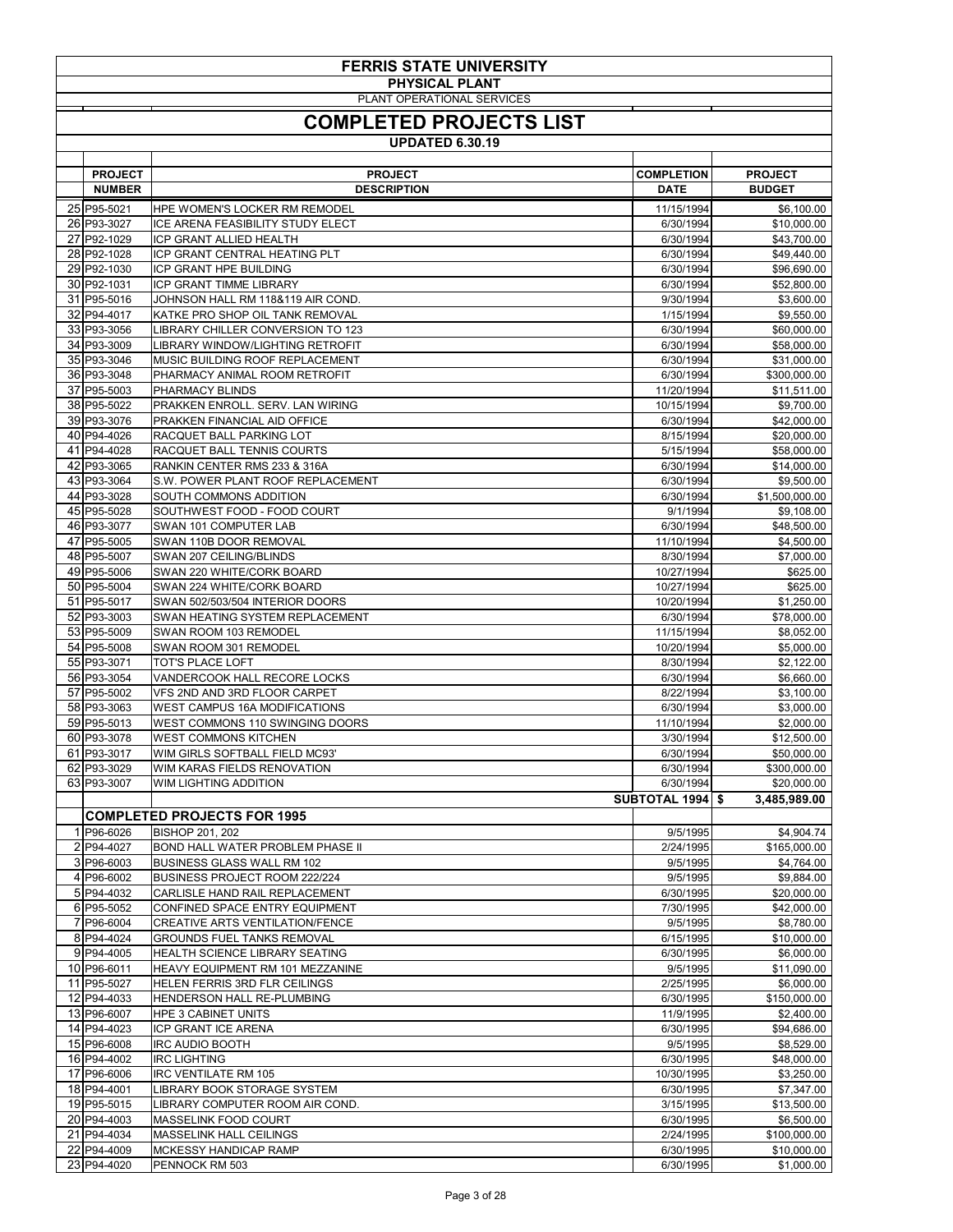|                                                     | <b>FERRIS STATE UNIVERSITY</b>                                            |                          |                              |  |
|-----------------------------------------------------|---------------------------------------------------------------------------|--------------------------|------------------------------|--|
| <b>PHYSICAL PLANT</b><br>PLANT OPERATIONAL SERVICES |                                                                           |                          |                              |  |
|                                                     |                                                                           |                          |                              |  |
|                                                     | <b>COMPLETED PROJECTS LIST</b><br><b>UPDATED 6.30.19</b>                  |                          |                              |  |
|                                                     |                                                                           |                          |                              |  |
| <b>PROJECT</b>                                      | <b>PROJECT</b>                                                            | <b>COMPLETION</b>        | <b>PROJECT</b>               |  |
| <b>NUMBER</b><br>24 P94-4018                        | <b>DESCRIPTION</b><br>PHARMACY AUDITORIUM SEATING                         | <b>DATE</b><br>6/30/1995 | <b>BUDGET</b><br>\$28,000.00 |  |
| 25 P96-6009                                         | PHARMACY CABINETS                                                         | 11/1/1995                | \$8,590.00                   |  |
| 26 P96-6013                                         | <b>PLASTIC ACCESS RM 109/111/112</b>                                      | 9/5/1995                 | \$8,120.00                   |  |
| 27 P96-6014<br>28 P96-6022                          | PLASTIC ADD DOOR RMS 103/105<br>PLASTIC RM 104 WALL W/ DOOR               | 9/5/1995<br>9/5/1995     | \$3,033.00<br>\$3,200.00     |  |
| 29 P96-6020                                         | PLASTIC RMS 107/110 MODIFICATIONS                                         | 9/5/1995                 | \$3,996.00                   |  |
| 30 P94-4019                                         | PUTERBAUGH HALL REMODELING                                                | 6/30/1995                | \$154,000.00                 |  |
| 31 P96-6015<br>32 P96-6017                          | <b>SWAN 12 FOOT TROPHY CASE</b><br>SWAN 2ND FLR HALLWAY TACK BOARD        | 9/5/1995<br>9/5/1995     | \$4,400.00<br>\$230.00       |  |
| 33 P94-4012                                         | SWAN 2ND. FL. HALLWAY RETILE                                              | 6/30/1995                | \$9,000.00                   |  |
| 34 P96-6025                                         | SWAN 401, 403, 408                                                        | 9/5/1995                 | \$10,000.00                  |  |
| 35 P95-5046                                         | SWAN PRINTING PRESS INSTALLATION                                          | 3/15/1995                | \$3,000.00                   |  |
| 36 P96-6012<br>37 P96-6021                          | SWAN REMODEL RM 202<br>SWAN RM 119 REMODEL                                | 11/15/1995<br>9/5/1995   | \$12,503.00<br>\$3,973.00    |  |
| 38 P96-6019                                         | SWAN ROOM 104 H/M WINDOWS                                                 | 9/5/1995                 | \$2,124.00                   |  |
| 39 P95-5011                                         | SWAN ROOM 105 REMODEL                                                     | 3/10/1995                | \$10,000.00                  |  |
| 40 P96-6016<br>41 P96-6018                          | SWAN ROOM 220 TACK BOARD<br>SWAN ROOM 220B WALL W/ DOOR                   | 9/5/1995<br>9/5/1995     | \$115.00<br>\$3,870.00       |  |
| 42 P94-4016                                         | TTC HI-RANGER STORAGE                                                     | 6/30/1995                | \$5,000.00                   |  |
| 43 P96-6024                                         | UNIVERSITY RECREATION BLEACHERS                                           | 9/10/1995                | \$10,400.00                  |  |
| 44 P95-5026                                         | WEST BLDG COMP. CTR. MAIN FRAME                                           | 3/30/1995                | \$11,650.00                  |  |
| 45 P95-5044<br>46 P95-5019                          | WEST BUILDING ROOM 100<br>WEST COMMONS 110B DOORWAY                       | 12/30/1995<br>1/15/1995  | \$400.00<br>\$1,500.00       |  |
| 47 P96-6001                                         | WEST COMMONS EXTERIOR ID SIGN                                             | 9/5/1995                 | \$346.00                     |  |
| 48 P94-4022                                         | WEST COMMONS RMS 102,103,105 AC                                           | 6/30/1995                | \$1,170.00                   |  |
| 49 P95-5045                                         | WEST COMMONS STOVE REPLACEMENT                                            | 7/1/1995                 | \$1,000.00                   |  |
|                                                     | <b>COMPLETED PROJECTS FOR 1996</b>                                        | <b>SUBTOTAL 1995 \$</b>  | 1,033,254.74                 |  |
| 1 P97-7002                                          | ALLIED HEALTH 326C, 325, 419, 320                                         | 12/27/1996               | \$10,500.00                  |  |
| 2 P95-5041                                          | ALLIED HEALTH RM 304 DOORS                                                | 6/30/1996                | \$3,300.00                   |  |
| 3 P97-7004<br>4 P96-6039                            | BUSINESS 104,106 GLASS WALL-LABS<br><b>BUSINESS COMP LAB RM 120 PAINT</b> | 12/27/1996<br>1/8/1996   | \$4,200.00                   |  |
| 5 P97-7005                                          | <b>BUSINESS EXTERIOR SOUTH SIDEWALK</b>                                   | 12/27/1996               | \$1,200.00<br>\$2,750.00     |  |
| 6 P96-6028                                          | BUSINESS RM 212 214 REMODEL                                               | 1/6/1996                 | \$7,000.00                   |  |
| 7 P96-6050                                          | <b>BUSINESS SECURITY SYSTEM UPGRADE</b>                                   | 2/2/1996                 | \$960.00                     |  |
| 8 P94-4015<br>9 P95-5048                            | CENTRAL ENERGY MGT. SYSTEM<br><b>CONSUMER'S POWER REBATE 94-95</b>        | 3/7/1996<br>6/30/1996    | \$70,000.00<br>\$151,434.00  |  |
| 10 P97-7011                                         | CTC 106 EXHAUST VENT SYSTEM                                               | 12/27/1996               | \$40,000.00                  |  |
| 11 P94-4035                                         | <b>GENERAL SERVICES A&amp;E REMODEL</b>                                   | 2/1/1996                 | \$4,000.00                   |  |
| 12 P96-6032                                         | HEALTH CENTER AIR COND LOUNGE                                             | 7/1/1996                 | \$3,700.00                   |  |
| 13 P96-6045<br>14 P95-5049                          | HEALTH CTR REPLACE CHILLER<br>HELEN FERRIS ASBESTOS ABATEMENT             | 8/1/1996<br>6/30/1996    | \$32,000.00<br>\$6,000.00    |  |
| 15 P97-7014                                         | HPE INTRAMURAL OFFICE REMODEL                                             | 12/27/1996               | \$9,600.00                   |  |
| 16 P97-7007                                         | HPE LEISURE STUDIES OFFICE                                                | 12/27/1996               | \$5,632.00                   |  |
| 17 P95-5067<br>18 P96-6029                          | <b>HPE TRACK</b><br>ICE ARENA LOCKER REMODEL                              | 6/30/1996<br>3/18/1996   | \$15,000.00<br>\$6,500.00    |  |
| 19 P96-6030                                         | ICE ARENA MAIN OFFICE REMODEL                                             | 3/18/1996                | \$10,000.00                  |  |
| 20 P97-7006                                         | <b>IRC 4 CONVERT DARKROOM</b>                                             | 12/27/1996               | \$10,845.00                  |  |
| 21 P97-7013                                         | LIBRARY 2ND FL SECURE, STRUT SHELV                                        | 12/27/1996               | \$810.00                     |  |
| 22 P95-5066<br>23 P97-7017                          | MASSELINK COMPUTOR NET. MGT<br>PENNOCK RMS 501,505,611,613 CARPE          | 3/19/1996<br>10/15/1996  | \$7,000.00<br>\$2,500.00     |  |
| 24 P97-7009                                         | PHARMACY 204 CONDUIT RACEWAY                                              | 12/27/1996               | \$3,078.00                   |  |
| 25 P97-7010                                         | PHARMACY 308,312,301, HALLWAY CARP                                        | 12/27/1996               | \$850.00                     |  |
| 26 P96-6067<br>27 P97-7001                          | PRAKKEN BUS OFFICE VAULT<br>PRAKKEN ENROLL/REGISTRAR OFFICE               | 12/30/1996               | \$650.00                     |  |
| 28 P95-5035                                         | PRESIDENT'S RESIDENCE AIR COND.                                           | 12/27/1996<br>2/25/1996  | \$5,285.00<br>\$30,000.00    |  |
| 29 P95-5072                                         | SPORTS COMPLEX WEIGHT ROOM                                                | 2/17/1996                | \$2,800.00                   |  |
| 30 P97-7012                                         | SWAN 218 INCREASE LAB SPACE                                               | 12/27/1996               | \$16,025.00                  |  |
| 31 P96-6040<br>32 P95-5043                          | TAGGART FIELD PRESS BOX REMODEL<br>TTC AGG LAB SOLVENT TANKS              | 9/15/1996<br>6/30/1996   | \$12,000.00<br>\$25,000.00   |  |
| 33 P96-6035                                         | TTC BLOCK BLDG ROOF REPLACEMENT                                           | 6/30/1996                | \$24,938.00                  |  |
| 34 P96-6036                                         | <b>TTC HAWORTH RENOVATIONS</b>                                            | 9/15/1996                | \$100,000.00                 |  |
| 35 P95-5038                                         | TTC S. BLDG. & AGG. LAB REMODEL                                           | 6/30/1996                | \$33,400.00                  |  |
| 36 P97-7003                                         | WEST COMMONS 108 ENCLOSE OFFICES                                          | 12/27/1996               | \$8,952.00                   |  |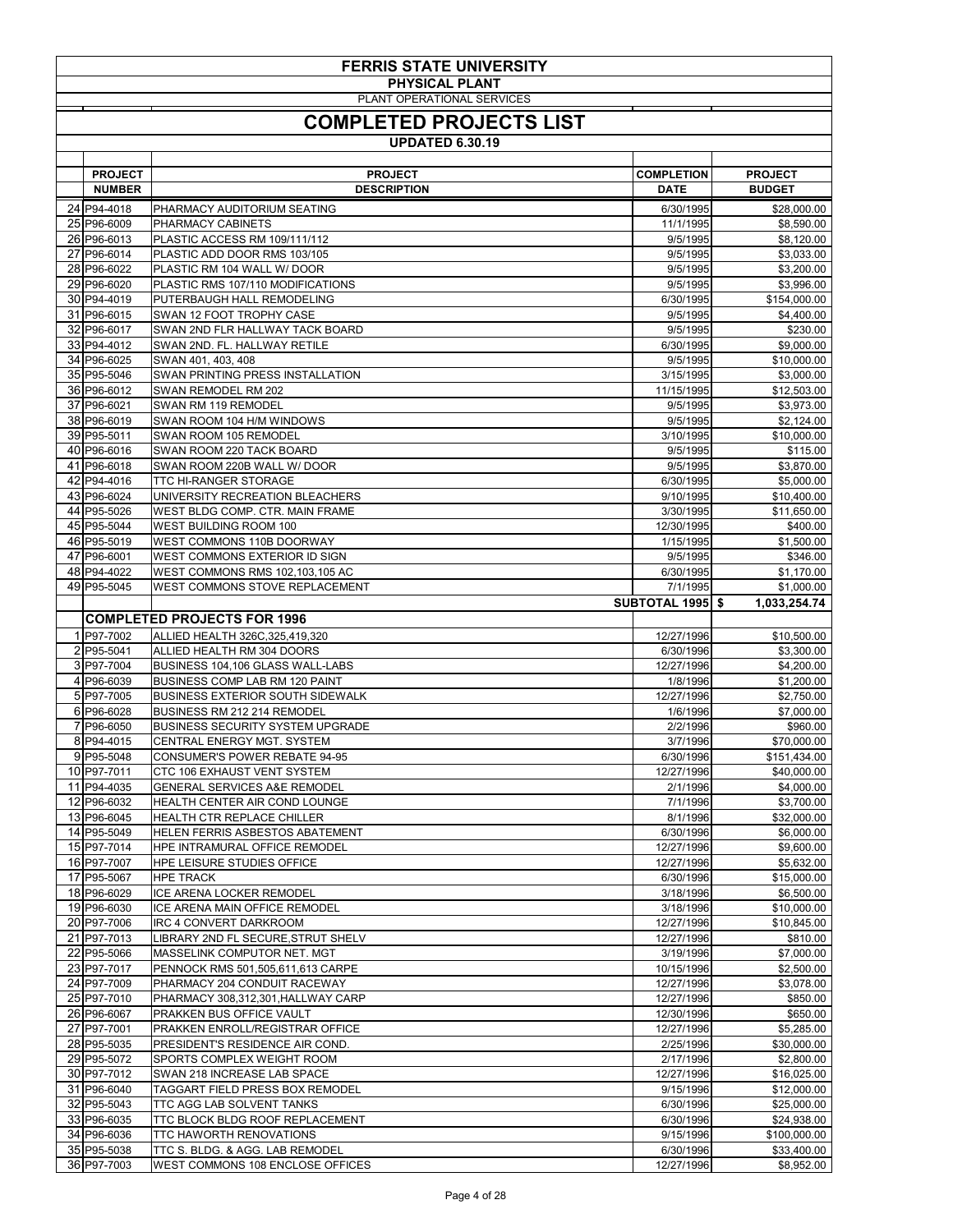|                                                     | <b>FERRIS STATE UNIVERSITY</b>                                                    |                                  |                                 |  |
|-----------------------------------------------------|-----------------------------------------------------------------------------------|----------------------------------|---------------------------------|--|
| <b>PHYSICAL PLANT</b><br>PLANT OPERATIONAL SERVICES |                                                                                   |                                  |                                 |  |
| <b>COMPLETED PROJECTS LIST</b>                      |                                                                                   |                                  |                                 |  |
|                                                     | <b>UPDATED 6.30.19</b>                                                            |                                  |                                 |  |
|                                                     |                                                                                   |                                  |                                 |  |
| <b>PROJECT</b><br><b>NUMBER</b>                     | <b>PROJECT</b><br><b>DESCRIPTION</b>                                              | <b>COMPLETION</b><br><b>DATE</b> | <b>PROJECT</b><br><b>BUDGET</b> |  |
| 37 P96-6038                                         | WIM GIRLS SOFTBALL DUGOUTS                                                        | 12/30/1996                       | \$775.00                        |  |
|                                                     |                                                                                   | <b>SUBTOTAL 1996 \$</b>          | 668,684.00                      |  |
|                                                     | <b>COMPLETED PROJECTS FOR 1997</b>                                                |                                  |                                 |  |
| 1 P98-8015<br>2 P98-8001                            | ?? ENCLOSE MESSAGE BOARDS<br>ALLIED HEALTH 103 104 FLOORING                       | 11/5/1997<br>11/5/1997           | \$1,040.00<br>\$3,000.00        |  |
| 3 P96-6044                                          | ALUMNI COMP LAB RECRUITING RM AC                                                  | 6/30/1997                        | \$4,650.00                      |  |
| 4 P98-8003<br>5 P98-8016                            | <b>ALUMNI GILL NEW CARPET</b><br>ALUMNI HALLWAYS CARPET                           | 11/5/1997<br>11/5/1997           | \$4,375.00<br>\$4,087.00        |  |
| 6 P98-8002                                          | <b>AUTOMOTIVE CENTER AUTO BODY</b>                                                | 11/5/1997                        | \$50,000.00                     |  |
| 7 P98-8018                                          | <b>BISHOP 5 FLOOR CARPET</b>                                                      | 11/5/1997                        | \$2,621.36                      |  |
| 8 P97-7023<br>9 P96-6041                            | <b>BISHOP HALL WEST STAIRWELL, ETC.</b><br><b>BOND HALL REPLUMBING</b>            | 7/11/1997<br>6/30/1997           | \$28,294.00<br>\$183,000.00     |  |
| 10 P96-6072                                         | <b>BROPHY HALL TILE STAIRWELLS</b>                                                | 6/30/1997                        | \$13,239.00                     |  |
| 11 P96-6060                                         | <b>BUS RM 122A COUNTERS</b>                                                       | 1/22/1997                        | \$3,036.00                      |  |
| 12 P98-8010<br>13 P98-8024                          | BUSINESS 116 PAINT, CARPET, LIGHT, W<br><b>BUSINESS 123 PAINT, CARPET, BOARDS</b> | 11/24/1997<br>11/5/1997          | \$28,163.40<br>\$9,096.00       |  |
| 14 P98-8025                                         | <b>BUSINESS 130 PAINT, CARPET, BOARDS</b>                                         | 11/5/1997                        | \$9,525.00                      |  |
| 15 P98-8023                                         | BUSINESS 400 PAINT, CARPET, CABINET                                               | 11/5/1997                        | \$9,390.00                      |  |
| 16 P96-6069<br>17 P98-8026                          | <b>BUSINESS BUILDING S LOBBY REMODEL</b><br><b>BUSINESS NORTH EXTERIOR DRAIN</b>  | 5/30/1997<br>11/24/1997          | \$60,000.00<br>\$1,728.00       |  |
| 18 P96-6063                                         | <b>BUSINESS RM 104 WALLCAPS</b>                                                   | 1/22/1997                        | \$1,000.00                      |  |
| 19 P97-7029                                         | <b>BUSINESS RM 109 TELECOM ROOM</b>                                               | 6/30/1997                        | \$2,500.00                      |  |
| 20 P97-7050<br>21 P97-7021                          | <b>BUSINESS RM 118 REMODEL COMP LAB</b><br><b>BUSINESS ROOM 220 TILE</b>          | 8/15/1997<br>6/24/1997           | \$6,510.00<br>\$850.00          |  |
| 22 P96-6066                                         | <b>BUSINESS SIDEWALK LIGHTING</b>                                                 | 6/30/1997                        | \$9,500.00                      |  |
| 23 P97-7036                                         | <b>CARLISLE PAINT/CEILINGS</b>                                                    | 8/19/1997                        | \$121,000.00                    |  |
| 24 P98-8008<br>25 P96-6059                          | CONSTRUCTION TECH 107 OH DOOR<br>CONSTRUCTION TECH WELDING EXHUST                 | 11/5/1997<br>6/30/1997           | \$3,600.00<br>\$2,500.00        |  |
| 26 P96-6031                                         | COPY CENTER AIR DUCT                                                              | 6/30/1997                        | \$1,000.00                      |  |
| 27 P97-7026                                         | CRAMER MAIN ENTRANCE DOORS                                                        | 6/30/1997                        | \$20,000.00                     |  |
| 28 P97-7048<br>29 P95-5033                          | <b>EAST MASSELINK PAINT</b><br>ELECTRICAL PRIMARY UPGRADE                         | 8/19/1997<br>2/27/1997           | \$60,000.00<br>\$420,000.00     |  |
| 30 P95-5064                                         | <b>EYE WASH STATIONS</b>                                                          | 2/27/1997                        | \$8,000.00                      |  |
| 31 P97-7032<br>32 P97-7033                          | HELEN FERRIS HONORS REMODEL<br>HENDERSON ADDITIONAL LIGHT POLES                   | 8/19/1997<br>10/29/1997          | \$205,308.00<br>\$4,000.00      |  |
| 33 P96-6042                                         | <b>HENDERSON HALL REMODEL</b>                                                     | 6/30/1997                        | \$150,000.00                    |  |
| 34 P98-8041                                         | HPE FUN NIGHT (OVERTIME)                                                          | 10/29/1997                       | \$1,000.00                      |  |
| 35 P97-7020<br>36 P96-6048                          | HPE OBSTICAL COURSE PROPS<br><b>HPE PAINT STEEL/CEILINGS WINK</b>                 | 6/23/1997<br>6/30/1997           | \$2,350.00<br>\$60,000.00       |  |
| 37 P95-5060                                         | ICE ARENA DESICCANT DEHUMIDIFIER                                                  | 2/27/1997                        | \$65,000.00                     |  |
| 38 P95-5061                                         | ICE ARENA INTERIOR PAINTING                                                       | 2/27/1997                        | \$18,000.00                     |  |
| 39 P96-6023<br>40 P98-8011                          | ICE ARENA STRUCTURAL STEEL PAINT<br><b>INSTRUCTIONAL RES CTR 6 REMODEL</b>        | 6/30/1997<br>11/5/1997           | \$20,300.00<br>\$12,300.00      |  |
| 41 P98-8036                                         | IRC 102 DISTANCE LEARNING                                                         | 12/19/1997                       | \$8,082.42                      |  |
| 42 P98-8040                                         | KNOLLCREST VENDING AIR CONDITION                                                  | 10/30/1997                       | \$5,800.00                      |  |
| 43 P98-8005<br>44 P98-8007                          | LIBRARY CONFERENCE ROOM<br>LIBRARY PLEXIGLASS ENCLOSURE                           | 11/5/1997<br>11/5/1997           | \$6,168.00<br>\$2,400.00        |  |
| 45 P98-8019                                         | LIBRARY WEST EXIT SIDEWALK                                                        | 12/2/1997                        | \$5,200.00                      |  |
| 46 P95-5034                                         | <b>MANHOLE PAINTING</b>                                                           | 2/27/1997                        | \$2,000.00                      |  |
| 47 P96-6071<br>48 P95-5055                          | MCNERNEY HALL TILE STAIRWELLS<br>MILLER HALL EXIT DEVICES                         | 6/30/1997<br>2/27/1997           | \$9,246.00<br>\$2,000.00        |  |
| 49 P97-7037                                         | <b>MILLER HALL PAINT</b>                                                          | 8/19/1997                        | \$58,000.00                     |  |
| 50 P97-7044                                         | PARKING LOT EXPANSION LOT 28                                                      | 7/17/1997                        | \$39,100.00                     |  |
| 51 P98-8006<br>52 P98-8014                          | PENNOCK 1 & 2 FLOOR AIR CONDITION<br>PENNOCK 106 REPLACE CEILING, PAINT           | 11/5/1997<br>11/5/1997           | \$20,000.00<br>\$5,548.50       |  |
| 53 P97-7049                                         | PENNOCK 5 & 6 FLR CORRIDORS                                                       | 6/24/1997                        | \$10,366.00                     |  |
| 54 P97-7008                                         | PENNOCK LOBBY RENOVATION                                                          | 3/19/1997                        | \$27,240.00                     |  |
| 55 P98-8004<br>56 P97-7040                          | PHARMACY 105 202 PAINT<br>PHARMACY 105 DEANS OFFICE REMODEL                       | 11/5/1997<br>8/15/1997           | \$3,980.00<br>\$22,615.00       |  |
| 57 P98-8009                                         | PHARMACY 206 COMPUTER OUTLETS                                                     | 12/2/1997                        | \$1,000.00                      |  |
| 58 P98-8012<br>59 P95-5062                          | PHARMACY 213 CARPET<br>RACQUET BALL CEILING/WALL INSUL.                           | 11/5/1997<br>2/27/1997           | \$870.00                        |  |
| 60 P96-6033                                         | <b>RACQUET FACILITY EAST WALL DOOR</b>                                            | 6/30/1997                        | \$75,000.00<br>\$8,500.00       |  |
| 61 P97-7022                                         | <b>RESIDENT HALLS MAIL BOX DOORS</b>                                              | 6/23/1997                        | \$8,000.00                      |  |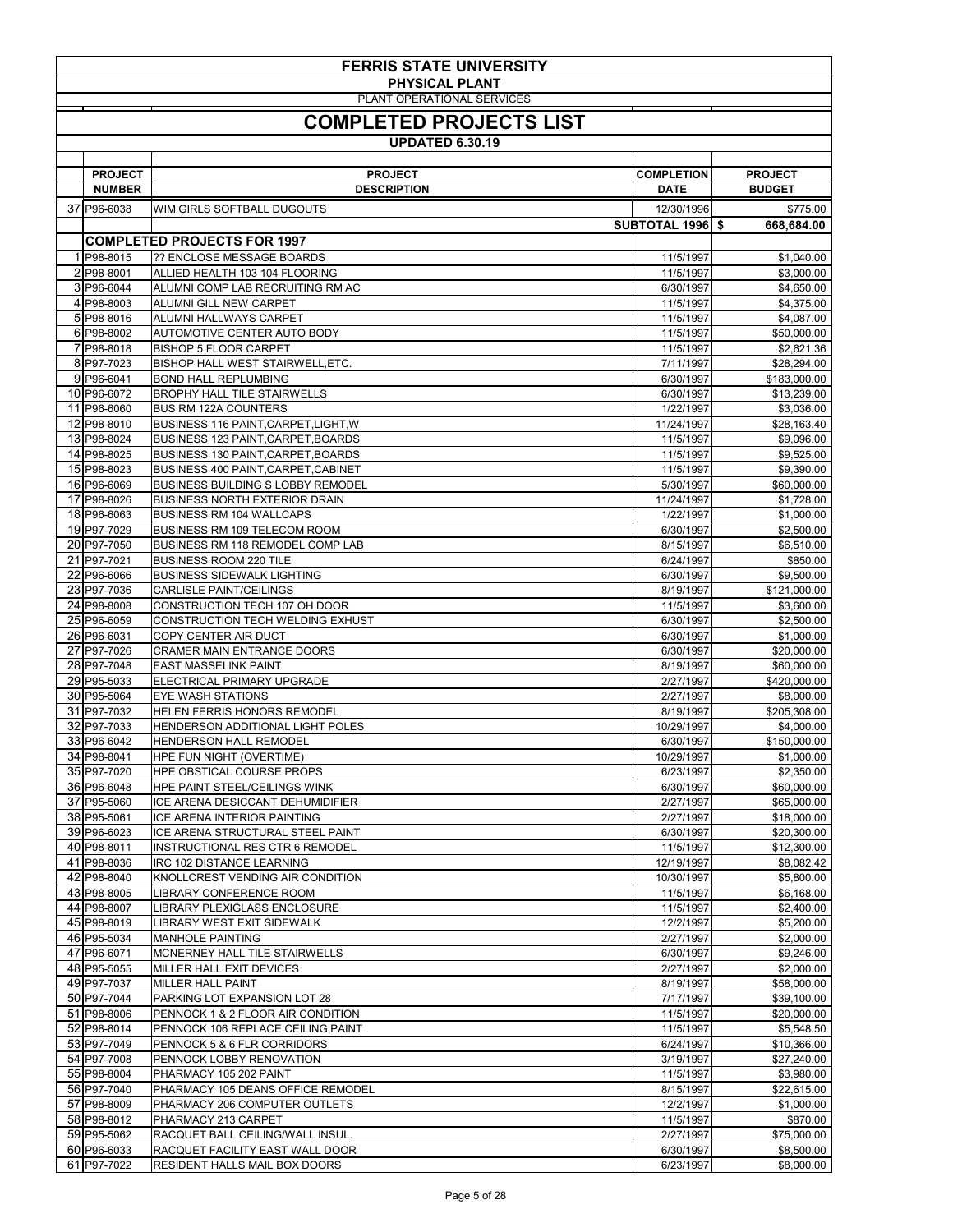| <b>FERRIS STATE UNIVERSITY</b> |                                                                            |                        |                            |  |  |
|--------------------------------|----------------------------------------------------------------------------|------------------------|----------------------------|--|--|
|                                | <b>PHYSICAL PLANT</b>                                                      |                        |                            |  |  |
|                                | PLANT OPERATIONAL SERVICES                                                 |                        |                            |  |  |
|                                | <b>COMPLETED PROJECTS LIST</b>                                             |                        |                            |  |  |
|                                |                                                                            |                        |                            |  |  |
|                                | <b>UPDATED 6.30.19</b>                                                     |                        |                            |  |  |
| <b>PROJECT</b>                 | <b>PROJECT</b>                                                             | <b>COMPLETION</b>      | <b>PROJECT</b>             |  |  |
| <b>NUMBER</b>                  | <b>DESCRIPTION</b>                                                         | <b>DATE</b>            | <b>BUDGET</b>              |  |  |
| 62 P96-6005                    | <b>SCIENCE COLD ROOMS</b>                                                  | 6/30/1997              | \$26,250.00                |  |  |
| 63 P97-7015                    | STARR AUDITORIUM LIGHT/SOUND                                               | 2/15/1997              | \$80,000.00                |  |  |
| 64 P94-4031                    | STARR WILLIAMS AUD.STAGE RIGGING                                           | 2/5/1997               | \$250,000.00               |  |  |
| 65 P98-8027                    | SWAN 202,03,05,08,12 BLINDS                                                | 11/5/1997              | \$1,863.00                 |  |  |
| 66 P98-8037                    | SWAN 204 RENOVATION                                                        | 12/19/1997             | \$4,100.00                 |  |  |
| 67 P98-8022                    | SWAN 311 313 REPLACE DOORS                                                 | 11/5/1997              | \$2,900.00                 |  |  |
| 68 P98-8021                    | SWAN 311 4X8 WHITE BOARD                                                   | 11/5/1997              | \$360.00                   |  |  |
| 69 P98-8013                    | <b>SWAN TESTING LAB WINDOWS</b>                                            | 11/5/1997              | \$1,800.00                 |  |  |
| 70 P98-8017                    | SWAN WELDING LAB WINDOWS<br>SWAN WELDING WINDOW TOOL CRIB                  | 11/5/1997              | \$2,460.00                 |  |  |
| 71 P98-8020<br>72 P95-5037     | TAGGART FIELD PRESS BOX ALTER.                                             | 11/5/1997<br>2/27/1997 | \$5,505.60<br>\$15,000.00  |  |  |
| 73 P95-5054                    | <b>WARD HALL EXIT DEVICES</b>                                              | 2/27/1997              | \$3,000.00                 |  |  |
| 74 P97-7038                    | <b>WARD HALL PAINT</b>                                                     | 8/19/1997              | \$66,000.00                |  |  |
| 75 P96-6054                    | <b>WEST BUILDING ALTERATIONS</b>                                           | 4/1/1997               | \$116,700.00               |  |  |
| 76 P93-3025                    | WEST CAMPUS APTS. REPLACEMENT                                              | 6/26/1997              | \$13,700,000.00            |  |  |
|                                |                                                                            | SUBTOTAL 1997 \$       | 16,207,017.28              |  |  |
|                                | <b>COMPLETED PROJECTS FOR 1998</b>                                         |                        |                            |  |  |
| 1 P97-7055                     | ADMISSIONS/FINANCIAL AID REMODEL                                           | 5/26/1998              | \$170,400.00               |  |  |
| 2 P98-8082                     | <b>AUTOMOTIVE CENTER COMPRESSORS</b>                                       | 8/24/1998              | \$24,000.00                |  |  |
| 3 P99-9006                     | <b>AUTOMOTIVE CENTER ROOM 119 REMODEL</b>                                  | 12/22/1998             | \$16,080.00                |  |  |
| 4 P99-9019                     | AUTOMOTIVE SERVICE FLOOR DOORS                                             | 12/22/1998             | \$7,000.00                 |  |  |
| 5 P99-9016                     | <b>BISHOP 5TH FLOOR PAINT</b>                                              | 12/22/1998             | \$6,000.00                 |  |  |
| 6 P98-8062<br>7 P99-9003       | <b>BISHOP TOTS LIC IMPROVEMENTS</b>                                        | 2/1/1998<br>12/22/1998 | \$16,500.00                |  |  |
| 8 P97-7034                     | <b>BISHOP TOTS PLACE EXTERIOR WORK</b><br><b>BOND HALL (NORTH) REMODEL</b> | 12/16/1998             | \$2,000.00<br>\$500,000.00 |  |  |
| 9 P99-9012                     | <b>BUSINESS BUILDING PAINT CLASSROOMS</b>                                  | 8/24/1998              | \$10,000.00                |  |  |
| 10 P97-7053                    | <b>BUSINESS CABLING/AUD. REMODELING</b>                                    | 11/15/1998             | \$250,000.00               |  |  |
| 11 P99-9002                    | <b>BUSINESS COMPUTER LABS ALARM SYSTEM</b>                                 | 12/22/1998             | \$8,400.00                 |  |  |
| 12 P99-9035                    | <b>BUSINESS ROOM 114 ASBESTOS ABATE</b>                                    | 12/22/1998             | \$1,200.00                 |  |  |
| 13 P98-8072                    | CARLISLE HALL HONORS REMODEL                                               | 12/22/1998             | \$594,000.00               |  |  |
| 14 P95-5051                    | CENTRAL HEATING PLANT IMPROVEMENT                                          | 12/23/1998             | \$2,500,000.00             |  |  |
| 15 P98-8088                    | DORMS PICNIC TABLE MOVE                                                    | 12/23/1998             | \$500.00                   |  |  |
| 16 P98-8086                    | EARTH DAY-HEMLOCK MOVING                                                   | 12/23/1998             | \$1,000.00                 |  |  |
| 17 P97-7052                    | EAST CAMPUS A & B FLOORS/PAINT                                             | 2/25/1998              | \$50,000.00                |  |  |
| 18 P98-8079<br>19 P98-8092     | <b>HEAVY EQUIPMENT FUEL TANKS</b><br><b>HEAVY EQUIPMENT ROOF</b>           | 8/24/1998<br>8/24/1998 | \$70,000.00<br>\$72,500.00 |  |  |
| 20 P98-8071                    | HELEN FERRIS FIRE ALARM                                                    | 12/22/1998             | \$85,700.00                |  |  |
| 21 P98-8087                    | HOLIDAY INN MOVE-DEBRA JACKS                                               | 12/22/1998             | \$1,000.00                 |  |  |
| 22 P98-8093                    | ICE ARENA COOLING TOWER & PUMP                                             | 10/28/1998             | \$26,000.00                |  |  |
| 23 P98-8084                    | INSTITUTIONAL STUDIES RENOV/AIR CONDT.                                     | 8/24/1998              | \$30,000.00                |  |  |
| 24 P96-6047                    | <b>IRC ASBESTOS FLOOR TILE</b>                                             | 2/25/1998              | \$58,000.00                |  |  |
| 25 P99-9010                    | IRC CEILING TILE, PAINT CEILINGS & WALLS                                   | 8/24/1998              | \$15,000.00                |  |  |
| 26 P98-8077                    | IRC COOLING TOWER AND PUMP                                                 | 8/24/1998              | \$65,000.00                |  |  |
| 27 P99-9031                    | IRC RM 204 REBUILD WALL                                                    | 12/22/1998             | \$2,000.00                 |  |  |
| 28 P99-9007                    | IRC ROOM 105 CURTAINS                                                      | 8/24/1998              | \$12,894.00                |  |  |
| 29 P98-8039                    | <b>JOHNSON HALL RM 115, 117, 119</b>                                       | 12/23/1998             | \$8,500.00                 |  |  |
| 30 P99-9011<br>31 P97-7043     | MUSIC CARILLON TOWER SOUND SYSTEM                                          | 8/24/1998              | \$20,000.00                |  |  |
| 32 P97-7045                    | PARKING LOT EXPANSION LOT 17<br>PARKING LOT EXPANSION LOT 4                | 3/30/1998<br>3/30/1998 | \$16,000.00<br>\$57,500.00 |  |  |
| 33 P97-7046                    | PARKING LOT EXPANSION LOT 9/WARRE                                          | 3/30/1998              | \$119,500.00               |  |  |
| 34 P98-8055                    | PC STUDENT SERVICE CENTERS                                                 | 10/5/1998              | \$45,500.00                |  |  |

| 35 P99-9009 | PENNOCK ROOM 204 WALL WITH DOOR          | 12/23/1998 | \$4,248.00   |
|-------------|------------------------------------------|------------|--------------|
| 36 P97-7035 | PUTERBAUGH FIRE SYSTEMS                  | 6/2/1998   | \$89,000.00  |
| 37 P98-8029 | <b>RACQUET BALL FACILITY/TENNIS COUR</b> | 10/31/1998 | \$110,000.00 |
| 38 P98-8089 | RANKIN BOOK STORE RELOCATE WALL          | 12/22/1998 | \$3,000.00   |
| 39 P98-8038 | RANKIN STUDENT SERVICE CENTER            | 12/24/1998 | \$83,000.00  |
| 40 P98-8065 | ROPES COURSE                             | 10/2/1998  | \$29,500.00  |
| 41 P98-8057 | <b>SCIENCE OBSERVATORY PAINTING</b>      | 12/23/1998 | \$3,000.00   |
| 42 P98-8096 | SOUTHWEST FOOD DINING FACILITY PAINT     | 12/22/1998 | \$3,000.00   |
| 43 P98-8078 | STEAM AND CONDENSATE RETURN BID99011     | 12/22/1998 | \$500,000.00 |
| 44 P99-9027 | STUDENT REC CENTER OPENING               | 12/22/1998 | \$1,000.00   |
| 45 P99-9020 | <b>SWAN 3RD FLOOR WINDOW BLINDS</b>      | 12/22/1998 | \$2,200.00   |
| 46 P99-9026 | <b>SWAN 503 CARPETING</b>                | 12/22/1998 | \$3,000.00   |
| 47 P99-9004 | SWAN AUTOMATION LAB GUARD RAILS          | 12/22/1998 | \$6,000.00   |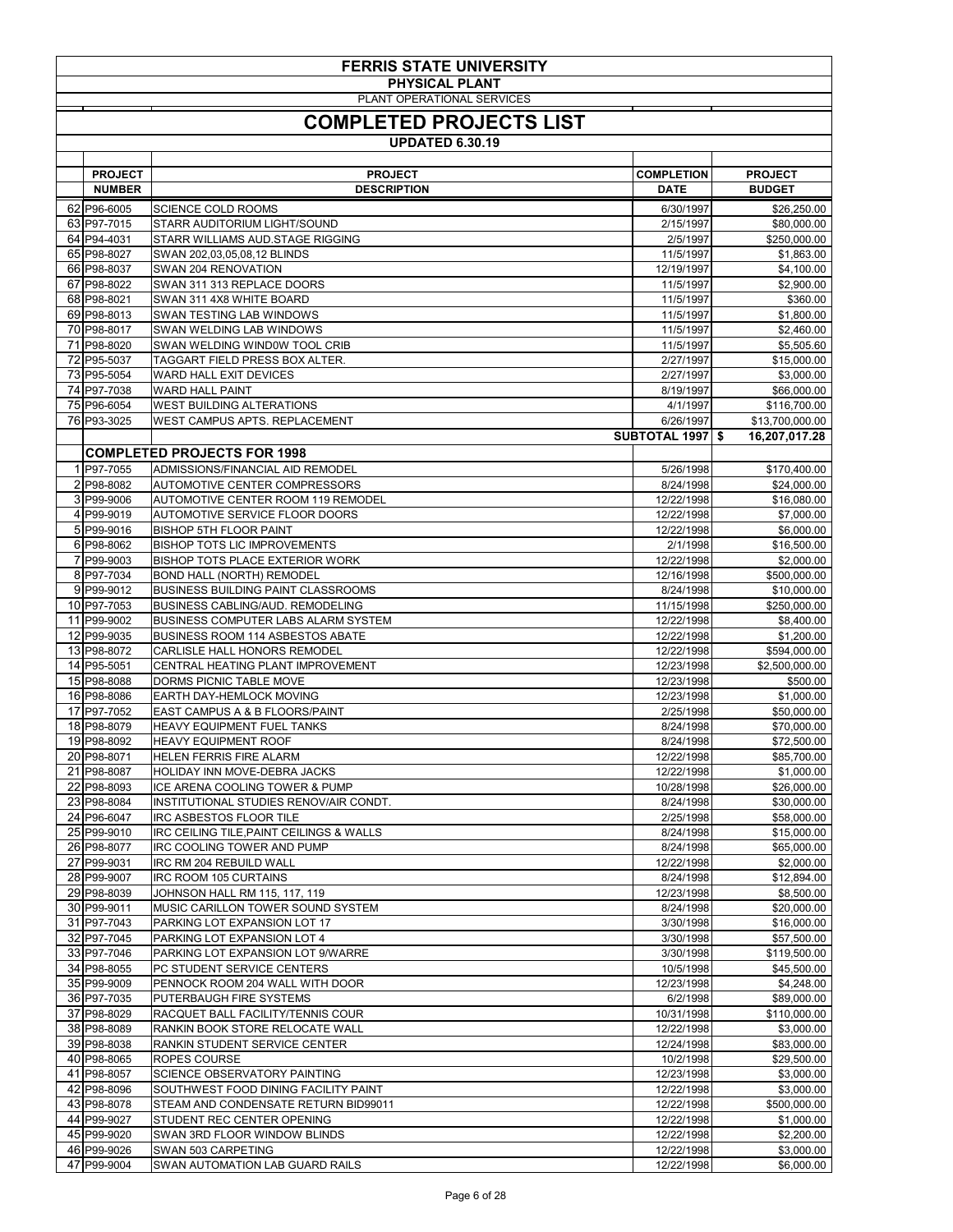|                                 | <b>FERRIS STATE UNIVERSITY</b><br><b>PHYSICAL PLANT</b>                    |                                      |                                 |  |  |
|---------------------------------|----------------------------------------------------------------------------|--------------------------------------|---------------------------------|--|--|
| PLANT OPERATIONAL SERVICES      |                                                                            |                                      |                                 |  |  |
| <b>COMPLETED PROJECTS LIST</b>  |                                                                            |                                      |                                 |  |  |
| <b>UPDATED 6.30.19</b>          |                                                                            |                                      |                                 |  |  |
|                                 |                                                                            |                                      |                                 |  |  |
| <b>PROJECT</b><br><b>NUMBER</b> | <b>PROJECT</b><br><b>DESCRIPTION</b>                                       | <b>COMPLETION</b><br><b>DATE</b>     | <b>PROJECT</b><br><b>BUDGET</b> |  |  |
| 48 P99-9005                     | SWAN MFGT LAB NEW DOORS                                                    | 12/22/1998                           | \$216.00                        |  |  |
| 49 P99-9008                     | SWAN PRODUCT DESIGN DISPLAY CASE                                           | 12/23/1998                           | \$2,000.00                      |  |  |
| 50 P98-8098<br>51 P99-9013      | SWAN ROOM 223 LIGHTING INSTALLATION<br>SWAN ROOM 403 SUSPENDED CEILING     | 11/30/1998<br>8/24/1998              | \$1,500.00<br>\$7,043.00        |  |  |
| 52 P99-9024                     | <b>SWAN WELD SHOP</b>                                                      | 9/30/1998                            | \$5,000.00                      |  |  |
| 53 P98-8049                     | <b>TTC ELECTRICAL UPGRADES</b>                                             | 1/19/1998                            | \$5,740.00                      |  |  |
| 54 P97-7039<br>55 P99-9001      | <b>VANDERCOOK ADA "TRIO"</b><br>VFS DENTAL CLINIC FORMICA WORK SURFACES    | 1/19/1998<br>8/24/1998               | \$40,000.00<br>\$8,000.00       |  |  |
| 56 P98-8073                     | VFS RM 105 ASBESTOS ABATEMENT                                              | 12/22/1998                           | \$1,500.00                      |  |  |
| 57 P98-8094                     | VFS RM 203 DISHWASHER INSTALLATION                                         | 12/22/1998                           | \$1,000.00                      |  |  |
| 58 P98-8080                     | <b>WEST BUILDING CHILLER</b>                                               | 8/24/1998<br><b>SUBTOTAL 1998 \$</b> | \$60,000.00                     |  |  |
|                                 | <b>COMPLETED PROJECTS FOR 1999</b>                                         |                                      | 5,831,121.00                    |  |  |
| 1 P98-8083                      | ABSORBERS (PHAR, BUS, IRC)                                                 | 6/30/1999                            | \$29,000.00                     |  |  |
| 2 P00-0040                      | ALUMNI 123 PAINT/ELECTRIC                                                  | 8/30/1999                            | \$3,600.00                      |  |  |
| 3 P99-9049<br>4 P98-8050        | ASC CARD WILDLIFE CENTER<br>ASC MOISD EDUCATIONAL CENTER                   | 12/30/1999<br>12/30/1999             | \$100,000.00<br>\$775,273.00    |  |  |
| 5 P99-9015                      | <b>BISHOP 6TH FLOOR CARPET &amp; PAINT</b>                                 | 6/30/1999                            | \$20,000.00                     |  |  |
| 6 P99-9043                      | <b>BISHOP ROOM 416</b>                                                     | 6/30/1999                            | \$1,600.00                      |  |  |
| 7 P99-9039<br>8 P99-9040        | <b>BOND HALL - FINAL RENOVATIONS</b><br>BUSINESS 1ST FLOOR SECURITY CAMERA | 6/30/1999<br>7/19/1999               | \$672,900.00<br>\$15,000.00     |  |  |
| 9 P00-0038                      | BUSINESS CARPET\ABATE 126,124E,222,332                                     | 11/30/1999                           | \$14,076.00                     |  |  |
| 10 P99-9014                     | <b>BUSINESS REMODEL RESTRMS 1 FLOOR</b>                                    | 6/30/1999                            | \$20,000.00                     |  |  |
| 11 P99-9028<br>12 P98-8076      | CARLISLE ELECTRIC EXIT DEVICES<br>EAST CAMPUS APARTMENTS H BUILDING        | 11/30/1999<br>6/30/1999              | \$3,000.00<br>\$40,000.00       |  |  |
| 13 P96-6057                     | <b>ELASTOMER BUILDING PROJECT</b>                                          | 9/30/1999                            | \$4,650,000.00                  |  |  |
| 14 P99-9029                     | <b>HALLISY ELECTRIC EXIT DEVICES</b>                                       | 11/30/1999                           | \$2,000.00                      |  |  |
| 15 P98-8095<br>16 P99-9021      | KATKE GOLF OTTERBINE AERATOR<br>KNOLLCREST CONDENSATE REP. BID 99012       | 1/1/1999<br>6/30/1999                | \$3,500.00<br>\$42,000.00       |  |  |
| 17 P97-7027                     | MCKESSY AFFIRM/ADA REMODEL                                                 | 1/5/1999                             | \$71,225.00                     |  |  |
| 18 P98-8081                     | PARKING LOT LIGHTING                                                       | 4/26/1999                            | \$41,000.00                     |  |  |
| 19 P99-9037<br>20 P98-8067      | PHARMACY CHILLER REPLACEMENT<br>PHARMACY LANDSCAPING                       | 7/19/1999<br>6/30/1999               | \$350,000.00<br>\$50,000.00     |  |  |
| 21 P98-8091                     | PHARMACY REKEY BUILDING                                                    | 6/30/1999                            | \$5,000.00                      |  |  |
| 22 P99-9018                     | PRAKKEN RESTROOMS REMODEL                                                  | 6/30/1999                            | \$2,000.00                      |  |  |
| 23 P99-9038<br>24 P00-0039      | PRAKKEN ROOM 120 COUNTER<br>RANKIN CTR 233,234,235,225 PAINT/ABATE         | 1/15/1999<br>10/1/1999               | \$2,200.00<br>\$10,800.00       |  |  |
| 25 P99-9017                     | RANKIN PRES. & MECOSTA LIGHT/CARPET                                        | 6/30/1999                            | \$41,470.00                     |  |  |
| 26 P99-9036                     | <b>SCIENCE RM 120 SINKS</b>                                                | 6/30/1999                            | \$2,300.00                      |  |  |
| 27 P98-8066<br>28 P97-7041      | <b>SHOOTING RANGE</b><br>SPORTS COMPLEX/CONVOCATION CTR                    | 6/30/1999<br>6/30/1999               | \$68,580.00<br>\$7,226,000.00   |  |  |
| 29 P99-9023                     | <b>SWAN 301 &amp; 301A REMODEL</b>                                         | 6/30/1999                            | \$6,850.00                      |  |  |
| 30 P99-9042                     | WEST BUILDING PAINT/CARPET 025,201,203                                     | 6/30/1999                            | \$7,000.00                      |  |  |
|                                 |                                                                            | <b>SUBTOTAL 1999 \$</b>              | 14,276,374.00                   |  |  |
| 1 P92-1060                      | <b>COMPLETED PROJECTS FOR 2000</b><br><b>ADA COMPLIANCE PHASE I</b>        | 10/19/2000                           | \$525,000.00                    |  |  |
| 2 P00-0037                      | ALLIED HEALTH MODULAR FURNITURE                                            | 1/28/2000                            | \$1,500.00                      |  |  |
| 3 P00-0026                      | ALLIED HEALTH REPAIR STEPS SE EXT ENT                                      | 1/28/2000                            | \$15,000.00                     |  |  |
| 4 P00-0022<br>5 P01-1028        | ALUMNI UCEL AIR COND/ELE UPGRADE<br>APARTMENT G FIRE 07/27/00              | 1/28/2000<br>10/1/2000               | \$20,600.00<br>\$151,035.65     |  |  |
| 6 P00-0012                      | <b>AUTOMOTIVE TECH CTR LIGHTING 104.105</b>                                | 1/28/2000                            | \$2,500.00                      |  |  |
| 7 P00-0016                      | BISHOP DOORS RMS 501,503                                                   | 1/28/2000                            | \$1,500.00                      |  |  |
| 8 P00-0047<br>9 P00-0007        | BISHOP RM 303A 303B FURNITURE<br>BISHOP WINDOW SCREENS RM 210,202          | 12/30/2000<br>1/28/2000              | \$500.00<br>\$300.00            |  |  |
| 10 P00-0018                     | <b>BISHOP WINDOWS/SEALS WE STAIRWAY</b>                                    | 1/28/2000                            | \$4,500.00                      |  |  |
| 11 P01-1033                     | BUSINESS 302,337,374 CARPET ABATEMENT                                      | 11/1/2000                            | \$812.00                        |  |  |
| 12 P00-0006<br>13 P00-0014      | BUSINESS LIGHTING RM 102,104,110<br>BUSINESS REMOVE CLOSETS RM 201.203     | 1/28/2000<br>1/28/2000               | \$20,178.00<br>\$4,585.91       |  |  |
| 14 P00-0056                     | CENTER ICE AIR CONDITIONING                                                | 12/30/2000                           | \$75,000.00                     |  |  |
| 15 P00-0042                     | CLARK HALL FLOOR TILE ABATEMENT                                            | 11/30/2000                           | \$30,000.00                     |  |  |
| 16 P00-0035<br>17 P96-6043      | <b>EAST CAMPUS APT B1 FIRE</b><br><b>HASMAT EQUIPMENT</b>                  | 1/14/2000<br>5/12/2000               | \$30,000.00<br>\$90,000.00      |  |  |
| 18 P00-0013                     | HEAVY EQUIPMENT HOSES ON SERVICE FLOOR                                     | 1/28/2000                            | \$4,500.00                      |  |  |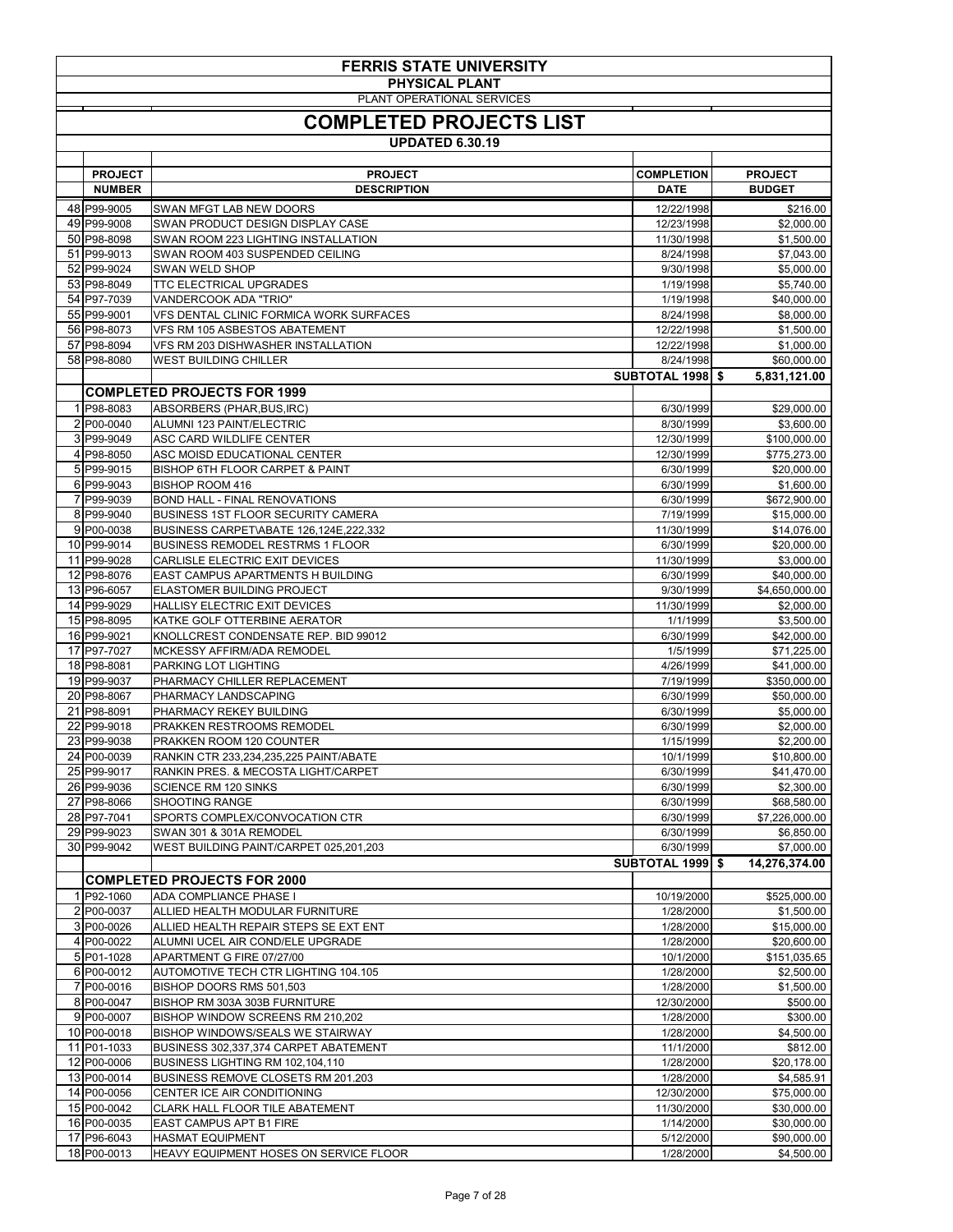| <b>FERRIS STATE UNIVERSITY</b> |                                                                                       |                         |                              |  |
|--------------------------------|---------------------------------------------------------------------------------------|-------------------------|------------------------------|--|
|                                | <b>PHYSICAL PLANT</b><br>PLANT OPERATIONAL SERVICES                                   |                         |                              |  |
| <b>COMPLETED PROJECTS LIST</b> |                                                                                       |                         |                              |  |
| <b>UPDATED 6.30.19</b>         |                                                                                       |                         |                              |  |
| <b>PROJECT</b>                 | <b>PROJECT</b>                                                                        | <b>COMPLETION</b>       | <b>PROJECT</b>               |  |
| <b>NUMBER</b>                  | <b>DESCRIPTION</b>                                                                    | <b>DATE</b>             | <b>BUDGET</b>                |  |
| 19 P00-0017                    | <b>IRC FLOOR TILE HALLWAYS</b>                                                        | 1/28/2000               | \$11,301.20                  |  |
| 20 P00-0027                    | IRC PAINT AUDITORIUMS 001,002,003                                                     | 1/28/2000               | \$12,000.00                  |  |
| 21 P98-8061<br>22 P99-9041     | KATKE GOLF COURSE IMPROVEMENTS<br>KATKE GOLF COURSE IRRIGATION                        | 1/28/2000<br>1/28/2000  | \$660,000.00<br>\$450,000.00 |  |
| 23 P98-8090                    | KATKE PGM LEARNING CENTER                                                             | 11/30/2000              | \$1,120,000.00               |  |
| 24 P00-0015                    | KNOLLCREST ADA ENTRANCE PGM PROG.                                                     | 1/28/2000               | \$5,712.00                   |  |
| 25 P00-0055<br>26 P00-0033     | <b>MASCAR KITCHEN HOOD</b><br><b>MASSELINK FOOD CENTER</b>                            | 12/30/2000<br>5/10/2000 | \$35,000.00<br>\$10,000.00   |  |
| 27 P00-0010                    | PENNOCK DOORS RM 206,220                                                              | 1/28/2000               | \$1,500.00                   |  |
| 28 P00-0024                    | PHARMACY REPAIR/CAULK ALL WINDOWS                                                     | 1/28/2000               | \$26,000.00                  |  |
| 29 P00-0008<br>30 P00-0051     | <b>PHARMACY SINK EYEWASH</b><br><b>PRAKKEN 121 PHASE I</b>                            | 1/28/2000<br>3/7/2000   | \$1,808.00<br>\$7,200.00     |  |
| 31 P00-0021                    | PRAKKEN CARPET REGISTRAR'S OFFICE                                                     | 1/28/2000               | \$13,488.00                  |  |
| 32 P00-0003                    | <b>PUBLIC SAFETY STORAGE</b>                                                          | 1/28/2000               | \$15,000.00                  |  |
| 33 P99-9025<br>34 P00-0054     | RE-LOCK GENERAL FUND BUILDINGS<br>ROCK CAFÉ KITCHEN HOOD                              | 6/30/2000<br>12/30/2000 | \$12,000.00<br>\$35,000.00   |  |
| 35 P00-0044                    | SOFTBALL FACILITY ENHANCEMENTS                                                        | 10/26/2000              | \$5,000.00                   |  |
| 36 P00-0009                    | <b>STAR LIGHTING RM 139</b>                                                           | 1/28/2000               | \$1,225.00                   |  |
| 37 P97-7024<br>38 P00-0079     | <b>STUDENT REC CENTER ADDITION</b><br>SWAN 210 BUSE CABLE                             | 5/12/2000<br>11/29/2000 | \$5,500,000.00<br>\$1,500.00 |  |
| 39 P00-0078                    | SWAN 409 WALL/DOOR                                                                    | 11/30/2000              | \$2,000.00                   |  |
| 40 P00-0020                    | SWAN 5TH FLR RM DOOR                                                                  | 1/28/2000               | \$3,500.00                   |  |
| 41 P00-0025<br>42 P00-0004     | SWAN ABATE VAT FLOOR TILE<br>SWAN LIGHTING RM 207                                     | 1/28/2000<br>1/28/2000  | \$15,000.00<br>\$480.00      |  |
| 43 P00-0005                    | SWAN NEW DOOR RM 307                                                                  | 1/28/2000               | \$600.00                     |  |
| 44 P00-0041                    | SWAN PAINT ROOMS 209 210                                                              | 12/30/2000              | \$800.00                     |  |
| 45 P00-0011<br>46 P97-7042     | SWAN WALL RM 208<br>TOP TAGGART SPORTS FIELD RENOVATIONS                              | 1/28/2000<br>5/12/2000  | \$5,438.40<br>\$2,000,000.00 |  |
| 47 P99-9045                    | <b>VANDERCOOK PAINT</b>                                                               | 1/28/2000               | \$70,000.00                  |  |
| 48 P00-0002                    | VFS MOVE COMP LAB TO RM 327                                                           | 1/28/2000               | \$13,560.00                  |  |
| 49 P00-0001<br>50 P00-0028     | <b>VFS RENOVATE FOR NURSING MOVE</b><br>WEST REPLACE EXISTING WINDOW GLAZING          | 1/28/2000<br>1/28/2000  | \$62,686.80<br>\$19,000.00   |  |
| 51 P00-0019                    | WOMEN'S SOFTBALL RE-GRADE FIELD                                                       | 1/28/2000               | \$7,000.00                   |  |
|                                |                                                                                       | <b>SUBTOTAL 2000</b>    | 11,101,310.96<br>\$          |  |
|                                | <b>COMPLETED PROJECTS FOR 2001</b>                                                    |                         |                              |  |
| 1 P02-2015<br>2 P00-0057       | ALU 107,09,09A,11A,13,13A VERTICAL BLIND<br>ALUMNI 114 AIR CONDITIONING               | 9/13/2001<br>6/30/2001  | \$1,485.00<br>\$5,600.00     |  |
| 3 P01-1022                     | <b>AMC 119 LIGHTS</b>                                                                 | 3/26/2001               | \$5,003.25                   |  |
| 4 P02-2021                     | ASC 101-105 CONVERT INTO OFFICES                                                      | 9/13/2001               | \$14,200.00                  |  |
| 5 P00-0066<br>6 P02-2031       | AUTOMOTIVE CENTER DYNO TEST CELL<br><b>AUTOMOTIVE/SCIENCE ROOF REPAIRS</b>            | 2/23/2001<br>11/30/2001 | \$82,000.00<br>\$36,000.00   |  |
| 7 P00-0030                     | <b>BIRKAM HEALTH CENTER CHANGES</b>                                                   | 3/26/2001               | \$60,000.00                  |  |
| 8 P01-1006                     | BISHOP 205-219 INTERNET                                                               | 3/26/2001               | \$1,000.00                   |  |
| 9 P01-1007<br>10 P00-0063      | <b>BISHOP 612 DIVIDE SPACE</b><br>BROPHY HALL FIRE 03/19/00                           | 3/26/2001<br>2/19/2001  | \$5,122.08<br>\$93,081.44    |  |
| 11 P00-0060                    | <b>BROPHY MCNERNEY WIRING/FIRE ALARM</b>                                              | 6/30/2001               | \$270,000.00                 |  |
| 12 P01-1040                    | <b>BROPHY TENNIS CT/PARKING LOTS</b>                                                  | 11/30/2001              | \$30,000.00                  |  |
| 13 P00-0050<br>14 P00-0068     | <b>BUSINESS ABSORBERS REPLACEMENT</b><br><b>BUSINESS CHILLER REPLACEMENT PHASE 1</b>  | 6/30/2001<br>11/30/2001 | \$10,300.00<br>\$585,000.00  |  |
| 15 P01-1050                    | <b>BUSINESS CROSSWALK FLASHING LIGHTS</b>                                             | 11/30/2001              | \$1,900.00                   |  |
| 16 P00-0072                    | <b>BUSINESS WINDOWS</b>                                                               | 3/26/2001               | \$20,000.00                  |  |
| 17 P95-5040<br>18 P00-0071     | <b>CAMPUS SIGNAGE</b><br>CENTRAL FIRE ALARM PANEL                                     | 10/4/2001<br>11/30/2001 | \$300,000.00<br>\$98,000.00  |  |
| 19 P01-1055                    | <b>CLARK HALL REPLUMBING</b>                                                          | 11/30/2001              | \$97,000.00                  |  |
| 20 P01-1052                    | DOOR CLOSER RESIDENT HALLS                                                            | 10/4/2001               | \$270,000.00                 |  |
| 21 P00-0062<br>22 P99-9046     | <b>EAST CAMPUS APTS C &amp; D HALLWAYS</b><br><b>ELASTOMER EQUIPMENT INSTALLATION</b> | 6/30/2001<br>3/26/2001  | \$29,000.00<br>\$15,000.00   |  |
| 23 P01-1054                    | ELECTRICAL REPLACEMENT ROCK AREA                                                      | 11/30/2001              | \$12,000.00                  |  |
| 24 P00-0064                    | <b>ENGINEERING &amp; TECHNICAL CENTER</b>                                             | 1/16/2001               | \$76,000.00                  |  |
| 25 P00-0061<br>26 P00-0029     | <b>HALLISY HALL CEILING/CARPET</b><br>HEAVY EQUIPMENT CARPET CORRIDOR/OFFICES         | 6/30/2001<br>3/26/2001  | \$189,000.00<br>\$15,000.00  |  |
| 27 P01-1021                    | <b>HEC 106 LIGHTS</b>                                                                 | 3/26/2001               | \$8,500.00                   |  |
| 28 P02-2032                    | <b>HELEN FERRIS 107 WALL</b>                                                          | 12/5/2001               | \$2,000.00                   |  |
| 29 P00-0059                    | <b>HELEN FERRIS RE-PLUMBING</b>                                                       | 6/30/2001               | \$158,500.00                 |  |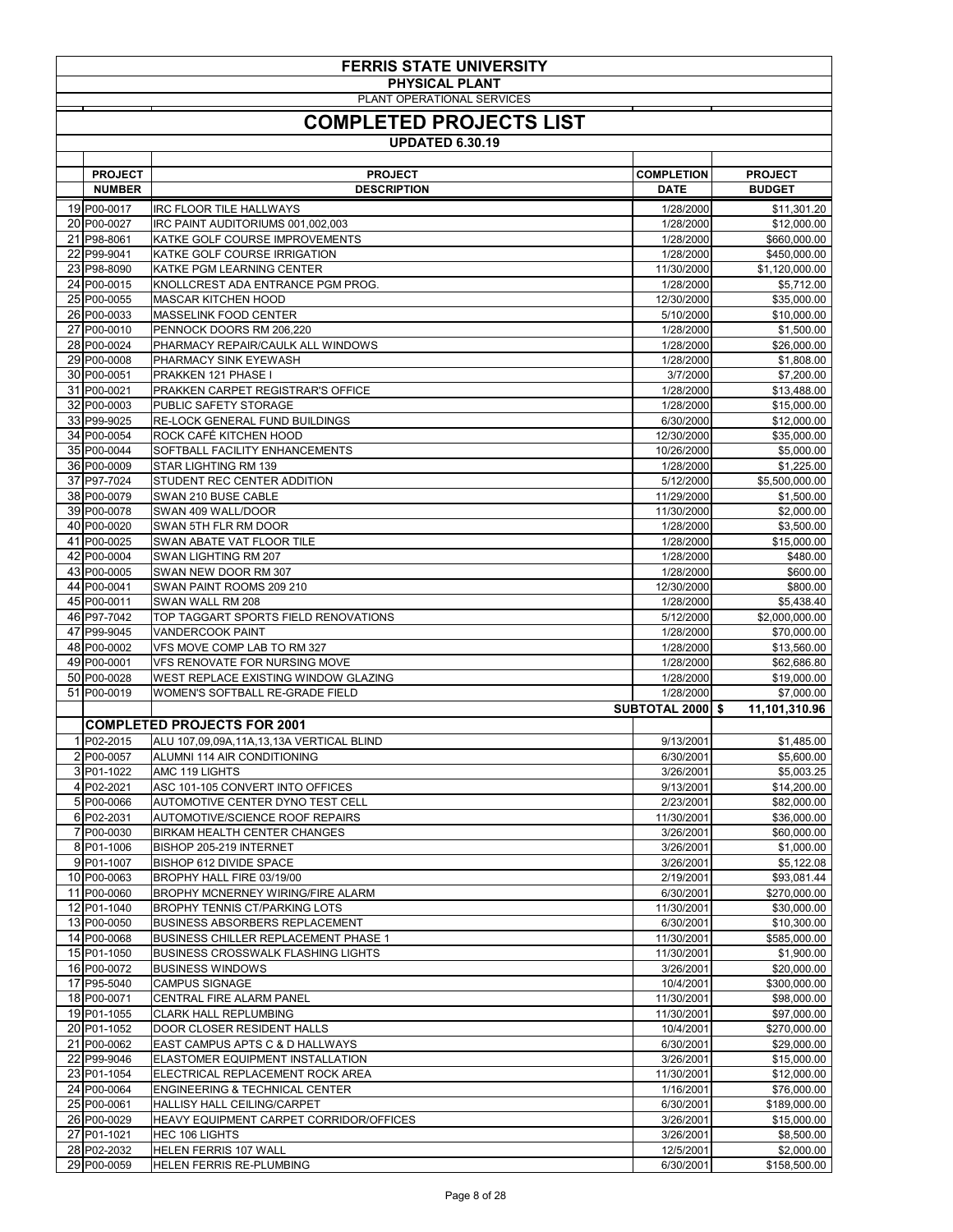| <b>FERRIS STATE UNIVERSITY</b><br><b>PHYSICAL PLANT</b> |                                                                                        |                                  |                                 |
|---------------------------------------------------------|----------------------------------------------------------------------------------------|----------------------------------|---------------------------------|
|                                                         | PLANT OPERATIONAL SERVICES<br><b>COMPLETED PROJECTS LIST</b><br><b>UPDATED 6.30.19</b> |                                  |                                 |
|                                                         |                                                                                        |                                  |                                 |
| <b>PROJECT</b><br><b>NUMBER</b>                         | <b>PROJECT</b><br><b>DESCRIPTION</b>                                                   | <b>COMPLETION</b><br><b>DATE</b> | <b>PROJECT</b><br><b>BUDGET</b> |
| 30 P01-1041                                             | <b>ICE ARENA HOCKEY BOX PROJECT</b>                                                    | 3/22/2001                        | \$40,000.00                     |
| 31 P02-2001<br>32 P01-1002                              | IRC 105 C REPLACE LIGHTING CONTROLS                                                    | 9/13/2001                        | \$19,000.00                     |
| 33 P02-2034                                             | JOHNSON 101,102,103,104CARPET<br><b>KATKE CART PATHWAY PAVING</b>                      | 3/26/2001<br>11/30/2001          | \$9,184.40<br>\$18,125.00       |
| 34 P00-0067                                             | <b>KATKE CART STORAGE PAINT</b>                                                        | 6/30/2001                        | \$2,550.00                      |
| 35 P01-1039<br>36 P00-0065                              | KATKE CLUBHOUSE/TRAFFIC PATTERNS<br><b>KENDALL SIGNAGE</b>                             | 11/30/2001                       | \$100,000.00                    |
| 37 P98-8085                                             | <b>MUSIC BUILDING RENOVATION</b>                                                       | 3/26/2001<br>3/26/2001           | \$48,699.00<br>\$170,000.00     |
| 38 P01-1016                                             | <b>NEC STORAGE RACKS</b>                                                               | 3/26/2001                        | \$1,992.74                      |
| 39 P02-2020<br>40 P01-1008                              | PEN 417,18,21,22,29,30,31,32 ASB/CAR/PAI                                               | 9/13/2001                        | \$19,100.00                     |
| 41 P01-1009                                             | PENNOCK 106-116 AND CORRIDOR<br>PENNOCK 302 CAR/PAINT/BULLETIN                         | 3/26/2001<br>3/26/2001           | \$19,399.11<br>\$5,180.02       |
| 42 P01-1026                                             | PENNOCK 421 LIGHT SWITCHES                                                             | 3/26/2001                        | \$1,250.00                      |
| 43 P01-1047                                             | PENNOCK 4TH FLR DEAN'S AREA                                                            | 3/26/2001                        | \$20,000.00                     |
| 44 P01-1043<br>45 P02-2027                              | PENNOCK 621 REMODEL<br><b>PENNOCK FRONT ENTRANCE</b>                                   | 3/22/2001<br>12/5/2001           | \$4,000.00<br>\$7,500.00        |
| 46 P01-1034                                             | <b>PGM EXTERIOR WEST WALL</b>                                                          | 3/26/2001                        | \$6,300.00                      |
| 47 P02-2004                                             | PHARMACY 112 PODIUM, PAINT WALLS CEILING                                               | 12/5/2001                        | \$19,515.00                     |
| 48 P00-0058<br>49 P01-1051                              | PICKELL VANDERCOOK ROOF REPLACEMENT<br>POWER PLANT GO-GEN TURBINE                      | 6/30/2001<br>6/18/2001           | \$187,000.00<br>\$194,000.00    |
| 50 P01-1037                                             | <b>RACQUET COURTS BUBBLE</b>                                                           | 11/30/2001                       | \$177,000.00                    |
| 51 P00-0031                                             | RACQUET FACILITY RENOVATE PRO SHOP                                                     | 6/30/2001                        | \$17,000.00                     |
| 52 P01-1023<br>53 P01-1025                              | RAN 307,311 TILE/CARPET<br><b>RAN SSC WORK STATION</b>                                 | 3/26/2001<br>3/26/2001           | \$16,581.14<br>\$7,923.84       |
| 54 P00-0069                                             | RANKIN CENTER DOME ROOM ROOF                                                           | 3/26/2001                        | \$20,000.00                     |
| 55 P01-1027                                             | <b>RANKIN CENTER RENOVATIONS</b>                                                       | 6/18/2001                        | \$80,000.00                     |
| 56 P02-2026                                             | RANKIN CTR CARPET LOUNGE AREA                                                          | 9/13/2001                        | \$11,150.00                     |
| 57 P00-0075<br>58 P01-1057                              | RANKIN CTR DOME ROOM FURNITURE<br>RES HALLS FIRE ALARMS                                | 3/26/2001<br>11/30/2001          | \$6,800.00<br>\$720,000.00      |
| 59 P01-1036                                             | SOFTBALL FIELD ADDITIONS                                                               | 11/30/2001                       | \$139,000.00                    |
| 60 P01-1001                                             | STARR 105A/150B TICKET WINDOW                                                          | 3/26/2001                        | \$8,000.00                      |
| 61 P00-0077<br>62 P02-2003                              | STARR WILLIAMS STAGE FLOOR<br>STR 139 CARPET                                           | 3/22/2001<br>9/13/2001           | \$9,000.00<br>\$4,360.00        |
| 63 P02-2016                                             | STR STAIRWELLS & 3RD FLR HALLWAY                                                       | 9/13/2001                        | \$12,420.00                     |
| 64 P02-2007                                             | SWAN 105A PROJECTION SCREEN                                                            | 9/13/2001                        | \$250.00                        |
| 65 P02-2005<br>66 P02-2009                              | SWAN 111,202,03,05,12 LIGHT FIXTURES/CON<br>SWAN 116 116E INDUSTRIAL GAS PIPING SYST   | 9/13/2001<br>9/13/2001           | \$12,000.00<br>\$6,050.00       |
| 67 P01-1020                                             | SWAN 116,121 RELOCATE VENT DUCT                                                        | 3/26/2001                        | \$8,000.00                      |
| 68 P01-1018                                             | SWAN 121,122 PAINT SAFETY STRIPE                                                       | 12/5/2001                        | \$6,221.44                      |
| 69 P01-1024                                             | SWAN 1ST FLOOR CARPET                                                                  | 3/26/2001                        | \$4,557.00                      |
| 70 P01-1014<br>71 P01-1012                              | SWAN 203 CARPET<br>SWAN 205 CARPET                                                     | 3/26/2001<br>3/26/2001           | \$4,737.95<br>\$4,963.00        |
| 72 P01-1011                                             | SWAN 206 CEILING & LIGHTS                                                              | 3/26/2001                        | \$6,807.30                      |
| 73 P01-1010                                             | SWAN 209 SHELVES                                                                       | 3/26/2001                        | \$498.60                        |
| 74 P01-1013<br>75 P02-2013                              | SWAN 212 CARPET<br>SWAN 218 FLOOD LIGHTS OVER WHITEBOARD                               | 3/26/2001<br>9/13/2001           | \$2,700.00<br>\$800.00          |
| 76 P01-1017                                             | SWAN 302 PAINT/LIGHTS/BENCHES/SHELVES/FL                                               | 3/26/2001                        | \$9,063.35                      |
| 77 P01-1015                                             | SWAN 307 SHADES                                                                        | 3/26/2001                        | \$232.80                        |
| 78 P02-2012<br>79 P02-2023                              | SWAN 503 CANISTER LIGHTS W/ DIMMING<br>SWN 107 108 REMODEL RECEPTION AREA              | 9/13/2001<br>9/13/2001           | \$2,200.00<br>\$13,100.00       |
| 80 P02-2018                                             | SWN 201&201A INSTALL DROP CEILING                                                      | 9/13/2001                        | \$12,160.00                     |
| 81 P02-2017                                             | SWN 222 STAINLESS STEEL BACK SPLASH                                                    | 9/13/2001                        | \$1,430.00                      |
| 82 P99-9034<br>83 P02-2006                              | TOP TAGGART FIELD DEVELOPMENT                                                          | 11/30/2001                       | \$1,800,000.00                  |
| 84 P02-2014                                             | TTC 115 REMOVE CEILING GAS HEATER<br>TTC AGGREGATE AND BITUMINOUS LABS                 | 9/13/2001<br>9/13/2001           | \$850.00<br>\$21,900.00         |
| 85 P00-0036                                             | TTC BLOCK BLDG AND AGGREGATE LAB                                                       | 6/30/2001                        | \$32,808.00                     |
| 86 P00-0053                                             | TTC BLOCK BLDG BUILD WALLS(HAZEN)                                                      | 6/30/2001                        | \$19,685.00                     |
| 87 P02-2029<br>88 P00-0052                              | <b>TTC CARPET OFFICE/CORRIDOR</b><br>TTC CHARTER SCHOOL REMODEL RM 113/114             | 12/5/2001<br>6/30/2001           | \$2,500.00<br>\$13,900.00       |
| 89 P99-9048                                             | TURBINE/GENERATOR BLACK START                                                          | 3/26/2001                        | \$150,000.00                    |
| 90 P02-2019                                             | VFS 100&100A REPAIR WALLS AND PAINT                                                    | 9/13/2001                        | \$2,750.00                      |
| 91 P02-2011<br>92 P02-2024                              | VFS 100,100A,101,102 REPLACE CEILING<br>VFS 400 CARPET                                 | 9/13/2001<br>9/13/2001           | \$3,300.00<br>\$1,040.00        |
| 93 P01-1004                                             | VFS CLINIC FLOORING/COUNTERTOPS                                                        | 3/26/2001                        | \$15,374.40                     |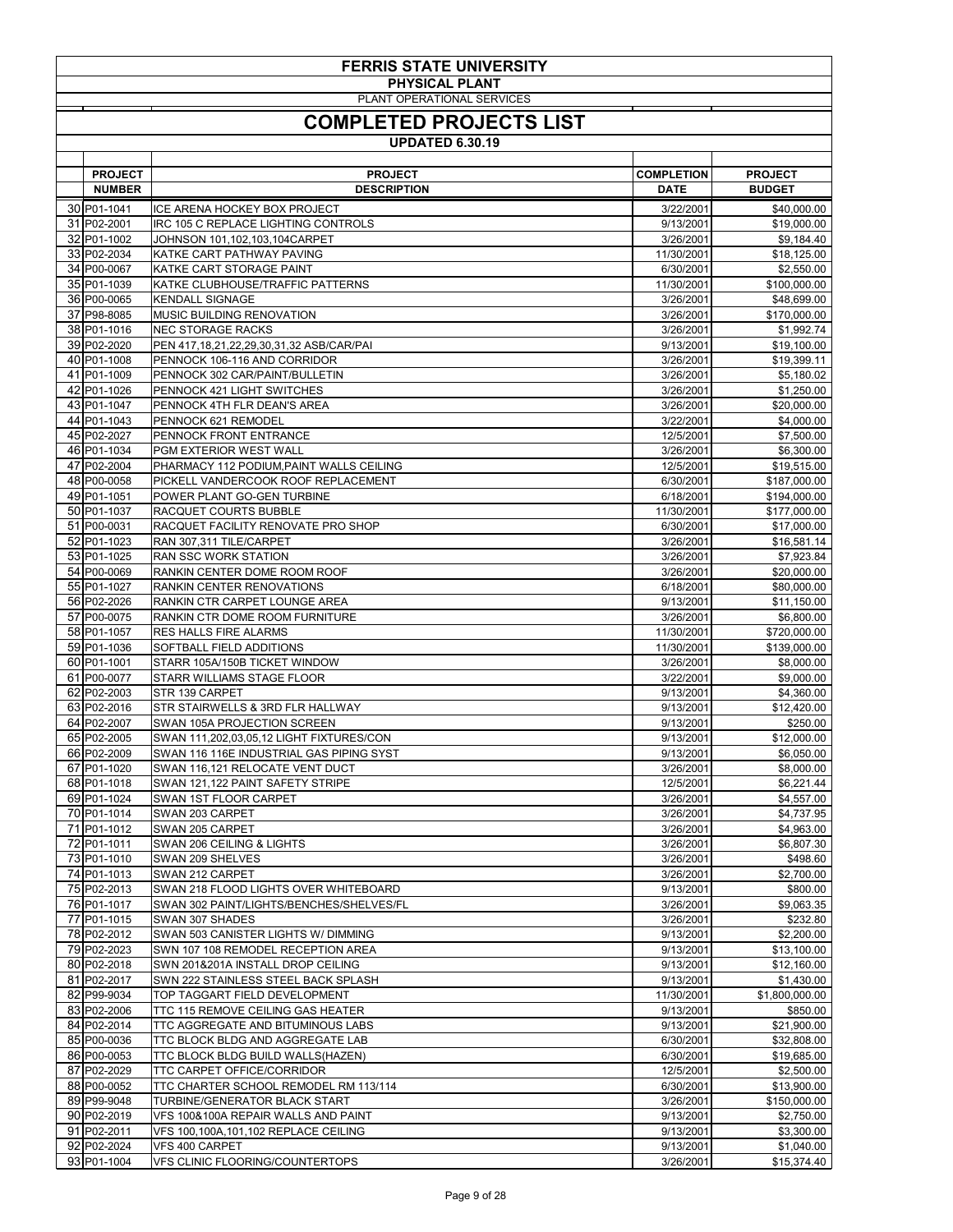| <b>FERRIS STATE UNIVERSITY</b>                      |                                                                              |                          |                              |  |
|-----------------------------------------------------|------------------------------------------------------------------------------|--------------------------|------------------------------|--|
| <b>PHYSICAL PLANT</b><br>PLANT OPERATIONAL SERVICES |                                                                              |                          |                              |  |
|                                                     | <b>COMPLETED PROJECTS LIST</b>                                               |                          |                              |  |
|                                                     | <b>UPDATED 6.30.19</b>                                                       |                          |                              |  |
| <b>PROJECT</b>                                      | <b>PROJECT</b>                                                               | <b>COMPLETION</b>        | <b>PROJECT</b>               |  |
| <b>NUMBER</b>                                       | <b>DESCRIPTION</b>                                                           | <b>DATE</b>              | <b>BUDGET</b>                |  |
| 94 P00-0043<br>95 P00-0048                          | <b>VFS PARKING LOT GATE HOUSE</b><br><b>VFS TELECOMM EMERGENCY GENERATOR</b> | 6/30/2001<br>6/30/2001   | \$3,000.00<br>\$20,000.00    |  |
| 96 P01-1038                                         | <b>VOLLEYBALL CT REMODELING</b>                                              | 11/30/2001               | \$110,000.00                 |  |
| 97 P00-0032                                         | WEST 127 205 CARPET                                                          | 6/30/2001                | \$3,000.00                   |  |
| 98 P01-1005<br>99 P00-0074                          | WEST COMMONS 105 ANSUL SYSTEM<br><b>WEST IM SOCCER FIELD</b>                 | 3/26/2001<br>12/20/2001  | \$14,500.00<br>\$40,000.00   |  |
|                                                     |                                                                              | <b>SUBTOTAL 2001 \$</b>  | 6,963,100.86                 |  |
|                                                     | <b>COMPLETED PROJECTS FOR 2002</b>                                           |                          |                              |  |
| 1 P02-2061<br>2 P02-2045                            | APTS E, F&G CARPET, TILE, STAIRWELLS<br>BIRKAM HEALTH CTR RM 118 RENOVATE    | 11/1/2002<br>2/26/2002   | \$105,000.00<br>\$1,800.00   |  |
| 3 P02-2055                                          | <b>BISHOP HALL PENTHOUSE</b>                                                 | 11/26/2002               | \$40,000.00                  |  |
| 4 P02-2048                                          | <b>BISHOP STEAM/COND REPLACEMENT</b>                                         | 10/21/2002               | \$450,000.00                 |  |
| 5 P01-1042<br>6 P02-2075                            | <b>BOND CIRCLE DRIVE/OBELISK</b><br><b>BOND WATER MAIN REPLACEMENT</b>       | 11/26/2002<br>11/26/2002 | \$50,000.00<br>\$150,000.00  |  |
| 7 P02-2022                                          | BUS 120 DOOR & 122 WALLS                                                     | 2/10/2002                | \$14,600.00                  |  |
| 8 P03-3006<br>9 P02-2037                            | <b>BUSINESS 311</b><br><b>BUSINESS NORTH LOBBY RENOVATION</b>                | 11/26/2002<br>11/26/2002 | \$11,065.00<br>\$80,000.00   |  |
| 10 P02-2036                                         | CAMPUS SIGN MAINTENANCE FY'02                                                | 7/1/2002                 | \$15,000.00                  |  |
| 11 P03-3031                                         | COPY CENTER PARKING LOT IMPROVEMENTS                                         | 11/26/2002               | \$43,000.00                  |  |
| 12 P03-3032<br>13 P01-1056                          | COPY CENTER/MCDONALDS SIDEWALK<br><b>CRAMER ELEVATOR</b>                     | 11/26/2002<br>5/14/2002  | \$13,000.00<br>\$170,000.00  |  |
| 14 P01-1058                                         | <b>DINING FACILITY FY02</b>                                                  | 5/24/2002                | \$168,000.00                 |  |
| 15 P03-3018                                         | <b>EAST ATHLETIC FIELD STORAGE BLDG</b>                                      | 11/26/2002               | \$3,825.00                   |  |
| 16 P03-3001<br>17 P00-0073                          | HEALTH CENTER PHARM CLIMATE CONTROL<br><b>ICE ARENA SEATING</b>              | 11/26/2002<br>1/11/2002  | \$5,000.00<br>\$40,000.00    |  |
| 18 P02-2049                                         | <b>IRC 2ND FLR RENOVATIONS</b>                                               | 6/12/2002                | \$40,000.00                  |  |
| 19 P03-3010                                         | JOHNSON 2,3,4 FLOORS                                                         | 11/26/2002               | \$5,280.00                   |  |
| 20 P03-3009<br>21 P02-2035                          | JOHNSON FACULTY OFFICE HALLWAY<br>KATKE FAIRWAY DRAINAGE                     | 11/26/2002<br>2/10/2002  | \$8,518.00<br>\$22,000.00    |  |
| 22 P01-1049                                         | <b>KATKE LIGHT POLES</b>                                                     | 8/1/2002                 | \$6,000.00                   |  |
| 23 P03-3011                                         | MCKESSY HOUSE WINDOWS                                                        | 11/26/2002               | \$8,443.00                   |  |
| 24 P02-2074<br>25 P02-2054                          | NEC INSTALL 240/480 ELECTRIC<br>PARKING LOT EXPANSION 02                     | 8/2/2002<br>11/26/2002   | \$3,000.00<br>\$183,000.00   |  |
| 26 P02-2028                                         | PENNOCK 106,112,116,120 AIRCONDITION                                         | 10/21/2002               | \$37,000.00                  |  |
| 27 P03-3016                                         | PHARMACY 212A                                                                | 11/26/2002               | \$18,000.00                  |  |
| 28 P02-2073<br>29 P02-2057                          | RANKIN CENTER ROOF REPLACEMENT<br>RES HALLS FIRE ALARMS WARD PICKELL         | 11/26/2002<br>11/1/2002  | \$125,000.00<br>\$284,000.00 |  |
| 30 P02-2059                                         | RES HALLS WIRING WARD MILLER VANDER                                          | 11/1/2002                | \$115,000.00                 |  |
| 31 P01-1059                                         | RES. HALLS ROOFS CRAMER/TAG/MASS                                             | 2/10/2002                | \$180,000.00                 |  |
| 32 P03-3017<br>33 P97-7025                          | <b>SCIENCE 332A</b><br>SCIENCE BOTANICAL GREENHOUSE                          | 11/26/2002<br>11/26/2002 | \$500.00<br>\$504,000.00     |  |
| 34 P02-2060                                         | SOUTH COMMONS RES LIFE AIR SYSTEM                                            | 11/26/2002               | \$47,000.00                  |  |
| 35 P02-2025<br>36 P01-1003                          | <b>SRC EQUIP ROOM REMODEL</b><br>STARR WILL.AUD. PASSAGE DOOR                | 2/10/2002<br>8/1/2002    | \$1,850.00<br>\$30,000.00    |  |
| 37 P01-1044                                         | STARR WILLIAMS ALTERATIONS/SYSTEMS                                           | 2/10/2002                | \$37,300.00                  |  |
| 38 P98-8074                                         | STARR WILLIAMS ELE HOOKUP (OT)                                               | 8/1/2002                 | \$250.00                     |  |
| 39 P02-2050<br>40 P03-3024                          | STARR WILLIAMS PROJECTOR VENT<br>SWAN 105A CARPET                            | 11/26/2002<br>11/26/2002 | \$3,200.00<br>\$2,000.00     |  |
| 41 P03-3025                                         | SWAN 105A LOCKBOX                                                            | 11/26/2002               | \$150.00                     |  |
| 42 P03-3023                                         | <b>SWAN 106</b>                                                              | 11/26/2002               | \$8,486.00                   |  |
| 43 P02-2010<br>44 P03-3022                          | SWAN 111 VERTICAL BLINDS<br>SWAN 201,204,206                                 | 2/10/2002<br>11/26/2002  | \$260.00<br>\$15,000.00      |  |
| 45 P02-2008                                         | SWAN 219B HOUSE AIR LINE                                                     | 2/10/2002                | \$2,020.00                   |  |
| 46 P03-3021                                         | <b>SWAN 226</b>                                                              | 11/26/2002               | \$3,700.00                   |  |
| 47 P01-1053<br>48 P02-2067                          | <b>TORNADO SIREN</b><br>VANDERCOOK HALLWAY CARPET                            | 2/10/2002<br>11/1/2002   | \$11,000.00<br>\$28,000.00   |  |
| 49 P02-2002                                         | VFS 100A LIGHT FIXTURES, COUNTERTOPS                                         | 1/15/2002                | \$4,829.00                   |  |
| 50 P03-3028                                         | <b>VFS 202</b>                                                               | 11/26/2002               | \$5,460.00                   |  |
| 51 P02-2065<br>52 P02-2038                          | VFS 424 NURSING LAB REMODEL<br>WEST BUILDING MOLD PROBLEM                    | 11/26/2002<br>2/10/2002  | \$120,000.00<br>\$2,000.00   |  |
| 53 P03-3033                                         | <b>WEST CAMPUS APTS RE-CORE</b>                                              | 11/26/2002               | \$15,000.00                  |  |
|                                                     |                                                                              | <b>SUBTOTAL 2002 \$</b>  | 3,237,536.00                 |  |
|                                                     | <b>COMPLETED PROJECTS FOR 2003</b>                                           |                          |                              |  |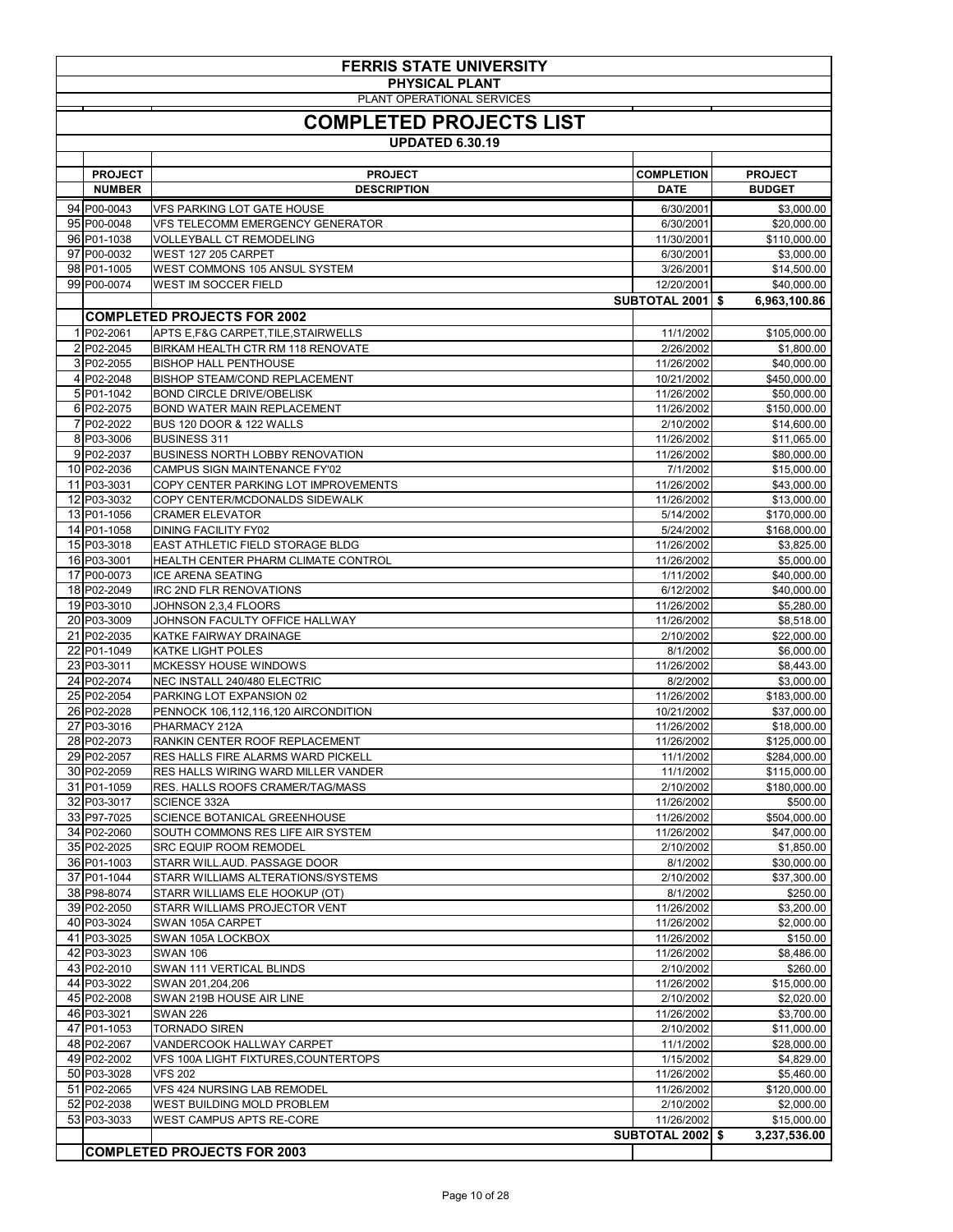| <b>FERRIS STATE UNIVERSITY</b>                      |                                                                               |                                  |                                 |  |  |  |
|-----------------------------------------------------|-------------------------------------------------------------------------------|----------------------------------|---------------------------------|--|--|--|
| <b>PHYSICAL PLANT</b><br>PLANT OPERATIONAL SERVICES |                                                                               |                                  |                                 |  |  |  |
| <b>COMPLETED PROJECTS LIST</b>                      |                                                                               |                                  |                                 |  |  |  |
|                                                     | <b>UPDATED 6.30.19</b>                                                        |                                  |                                 |  |  |  |
|                                                     |                                                                               |                                  |                                 |  |  |  |
| <b>PROJECT</b><br><b>NUMBER</b>                     | <b>PROJECT</b><br><b>DESCRIPTION</b>                                          | <b>COMPLETION</b><br><b>DATE</b> | <b>PROJECT</b><br><b>BUDGET</b> |  |  |  |
| 1 P03-3003                                          | ALUMNI NORTH LOBBY                                                            | 1/21/2003                        | \$5,148.00                      |  |  |  |
| 2 P03-3043                                          | <b>BIRKAM HEALTH CTR EAST/WEST ROOF</b>                                       | 6/6/2003                         | \$24,000.00                     |  |  |  |
| 3 P03-3004<br>4 P03-3005                            | <b>BISHOP 209&amp;213</b><br><b>BISHOP 215&amp;219</b>                        | 1/21/2003<br>1/21/2003           | \$1,777.00<br>\$1,700.00        |  |  |  |
| 5 P03-3055                                          | <b>BISHOP HALL 2ND FLR CARPET</b>                                             | 11/12/2003                       | \$46,671.00                     |  |  |  |
| 6 P03-3008                                          | <b>BUSINESS 211&amp;212</b>                                                   | 1/21/2003                        | \$6,206.00                      |  |  |  |
| 7 P03-3045                                          | <b>BUSINESS 2ND &amp; 3RD FLR RESTROOMS ADA</b>                               | 12/10/2003                       | \$10,000.00                     |  |  |  |
| 8 P03-3002<br>9 P03-3036                            | CAMPUS SIGN MAINT. FY'03<br>CRAMER HALL RENOVATIONS 8,9,10 & 11               | 6/30/2003<br>11/12/2003          | \$15,000.00<br>\$603,615.10     |  |  |  |
| 10 P02-2063                                         | <b>DINING SERVICES REFRIGERATION</b>                                          | 12/16/2003                       | \$75,000.00                     |  |  |  |
| 11 P03-3062                                         | <b>EAST CAMPUS APTS H&amp;K RENOVATIONS</b>                                   | 11/12/2003                       | \$104,000.00                    |  |  |  |
| 12 P96-6058<br>13 P96-6064                          | <b>FLITE &amp; CSS NON-REIMBURSABLE</b>                                       | 3/10/2003                        | \$230,000.00                    |  |  |  |
| 14 P04-4003                                         | <b>FLITE REIMBURSABLE</b><br><b>GENERAL SERVICES PAINTING</b>                 | 2/10/2003<br>11/12/2003          | \$39,500,000.00<br>\$2,000.00   |  |  |  |
| 15 P03-3059                                         | HENDERSON HALL FLOOR TILE                                                     | 8/12/2003                        | \$105,000.00                    |  |  |  |
| 16 P03-3066                                         | LOT 40 STORM-CURB-MILL FILL                                                   | 12/5/2003                        | \$57,200.00                     |  |  |  |
| 17 P03-3069                                         | LOT 41 S ENT VFS PARKING LOT                                                  | 12/5/2003                        | \$5,000.00                      |  |  |  |
| 18 P02-2051<br>19 P03-3029                          | MAINTSTAR UPGRADE<br><b>MCKESSY BARN</b>                                      | 3/7/2003<br>12/3/2003            | \$12,500.00<br>\$4,522.00       |  |  |  |
| 20 P00-0049                                         | <b>MDOT STATE STREET PHASE 1</b>                                              | 1/21/2003                        | \$384,316.47                    |  |  |  |
| 21 P01-1045                                         | <b>MDOT STATE STREET PHASE II</b>                                             | 1/21/2003                        | \$341,665.11                    |  |  |  |
| 22 P03-3064                                         | MERRILL-TRAVIS HALL SHOWER VALVES                                             | 12/5/2003                        | \$26,067.32                     |  |  |  |
| 23 P03-3065<br>24 P03-3035                          | MILLER HALL BASEMENT FLOOR COVERING<br><b>MUSIC BUILDING AIR CONDITIONING</b> | 8/12/2003<br>11/3/2003           | \$9,500.00<br>\$265,000.00      |  |  |  |
| 25 P03-3013                                         | PENNOCK 2 & 3 FLOOR HALLWAYS                                                  | 2/27/2003                        | \$28,138.00                     |  |  |  |
| 26 P03-3015                                         | <b>PENNOCK 206&amp;220</b>                                                    | 12/3/2003                        | \$10,085.00                     |  |  |  |
| 27 P03-3012                                         | PENNOCK 6 FLOOR HALLWAY                                                       | 2/27/2003                        | \$14,522.00                     |  |  |  |
| 28 P02-2066<br>29 P03-3040                          | PICKELL/WARD SHOWER VALVES<br>POWER PLANT BOILER FEED PUMPS                   | 8/12/2003<br>8/13/2003           | \$25,000.00<br>\$95,000.00      |  |  |  |
| 30 P03-3044                                         | PRAKKEN CLASSROOM RENOVATIONS                                                 | 11/12/2003                       | \$170,000.00                    |  |  |  |
| 31 P02-2042                                         | PRAKKEN RELOCATION RENOVATIONS                                                | 6/11/2003                        | \$250,000.00                    |  |  |  |
| 32 P03-3054                                         | PUBLIC SAFETY DEMO LINTON BUILDING                                            | 8/12/2003                        | \$25,000.00                     |  |  |  |
| 33 P03-3057<br>34 P02-2046                          | RACQUET FACILITY PAINT EXTERIOR<br><b>RANKIN COFFEE SHOP</b>                  | 11/18/2003<br>1/21/2003          | \$15,750.00<br>\$19,200.00      |  |  |  |
| 35 P02-2068                                         | RES LIFE EXHAUST FAN/GRILLES PHASE                                            | 12/16/2003                       | \$30,000.00                     |  |  |  |
| 36 P02-2069                                         | RES LIFE UNIT VENTILATORS                                                     | 12/16/2003                       | \$100,000.00                    |  |  |  |
| 37 P02-2052                                         | <b>RESIDENCE HALL ROOM SIGNS</b>                                              | 1/21/2003                        | \$13,500.00                     |  |  |  |
| 38 P03-3046<br>39 P03-3047                          | SCIENCE OBSERVATORY ADA UPGRADES<br>SPORTS COMPLEX OFFICES                    | 8/12/2003<br>11/12/2003          | \$15,000.00<br>\$60,000.00      |  |  |  |
| 40 P03-3019                                         | STARR 122,138,223,234                                                         | 1/21/2003                        | \$13,120.00                     |  |  |  |
| 41 P03-3020                                         | SWAN 111,202                                                                  | 12/3/2003                        | \$7,680.00                      |  |  |  |
| 42 P02-2076                                         | SWAN 301, 303 & 504 IMPROVEMENTS                                              | 12/16/2003                       | \$165,000.00                    |  |  |  |
| 43 P04-4002<br>44 P03-3027                          | <b>TAGGART HALL FOOTING TILE</b><br><b>VFS 206</b>                            | 12/5/2003<br>1/21/2003           | \$6,725.00<br>\$4,290.00        |  |  |  |
| 45 P02-2044                                         | WEST ALUMNI RELOCATION RENOVATIONS                                            | 7/2/2003                         | \$250,000.00                    |  |  |  |
| 46 P02-2033                                         | WEST COMMONS PUBLIC SAFETY RENOVATION                                         | 7/2/2003                         | \$300,000.00                    |  |  |  |
| 47 P02-2062                                         | <b>WESTVIEW DINING CARPETING</b>                                              | 1/21/2003                        | \$30,000.00                     |  |  |  |
|                                                     |                                                                               | <b>SUBTOTAL 2003 \$</b>          | 43,483,898.00                   |  |  |  |
| 1 P03-3068                                          | <b>COMPLETED PROJECTS FOR 2004</b><br><b>BOND CIRCLE POST &amp; CHAIN</b>     | 1/19/2004                        | \$5,500.00                      |  |  |  |
| 2 P04-4001                                          | CAMPUS SIGN MAINTENANCE FY'04                                                 | 8/1/2004                         | \$15,000.00                     |  |  |  |
| 3 P97-7051                                          | CENTER FOR STUDENT SERVICES                                                   | 5/6/2004                         | \$10,500,000.00                 |  |  |  |
| 4 P04-4030                                          | COPY CENTER ROOF AIR CONDITIONER                                              | 7/13/2004                        | \$4,000.00                      |  |  |  |
| 5 P04-4012<br>6 P05-5002                            | <b>CRAMER HALL RENOVATIONS 5,6,7</b><br><b>CREATIVE ARTS HALLWAY</b>          | 12/13/2004<br>12/13/2004         | \$504,946.96<br>\$12,000.00     |  |  |  |
| 7 P01-1029                                          | <b>ETC NONREIMBURSABLE</b>                                                    | 1/19/2004                        | \$180,000.00                    |  |  |  |
| 8 P05-5003                                          | <b>HALLISY HALL CANOPY</b>                                                    | 11/22/2004                       | \$35,000.00                     |  |  |  |
| 9 P03-3038                                          | ICE ARENA AIR HANDLING SYSTEM                                                 | 7/13/2004                        | \$51,000.00                     |  |  |  |
| 10 P03-3042<br>11 P03-3067                          | ICE ARENA MECHANICAL SYSTEMS<br>LOT 27 SIDEWALK POST & CHAIN                  | 2/17/2004<br>7/13/2004           | \$613,000.00<br>\$10,700.00     |  |  |  |
| 12 P04-4031                                         | LOT 28 EXTENSION                                                              | 12/13/2004                       | \$100,000.00                    |  |  |  |
| 13 P04-4032                                         | LOT 34 NW CORNER OF TTF                                                       | 12/13/2004                       | \$100,000.00                    |  |  |  |
| 14 P04-4033                                         | LOT 61 EXTENSION                                                              | 12/13/2004                       | \$125,000.00                    |  |  |  |
| 15 P02-2070                                         | <b>MASSELINK WINDOW CAULKING</b>                                              | 10/18/2004                       | \$31,400.00                     |  |  |  |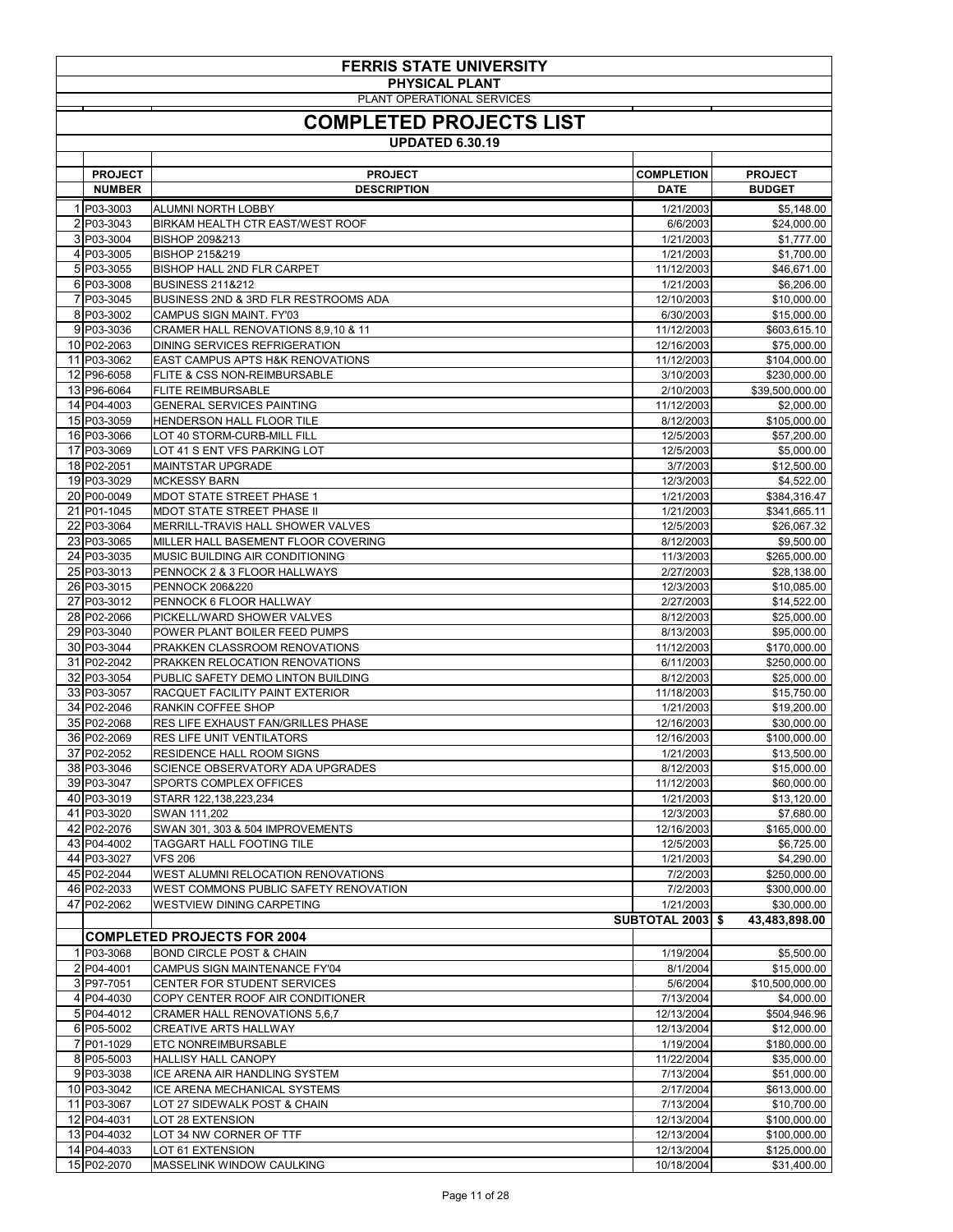| <b>FERRIS STATE UNIVERSITY</b> |                                                                                                      |                          |                                    |
|--------------------------------|------------------------------------------------------------------------------------------------------|--------------------------|------------------------------------|
|                                | <b>PHYSICAL PLANT</b><br>PLANT OPERATIONAL SERVICES                                                  |                          |                                    |
|                                | <b>COMPLETED PROJECTS LIST</b>                                                                       |                          |                                    |
|                                | <b>UPDATED 6.30.19</b>                                                                               |                          |                                    |
| <b>PROJECT</b>                 |                                                                                                      | <b>COMPLETION</b>        |                                    |
| <b>NUMBER</b>                  | <b>PROJECT</b><br><b>DESCRIPTION</b>                                                                 | <b>DATE</b>              | <b>PROJECT</b><br><b>BUDGET</b>    |
| 16 P02-2039                    | MDOT STATE STREET PHASE III                                                                          | 11/11/2004               | \$465,537.57                       |
| 17 P04-4016                    | MERRILL TRAVIS ASBESTOS ABATEMENT                                                                    | 10/18/2004               | \$80,000.00                        |
| 18 P04-4009<br>19 P04-4022     | MICHIGAN ART WALK KATZ SITE<br>PAVEMENT REPAIR PROGRAM FY'04                                         | 10/13/2004<br>12/13/2004 | \$5,000.00<br>\$220,000.00         |
| 20 P04-4004                    | PHARMACY ADA MODIFICATIONS                                                                           | 3/22/2004                | \$10,000.00                        |
| 21 P04-4013                    | PHARMACY LAB RENOVATIONS 201,314                                                                     | 11/11/2004               | \$118,500.00                       |
| 22 P04-4014<br>23 P03-3063     | PHARMACY STUDENT LOUNGE 102,104,106<br>RANKIN CENTER KITCHEN MAKEUP AIR/REFR                         | 11/11/2004<br>7/13/2004  | \$55,000.00<br>\$50,000.00         |
| 24 P04-4021                    | RANKIN CENTER TRASH COMPACTOR                                                                        | 7/13/2004                | \$20,000.00                        |
| 25 P04-4019                    | <b>RES HALL PAINTING PICKELL</b>                                                                     | 12/13/2004               | \$70,000.00                        |
| 26 P03-3060<br>27 P04-4020     | <b>RES HALL ROOF PUTERBAUGH HALL</b><br><b>RES HALL SHOWER VALVE REPLACEMENT</b>                     | 1/19/2004<br>10/18/2004  | \$47,979.00<br>\$77,682.68         |
| 28 P02-2058                    | <b>RES HALLS EMERGENCY LIGHTING</b>                                                                  | 12/13/2004               | \$257,000.00                       |
| 29 P04-4007                    | <b>RES HALLS RETURN LINES</b>                                                                        | 10/18/2004               | \$30,000.00                        |
| 30 P02-2071<br>31 P04-4024     | <b>RES LIFE HALL PAINTING (TAGGART)</b><br><b>SCIENCE CHILLER COMPRESSOR</b>                         | 7/13/2004<br>7/13/2004   | \$75,000.00<br>\$40,000.00         |
| 32 P03-3050                    | SCIENCE N WING ROOF/MECH RM WATERPR.                                                                 | 4/16/2004                | \$43,344.00                        |
| 33 P04-4023                    | SIDEWALKS REPAIR PROGRAM FY'04                                                                       | 12/13/2004               | \$90,000.00                        |
| 34 P02-2056<br>35 P03-3056     | SPACE RELOCATIONS FY'02<br>SPORTS COMPLEX 1ST&BASE COR CARPET                                        | 2/16/2004<br>1/19/2004   | \$75,000.00<br>\$15,000.00         |
| 36 P04-4029                    | SPORTS COMPLEX VB LOCKER RM RALLY                                                                    | 10/18/2004               | \$8,500.00                         |
| 37 P03-3037                    | SRC SOUTHEAST SIDEWALK LIGHTING                                                                      | 1/19/2004                | \$1,000.00                         |
| 38 P03-3048<br>39 P04-4005     | STARR AUDITORIUM LOBBY PVC ROOF<br><b>STATE STREET N&amp;S STAIRS</b>                                | 1/19/2004<br>1/19/2004   | \$32,000.00<br>\$25,000.00         |
| 40 P02-2043                    | SWAN 4TH FLR ELECTRONICS LAB                                                                         | 9/14/2004                | \$380,000.00                       |
| 41 P03-3049                    | SWAN 5TH FLR PVC ROOF                                                                                | 1/19/2004                | \$110,000.00                       |
| 42 P02-2041                    | SWAN WELDING YARD ENCLOSE/ROOF                                                                       | 2/17/2004                | \$115,000.00                       |
|                                |                                                                                                      |                          |                                    |
| 43 P04-4006<br>44 P03-3051     | WCA FINCH 310<br><b>WEST COMMONS ROOF</b>                                                            | 1/19/2004<br>7/13/2004   | \$6,000.00                         |
|                                |                                                                                                      | <b>SUBTOTAL 2004</b>     | \$95,000.00<br>14,905,090.21<br>\$ |
|                                | <b>COMPLETED PROJECTS FOR 2005</b>                                                                   |                          |                                    |
| 1 P05-5014                     | ALUMNI WELCOME CENTER PHASE I                                                                        | 5/17/2005                | \$13,000.00                        |
| 2 P03-3061<br>3 P05-5006       | APT H, K, L ROOF REPAIR<br><b>BISHOP HALL 1ST FL HVACR</b>                                           | 5/17/2005<br>5/17/2005   | \$92,000.00<br>\$25,000.00         |
| 4 P05-5026                     | <b>BROPHY SHOWER VALVE REPLACEMENT</b>                                                               | 10/18/2005               | \$66,000.00                        |
| 5 P02-2053                     | <b>CAMPUS SIGNAGE PHASE II</b>                                                                       | 2/18/2005                | \$10,000.00                        |
| 6 P04-4027<br>7 P05-5015       | CENTRAL POWER PLANT SAFETY REPAIRS<br>DM FY'05 IRC-BUS CHILLED WATER PHASE 2                         | 1/25/2005<br>11/15/2005  | \$80,000.00<br>\$264,000.00        |
| 8 P05-5018                     | DM FY'05 PHARMACY ROOF REPLACEMENT                                                                   | 10/18/2005               | \$169,000.00                       |
| 9 P05-5017                     | DM FY'05 VFS ELEVATOR                                                                                | 10/18/2005               | \$80,000.00                        |
| 10 P05-5022<br>11 P06-6011     | DM FY'05 VFS ROOF REPLACEMENT<br>DM FY'06 PARKING LOT LIGHTING                                       | 10/18/2005<br>10/18/2005 | \$160,000.00<br>\$21,000.00        |
| 12 P01-1060                    | <b>ETC PHASE II CONSTRUCTION</b>                                                                     | 11/15/2005               | \$18,000,000.00                    |
|                                | 13 P05-5010-03 FY'05 MC ACED AFFAIRS JOHNSON 101                                                     | 10/18/2005               | \$1,434.00                         |
|                                | 14 P05-5010-04 FY'05 MC ACED AFFAIRS SCI 110,114<br>15 P05-5010-06 FY'05 MC ACED AFFAIRS SCI 320     | 10/18/2005<br>10/18/2005 | \$3,082.00<br>\$5,324.00           |
|                                | 16 P05-5010-05 FY'05 MC ACED AFFAIRS SCI 328                                                         | 10/18/2005               | \$2,250.00                         |
|                                | 17 P05-5010-07 FY'05 MC ACED AFFAIRS STARR 324                                                       | 10/18/2005               | \$1,500.00                         |
|                                | 18 P05-5011-02 FY'05 MC ADMIN AFFAIRS SPORTS TRAIN<br>19 P05-5011-03 FY'05 MC ADMIN AFFAIRS WEST 127 | 10/18/2005<br>10/18/2005 | \$14,985.00                        |
| 20 P00-0070                    | <b>GENERAL SERVICES ANNEX</b>                                                                        | 10/31/2005               | \$9,031.00<br>\$1,599,700.75       |
| 21 P04-4026                    | IRC & BUSINESS CHILLED WATER PIPING                                                                  | 1/25/2005                | \$25,000.00                        |
| 22 P02-2064                    | <b>KATKE GOLF COURSE PHASE II</b>                                                                    | 1/25/2005                | \$30,000.00                        |
| 23 P04-4034<br>24 P02-2030     | MASTER PLAN UPDATE FY'04<br>NORTH/SOUTH CAMPUS WALKWAY                                               | 1/25/2005<br>11/15/2005  | \$60,000.00<br>\$300,000.00        |
| 25 P03-3014                    | PENNOCK FRONT ENTRANCE & LOBBY                                                                       | 11/10/2005               | \$8,581.00                         |
| 26 P05-5038                    | <b>PENNOCK LOBBY RENOVATIONS</b>                                                                     | 11/15/2005               | \$13,000.00                        |
| 27 P05-5033<br>28 P05-5004     | <b>RES HALL PAINTING AND LOBBY UPDATES</b><br><b>RES HALL PAINTING CLARK</b>                         | 10/18/2005<br>1/25/2005  | \$82,000.00<br>\$56,380.12         |
| 29 P04-4017                    | <b>RES LIFE GROUNDS PROJECTS</b>                                                                     | 11/15/2005               | \$35,000.00                        |
| 30 P05-5028                    | <b>RESIDENCE HALLS ENERGY UPDATES</b>                                                                | 11/15/2005               | \$175,000.00                       |
| 31 P05-5024<br>32 P04-4028     | SCA-N2 FIRE DAMAGE DEC 04<br><b>SCIENCE NORTH WING ROOF PHASE 2</b>                                  | 4/18/2005<br>3/11/2005   | \$4,000.00<br>\$298,147.22         |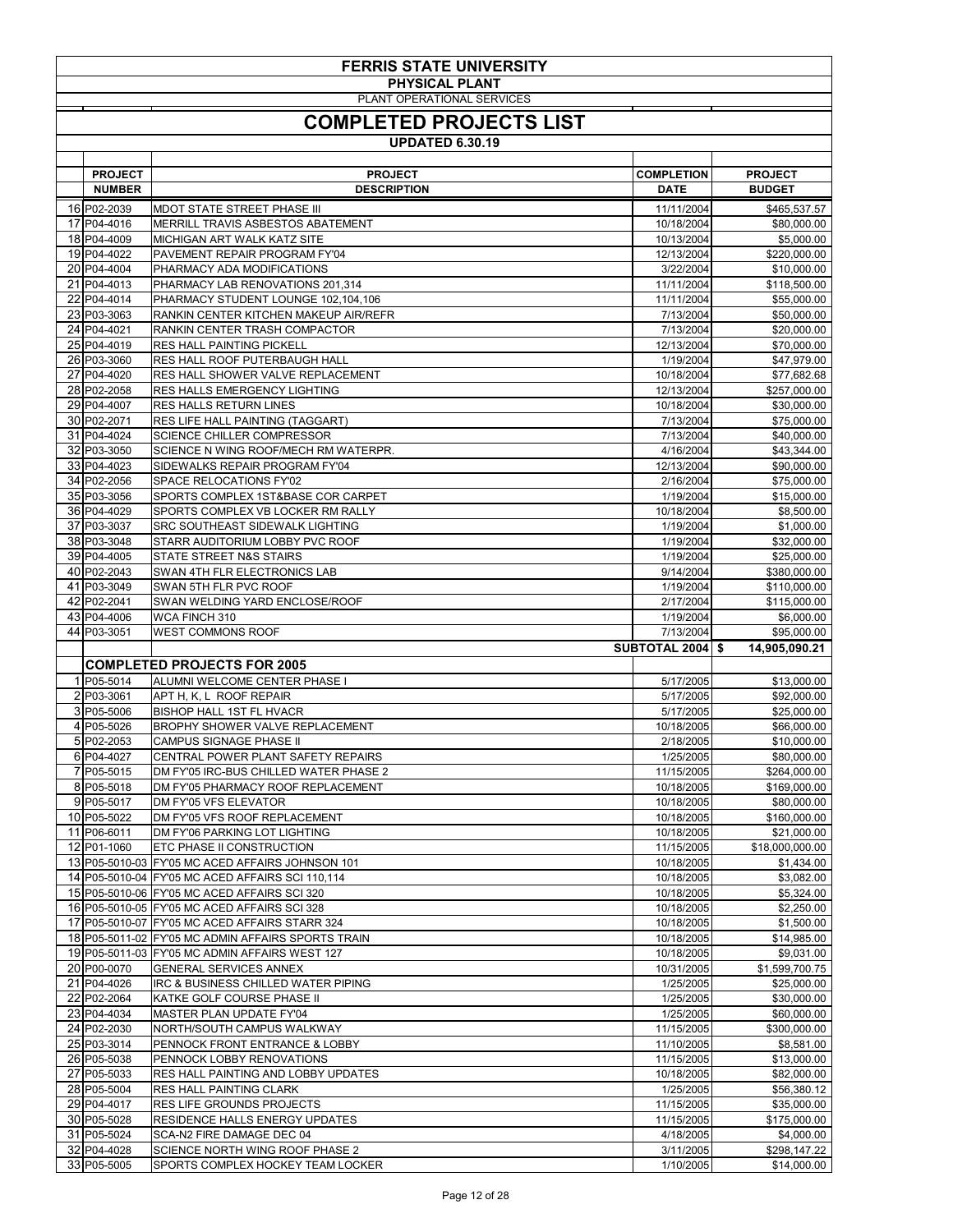| <b>FERRIS STATE UNIVERSITY</b> |                                                                                                |                         |                              |                            |  |
|--------------------------------|------------------------------------------------------------------------------------------------|-------------------------|------------------------------|----------------------------|--|
|                                | <b>PHYSICAL PLANT</b><br>PLANT OPERATIONAL SERVICES                                            |                         |                              |                            |  |
| <b>COMPLETED PROJECTS LIST</b> |                                                                                                |                         |                              |                            |  |
| <b>UPDATED 6.30.19</b>         |                                                                                                |                         |                              |                            |  |
|                                |                                                                                                |                         |                              |                            |  |
| <b>PROJECT</b>                 | <b>PROJECT</b>                                                                                 | <b>COMPLETION</b>       | <b>PROJECT</b>               |                            |  |
| <b>NUMBER</b>                  | <b>DESCRIPTION</b>                                                                             | <b>DATE</b>             | <b>BUDGET</b>                |                            |  |
| 34 P05-5034<br>35 P05-5001     | <b>SWAN ELEVATOR UPGRADE</b><br>TENNIS COURT RESURFACING                                       | 10/18/2005<br>1/25/2005 |                              | \$40,000.00<br>\$18,000.00 |  |
| 36 P05-5007                    | UTILITY INFRASTRUCTURE ASSESSMENT                                                              | 4/15/2005               |                              | \$3,000.00                 |  |
|                                |                                                                                                | <b>SUBTOTAL 2005 \$</b> | 21,779,415.09                |                            |  |
| 1 P05-5035                     | <b>COMPLETED PROJECTS FOR 2006</b><br>14400 NORTHLAND DRIVE CLEANUP                            | 7/21/2006               |                              |                            |  |
| 2 P06-6002                     | <b>ALUMNI OFFICES 013</b>                                                                      | 3/7/2006                |                              | \$20,000.00<br>\$14,000.00 |  |
| 3 P06-6016                     | <b>ASC 1017 RENOVATIONS</b>                                                                    | 7/21/2006               |                              | \$13,000.00                |  |
| 4 P06-6019                     | <b>BISHOP 3RD FLR TV PRODUCTIONS</b>                                                           | 3/7/2006                |                              | \$65,757.68                |  |
| 6 P06-6001-01                  | 5 P06-6001-05 CLASSRM REN PHASE 1-B CAT 1<br><b>CLASSRM REN PHASE I-A CAT 1</b>                | 3/7/2006<br>1/16/2006   | \$473,760.61<br>\$335,082.61 |                            |  |
|                                | 7 P06-6001-04 CLASSRM REN. PH-I-A CAT-2 CHP-AUTO                                               | 1/16/2006               |                              | \$35,098.96                |  |
|                                | 8 P06-6001-02 CLASSRM REN. PH-I-A CAT-2 SW COMMONS                                             | 3/7/2006                | \$190,794.15                 |                            |  |
|                                | 9 P06-6001-03 CLASSRM REN. PH-I-A CAT-2 TAGGART                                                | 3/7/2006                |                              | \$15,486.48                |  |
| 10 P05-5029<br>11 P05-5019     | <b>CRAMER RENOVATION AND ELEVATORS</b><br>DM FY'05 MCKESSY HOUSE ROOF REPLACE                  | 10/3/2006<br>10/3/2006  | \$1,193,697.94               | \$32,153.00                |  |
| 12 P05-5020                    | DM FY'05 MISC ROOF MAINTENANCE                                                                 | 10/3/2006               |                              | \$42,891.00                |  |
| 13 P05-5016                    | DM FY'05 SWAN WELDING LAB VENTILATION                                                          | 10/3/2006               |                              | \$45,000.00                |  |
| 14 P05-5021<br>15 P06-6012     | DM FY'05 TUCK POINTING & CAULKING<br>DM FY'06 AUTO CENTER ROOF                                 | 7/21/2006               |                              | \$50,000.00                |  |
| 16 P06-6010                    | FLITE PYRAMID ENTRANCE DOORS                                                                   | 3/7/2006<br>3/7/2006    |                              | \$84,000.00<br>\$40,000.00 |  |
|                                | 17 P05-5010-02 FY'05 MC ACED AFFAIRS AUTO 129                                                  | 3/7/2006                |                              | \$10,060.00                |  |
|                                | 18 P05-5010-08 FY'05 MC ACED AFFAIRS SWAN 116                                                  | 10/3/2006               |                              | \$15,628.00                |  |
|                                | 19 P05-5010-11 FY'05 MC ACED AFFAIRS VFS 105<br>20 P05-5012-01 FY'05 MINOR CAP STUDENT AFFAIRS | 10/17/2006<br>10/3/2006 |                              | \$50,000.00<br>\$18,000.00 |  |
|                                | 21 P05-5013-01 FY'05 MINOR CAP UNIV COUNSEL                                                    | 10/3/2006               |                              | \$6,186.00                 |  |
| 22 P04-4025                    | JOHNSON HALL PVC ROOF                                                                          | 7/21/2006               | \$110,883.12                 |                            |  |
| 23 P06-6043                    | MASCAR GRILL AIR CONDITIONING                                                                  | 10/3/2006               |                              | \$10,000.00                |  |
| 24 P06-6044<br>25 P06-6022-02  | MASCAR GRILL REFRIGERATION<br>MC FY'06 BISHOP STAIRWELLS                                       | 10/3/2006<br>10/3/2006  |                              | \$12,000.00<br>\$23,716.00 |  |
| 26 P06-6024                    | MC FY'06 CENTENNIAL DINING ROOM                                                                | 10/17/2006              |                              | \$30,625.00                |  |
|                                | 27 P06-6023-01 MC FY'06 ICE RINK                                                               | 10/3/2006               |                              | \$13,335.00                |  |
| 28 P06-6025                    | MC FY'06 MCKESSY CARPET                                                                        | 5/12/2006               |                              | \$16,000.00                |  |
|                                | 29 P06-6022-01 MC FY'06 NEC 107B<br>30 P06-6022-10 MC FY'06 PENNOCK 528                        | 10/17/2006<br>10/3/2006 |                              | \$10,000.00<br>\$15,663.00 |  |
|                                | 31 P06-6022-03 MC FY'06 SWAN 101                                                               | 10/3/2006               |                              | \$20,914.00                |  |
|                                | 32 P06-6022-04 MC FY'06 SWAN 121/122                                                           | 10/3/2006               |                              | \$35,279.00                |  |
|                                | 33 P06-6022-07 MC FY'06 SWAN 301<br>34 P06-6022-11 MC FY'06 SWAN 311                           | 10/17/2006<br>5/12/2006 |                              | \$9,571.00                 |  |
|                                | 35 P06-6022-08 MC FY'06 SWAN 501A                                                              | 10/3/2006               |                              | \$3,623.00<br>\$4,087.00   |  |
|                                | 36 P06-6022-06 MC FY'06 SWAN 501B                                                              | 10/3/2006               |                              | \$4,056.00                 |  |
|                                | 37 P06-6022-09 MC FY'06 SWAN 502                                                               | 10/3/2006               |                              | \$16,262.00                |  |
|                                | 38 P06-6022-05 MC FY'06 SWAN WELDING PAINTING<br>39 P06-6023-02 MC FY'06 WINK ARENA FLOOR      | 10/3/2006<br>5/12/2006  |                              | \$48,587.00<br>\$18,302.00 |  |
| 40 P05-5039                    | MESSAGE SIGNS REPLACEMENTS                                                                     | 3/7/2006                | \$107,235.00                 |                            |  |
| 41 P05-5023                    | MI COLLEGE OF OPTOMETRY PHASE I                                                                | 10/3/2006               |                              | \$23,500.00                |  |
| 42 P06-6006                    | PENNOCK STEAM LINE REPLACEMENT                                                                 | 7/20/2006               | \$150,000.00                 |                            |  |
| 43 P06-6026<br>44 P06-6008     | PRAKKEN 150 OFFICE REMODEL<br>PUBLIC SAFETY EOC DEVELOPMENT                                    | 4/4/2006<br>3/7/2006    |                              | \$6,000.00<br>\$15,800.00  |  |
| 45 P06-6004                    | RACQUET FACILITY CEILING                                                                       | 7/21/2006               |                              | \$36,000.00                |  |
| 46 P06-6045                    | <b>RANKIN REFRIGERATION</b>                                                                    | 10/3/2006               |                              | \$25,000.00                |  |
| 47 P04-4018                    | <b>RES HALL ROOF REPLACEMENT</b><br><b>RES HALLS DOMESTIC WATER BOND</b>                       | 4/12/2006               | \$127,293.75                 |                            |  |
| 48 P07-7004<br>49 P07-7006     | RES HALLS PAINTING PUTERBAUGH                                                                  | 10/3/2006<br>10/3/2006  | \$128,000.00                 | \$55,000.00                |  |
| 50 P07-7005                    | RES HALLS SHOWER VALVE REPLACEMENT                                                             | 10/3/2006               |                              | \$75,000.00                |  |
| 51 P03-3058                    | <b>RES LIFE GROUNDS RELATED WORK</b>                                                           | 10/17/2006              |                              | \$25,642.00                |  |
| 52 P05-5027<br>53 P05-5025     | RESIDENCE HALL ROOF REPLACEMENT<br><b>RESIDENCE HALLS TUCK POINTING</b>                        | 7/21/2006<br>10/3/2006  | \$147,727.25                 | \$51,951.35                |  |
| 54 P06-6033                    | SCIENCE 141 FACULTY OFF. CONVERSION                                                            | 10/3/2006               |                              | \$27,500.00                |  |
| 55 P05-5009                    | SIGN MAINTENANCE FY'05                                                                         | 6/30/2006               |                              | \$17,335.35                |  |
| 56 P03-3039                    | STORM WATER SYSTEM IVE AVE                                                                     | 1/15/2006               |                              | \$60,000.00                |  |
| 57 P06-6041<br>58 P06-6035     | SWAN 502 CEILING LIGHTING<br>VFS FACULTY OFFICE REMODEL PH 1                                   | 10/3/2006<br>10/3/2006  |                              | \$11,700.00<br>\$41,000.00 |  |
| 59 P06-6003                    | WALKS AND ROADS ANNUAL MAINT FY'06                                                             | 5/15/2006               |                              | \$83,433.16                |  |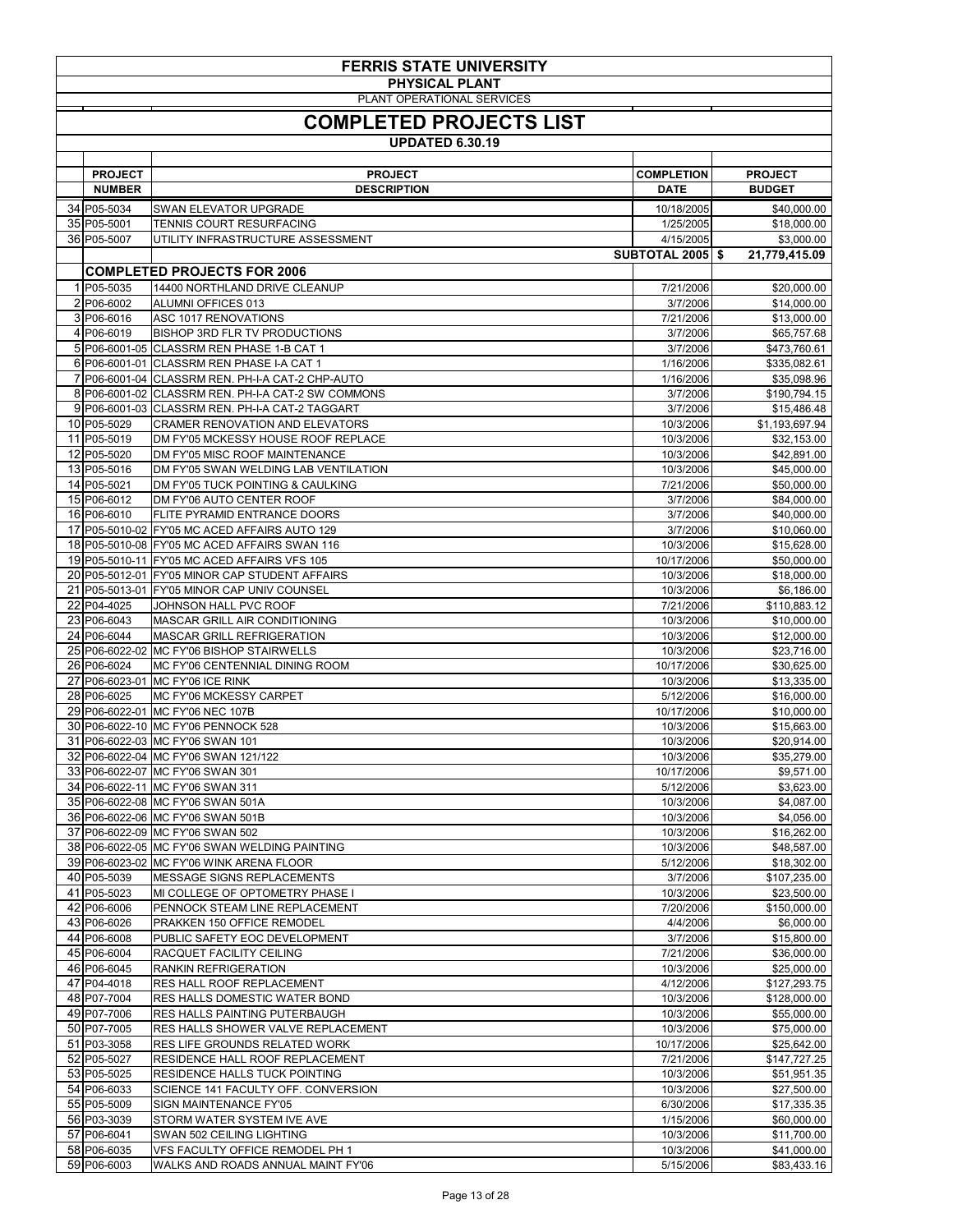| <b>FERRIS STATE UNIVERSITY</b><br><b>PHYSICAL PLANT</b><br>PLANT OPERATIONAL SERVICES |                                                                                   |                         |                              |  |  |
|---------------------------------------------------------------------------------------|-----------------------------------------------------------------------------------|-------------------------|------------------------------|--|--|
| <b>COMPLETED PROJECTS LIST</b><br><b>UPDATED 6.30.19</b>                              |                                                                                   |                         |                              |  |  |
|                                                                                       |                                                                                   |                         |                              |  |  |
| <b>PROJECT</b>                                                                        | <b>PROJECT</b>                                                                    | <b>COMPLETION</b>       | <b>PROJECT</b>               |  |  |
| <b>NUMBER</b>                                                                         | <b>DESCRIPTION</b>                                                                | <b>DATE</b>             | <b>BUDGET</b>                |  |  |
| 60 P06-6040                                                                           | WALKS AND ROADS FY'06 PAVEMENT                                                    | 10/17/2006              | \$146,475.00                 |  |  |
| 61 P06-6037                                                                           | WALKS AND ROADS FY'06 SIDEWALKS                                                   | 10/17/2006              | \$56,000.00                  |  |  |
| 62 P06-6046                                                                           | <b>WESTVIEW DINING MINOR RENOVATION</b>                                           | 10/3/2006               | \$18,000.00                  |  |  |
| 63 P05-5036                                                                           | WILLIAMS AUDITORIUM PATCH LIGHTING                                                | 10/3/2006               | \$135,000.00                 |  |  |
|                                                                                       | <b>COMPLETED PROJECTS FOR 2007</b>                                                | <b>SUBTOTAL 2006 \$</b> | 4,724,092.41                 |  |  |
| 1 P07-7028                                                                            | ALUMNI 107-119 OFFICE PAINTING                                                    | 5/24/2007               | \$6,300.00                   |  |  |
| 2 P06-6034                                                                            | <b>BISHOP 503 FACULTY LOUNGE</b>                                                  | 1/26/2007               | \$12,000.00                  |  |  |
| 3 P06-6047                                                                            | <b>BUSINESS 121 123 RENOVATIONS</b>                                               | 3/22/2007               | \$59,500.00                  |  |  |
| 4 P03-3034                                                                            | CHEVRON ENERGY CONSERVATION PROJECT                                               | 12/20/2007              | \$1,337,647.04               |  |  |
| 5 P07-7001                                                                            | <b>CLASSRM REN PHASE 2 CAT 1</b>                                                  | 2/20/2007               | \$302,304.06                 |  |  |
| 6 P07-7002                                                                            | CLASSRM REN PHASE 2 CAT 2                                                         | 2/20/2007               | \$559,711.65                 |  |  |
| 7 P07-7026                                                                            | CLASSROOM RENOVATIONS PH 3 CAT 1                                                  | 9/18/2007               | \$879,465.48                 |  |  |
| 8 P06-6027                                                                            | COPY CENTER RELOCATION/RENOVATE                                                   | 3/5/2007                | \$272,000.00                 |  |  |
| 9 P06-6007                                                                            | DM FY'06 CHP BOILER CONTROLS RETROFIT                                             | 1/26/2007               | \$200,000.00                 |  |  |
| 10 P06-6013                                                                           | DM FY'06 MISC ROOF MAINTENANCE                                                    | 1/26/2007               | \$50,000.00                  |  |  |
| 11 P06-6015                                                                           | DM FY'06 MISC ROOF REPLACE STARR 2 FLR                                            | 1/26/2007               | \$150,000.00                 |  |  |
| 12 P06-6014                                                                           | DM FY'06 TUCK POINTING & CAULKING                                                 | 9/18/2007               | \$45,000.00                  |  |  |
| 13 P07-7013                                                                           | DM07 HVACR COIL REPLACEMENTS SCIENCE                                              | 9/18/2007               | \$65,000.00                  |  |  |
| 14 P07-7011                                                                           | DM07 MCKESSY BASEMENT WATERPROOFING                                               | 9/18/2007               | \$65,000.00                  |  |  |
| 15 P07-7014                                                                           | <b>DM07 ROOF REPLACEMENTS</b>                                                     | 10/23/2007              | \$200,000.00                 |  |  |
| 16 P07-7015<br>17 P07-7009                                                            | <b>DM07 TUCK POINT &amp; CAULKING</b><br>DM07 WEST BLDG COMPUTER RM AC            | 10/23/2007              | \$45,000.00                  |  |  |
| 18 P07-7068                                                                           | EAST CAMPUS APTS ASBESTOS ABATEMENT                                               | 9/18/2007<br>9/18/2007  | \$45,000.00<br>\$70,000.00   |  |  |
| 19 P05-5032                                                                           | <b>FACILITIES AUDIT PHASE II</b>                                                  | 2/20/2007               | \$412,000.00                 |  |  |
|                                                                                       | 20 P05-5010-01 FY'05 MC ACAD. AFFAIRS ALUMNI 007                                  | 2/5/2007                | \$29,159.00                  |  |  |
|                                                                                       | 21 P05-5010-09 FY'05 MC ACED AFFAIRS SWAN 106                                     | 2/5/2007                | \$3,423.00                   |  |  |
|                                                                                       | 22 P05-5011-01 FY'05 MC ADMIN AFFAIRS PRAKKEN 2 FLR                               | 9/18/2007               | \$28,430.00                  |  |  |
| 23 P06-6005                                                                           | <b>GENERAL SERVICES GARAGE</b>                                                    | 5/23/2007               | \$72,000.00                  |  |  |
| 24 P07-7029                                                                           | <b>HVAC INSTITUTE RELOCATION</b>                                                  | 9/18/2007               | \$22,800.00                  |  |  |
| 25 P07-7074                                                                           | <b>IVES STREET SANITARY SEWER</b>                                                 | 9/18/2007               | \$49,500.00                  |  |  |
|                                                                                       | 26 P06-6022-12 MC FY'06 SWAN 306                                                  | 2/20/2007               | \$38,648.00                  |  |  |
| 27 P07-7033                                                                           | MC FY07 ALU 107 - 119 CARPET OFFICES                                              | 5/24/2007               | \$27,000.00                  |  |  |
| 28 P07-7034                                                                           | MC FY07 ALU 117 & 119 BLINDS                                                      | 5/24/2007               | \$4,000.00                   |  |  |
| 29 P07-7042                                                                           | MC FY07 BUS 326 WINDOW & BLIND IN DOOR                                            | 9/18/2007               | \$360.00                     |  |  |
| 30 P07-7032                                                                           | MC FY07 MCKESSY 1ST & 2ND FLOORS                                                  | 12/20/2007              | \$41,000.00                  |  |  |
| 31 P07-7040                                                                           | MC FY07 PEN 416 PAINT FACULTY LOUNGE                                              | 9/18/2007               | \$7,000.00                   |  |  |
| 32 P07-7035                                                                           | MC FY07 PEN 533 CARPET & PAINT                                                    | 9/18/2007               | \$11,000.00                  |  |  |
| 33 P07-7036                                                                           | MC FY07 SCI 338 LIGHTING                                                          | 5/24/2007               | \$300.00                     |  |  |
| 34 P07-7037<br>35 P07-7038                                                            | MC FY07 STR 114 DIMMABLE LIGHTING<br>MC FY07 SWAN 111 PAINT.WINDOW TREAT, CEILING | 9/18/2007<br>9/18/2007  | \$8,400.00                   |  |  |
| 36 P07-7043                                                                           | MC FY07 SWAN 116 WELDING AIR COMPRESSOR                                           | 9/18/2007               | \$15,000.00<br>\$34,800.00   |  |  |
| 37 P07-7041                                                                           | MC FY07 SWAN 202 PAINT & CARPET                                                   | 9/18/2007               | \$10,600.00                  |  |  |
| 38 P07-7039                                                                           | MC FY07 SWAN 203 PAINT & CARPET                                                   | 9/18/2007               | \$4,500.00                   |  |  |
| 39 P07-7007                                                                           | <b>RES HALLS EXTERIOR UPDATES</b>                                                 | 1/26/2007               | \$80,000.00                  |  |  |
| 40 P07-7008                                                                           | RES HALLS PUBLIC AREA UPGRADES                                                    | 1/26/2007               | \$150,000.00                 |  |  |
| 41 P07-7003                                                                           | RES HALLS ROOF REPAIR M, O, P                                                     | 1/26/2007               | \$180,000.00                 |  |  |
| 42 P07-7044                                                                           | RL 07 CENTER ICE ROOF                                                             | 9/18/2007               | \$150,000.00                 |  |  |
| 43 P07-7050                                                                           | RL 07 CRAMER ELEVATOR CABS                                                        | 9/18/2007               | \$51,542.00                  |  |  |
| 44 P07-7051                                                                           | RL 07 ELECTRICL GFCI HALLISY HALL                                                 | 9/18/2007               | \$19,917.00                  |  |  |
| 45 P07-7048                                                                           | RL 07 MISC PLUMBING WCA                                                           | 12/20/2007              | \$66,500.00                  |  |  |
| 46 P07-7052                                                                           | RL 07 VANDERCOOK HALL PAINTING                                                    | 9/18/2007               | \$143,750.00                 |  |  |
| 47 P07-7046                                                                           | RL 07 WARD HALL ROOF                                                              | 9/18/2007               | \$100,000.00                 |  |  |
| 48 P08-8001                                                                           | SCIENCE COMMONS 019 MATH SCIENCE                                                  | 9/18/2007               | \$8,000.00                   |  |  |
| 49 P07-7021                                                                           | SPORTS COMPLEX LOT 46 LIGHTING                                                    | 1/26/2007               | \$5,000.00                   |  |  |
| 50 P07-7020<br>51 P07-7066                                                            | <b>SWAN PARKING LOT LIGHTING</b><br><b>SWAN VUTEK INSTALL</b>                     | 5/24/2007<br>9/18/2007  | \$70,000.00                  |  |  |
| 52 P07-7027                                                                           | TOP TAGGART TRACK REPAIRS                                                         | 9/18/2007               | \$22,500.00                  |  |  |
| 53 P05-5031                                                                           | UTILITY INFRASTRUCTURE PHASE II                                                   | 5/24/2007               | \$133,081.00<br>\$500,000.00 |  |  |
| 54 P08-8007                                                                           | DM 08 CAC ROOF                                                                    |                         |                              |  |  |
|                                                                                       |                                                                                   | <b>SUBTOTAL 2007</b>    | \$6,864,138.23               |  |  |
|                                                                                       | <b>COMPLETED PROJECTS FOR 2008</b>                                                |                         |                              |  |  |
| 1 P08-8004                                                                            | ASC 1017 RENOVATION UC OFFICE                                                     | 9/30/2008               | \$75,000.00                  |  |  |
|                                                                                       |                                                                                   |                         |                              |  |  |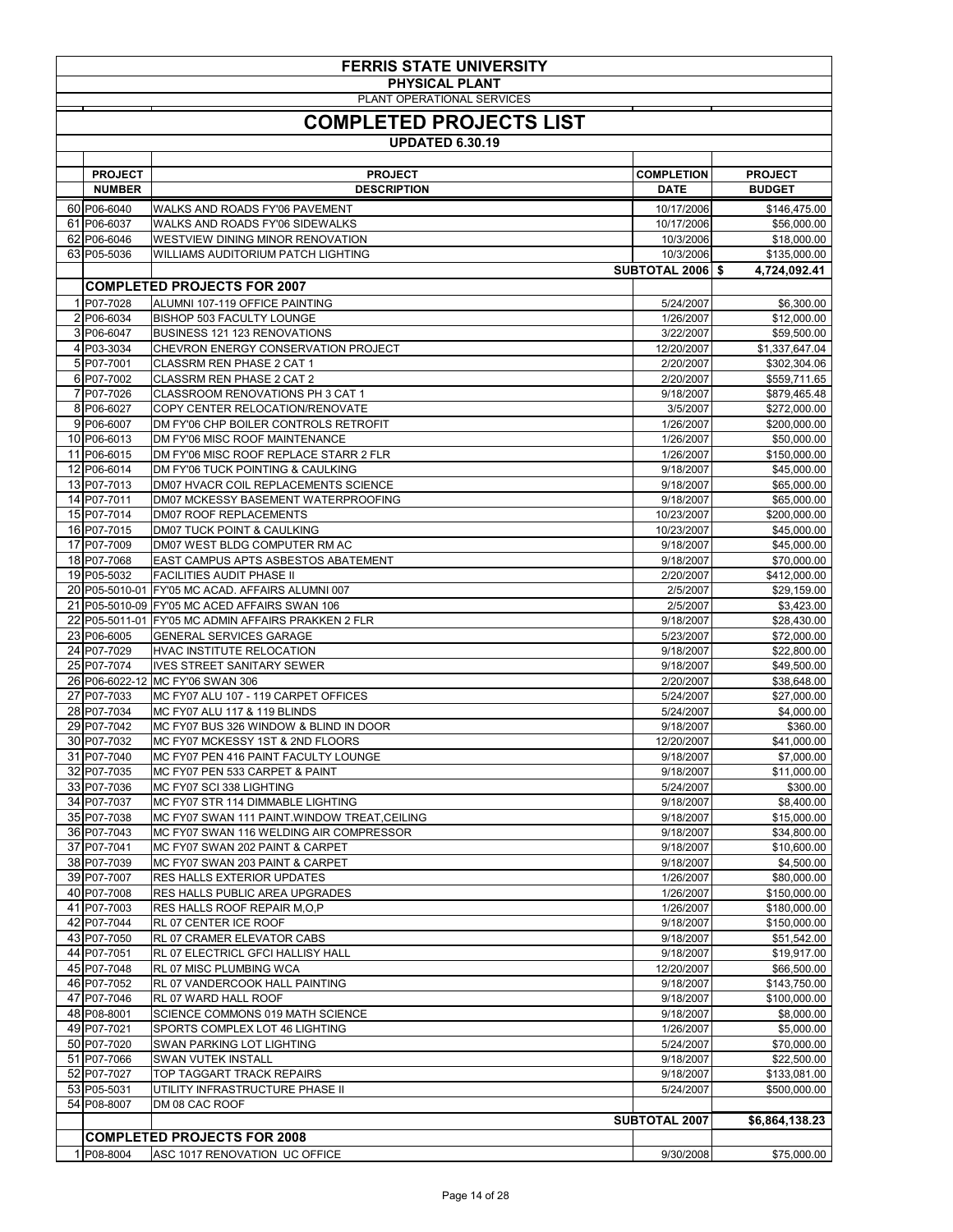| <b>FERRIS STATE UNIVERSITY</b> |                                                                                  |                        |                             |  |  |
|--------------------------------|----------------------------------------------------------------------------------|------------------------|-----------------------------|--|--|
|                                | <b>PHYSICAL PLANT</b><br>PLANT OPERATIONAL SERVICES                              |                        |                             |  |  |
| <b>COMPLETED PROJECTS LIST</b> |                                                                                  |                        |                             |  |  |
| <b>UPDATED 6.30.19</b>         |                                                                                  |                        |                             |  |  |
| <b>PROJECT</b>                 | <b>PROJECT</b>                                                                   | <b>COMPLETION</b>      | <b>PROJECT</b>              |  |  |
| <b>NUMBER</b>                  | <b>DESCRIPTION</b>                                                               | <b>DATE</b>            | <b>BUDGET</b>               |  |  |
| 2 P08-8047<br>3 P06-6031       | <b>BISHOP 410 ADVISING CENTER</b><br>BISHOP 6TH FLR CORRIDOR, LOB, LOUNGE        | 9/30/2008<br>2/26/2008 | \$11,300.00<br>\$60,000.00  |  |  |
| 4 P08-8038                     | <b>BISHOP TOT'S PLACE UPGRADES</b>                                               | 9/30/2008              | \$48,800.00                 |  |  |
| 5 P07-7071                     | <b>BUS FACULTY OFFICE (6) RENOVATION</b>                                         | 2/26/2008              | \$38,193.08                 |  |  |
| 6 P06-6030<br>7 P07-7073       | <b>BUSINESS SUITE 200</b><br>CSS 311 DIVERSITY OFFICE RENOVATION                 | 2/26/2008<br>2/26/2008 | \$79,000.00<br>\$18,450.00  |  |  |
| 8 P08-8003                     | <b>CSS VP BURCHAM REMODEL</b>                                                    | 9/30/2008              | \$91,460.00                 |  |  |
| 9P07-7012                      | DM07 CHP BOILER #2 REPAIRS & CONTROLS                                            | 2/26/2008              | \$150,000.00                |  |  |
| 10 P07-7010<br>11 P07-7072     | DM07 WEST BLDG EMERGENCY GENERATOR<br><b>FLITE MOVE N&amp;S SVCS DESKS</b>       | 8/30/2008<br>9/30/2008 | \$130,000.00<br>\$23,000.00 |  |  |
| 12 P06-6018                    | <b>IRC NON-REIMBURSABLE</b>                                                      | 9/30/2008              | \$212,000.00                |  |  |
| 13 P05-5030                    | <b>IRC CAPITAL OUTLAY</b>                                                        | 10/1/2008              | \$8,500,000.00              |  |  |
| 14 P06-6029                    | JOHNSON SUITE 200                                                                | 2/26/2008              | \$63,000.00                 |  |  |
| 15 P07-7031<br>16 P08-8036     | MC FY07 TOT'S PLACE REPAINT<br>MC FY08 ALUMNI 107-119 TELECOM CABLE              | 2/26/2008<br>8/30/2008 | \$57,000.00<br>\$9,000.00   |  |  |
| 17 P08-8033                    | MC FY08 HEAVY EQUIPMENT 112 LOAD BANK                                            | 12/30/2008             | \$48,000.00                 |  |  |
| 18 P08-8032                    | MC FY08 HEAVY EQUIPMENT HOISTS                                                   | 12/30/2008             | \$45,600.00                 |  |  |
| 19 P08-8027<br>20 P08-8014     | MC FY08 ICE ARENA LIGHT FIXTURES<br>MC FY08 PRAKKEN 150 FLR COVERING & IT REWIRE | 9/30/2008<br>2/26/2008 | \$3,600.00<br>\$115,700.00  |  |  |
| 21 P08-8029                    | MC FY08 SCIENCE 116 ELECT UPGRADES                                               | 9/30/2008              | \$9,000.00                  |  |  |
| 22 P08-8028                    | MC FY08 SCIENCE 211,215 ELECT UPGRADES                                           | 9/30/2008              | \$6,000.00                  |  |  |
| 23 P08-8035<br>24 P08-8026     | MC FY08 SWAN 221 WINDOW TREATMENTS<br>MC FY08 WINK ARENA OFFICIALS LOCKER RM     | 8/30/2008<br>9/30/2008 | \$3,300.00<br>\$5,400.00    |  |  |
| 25 P07-7045                    | RL 07 BOND HALL ROOF                                                             | 9/30/2008              | \$240,000.00                |  |  |
| 26 P07-7057                    | <b>RL 07 WCA GUTTER DOWNSPOUTS</b>                                               | 2/26/2008              | \$36,270.00                 |  |  |
| 27 P08-8005<br>28 P08-8039     | ROCK DINING MAKEUP AIR REPLACEMENT<br>SPORTS COMPLEX 115 OFFICE FURN/STORAGE     | 2/26/2008<br>9/30/2008 | \$28,000.00<br>\$13,000.00  |  |  |
| 29 P08-8044                    | SRC WOMENS LOCKER REPLACEMENT                                                    | 9/30/2008              | \$50,000.00                 |  |  |
| 30 P07-7016                    | STORM DAMAGE JULY 17, 2006                                                       | 9/30/2008              | \$60,000.00                 |  |  |
| 31 P08-8002<br>32 P07-7076     | SWAN SURVEY ROOM 201<br>SWAN WEST LOBBY REMODEL                                  | 2/26/2008<br>6/24/2008 | \$15,800.00<br>\$10,360.00  |  |  |
| 33 P06-6039                    | <b>TAGGART SPRAYHOOD</b>                                                         | 9/30/2008              | \$50,000.00                 |  |  |
| 34 P08-8012                    | TOP TAGGART TURF REPLACEMENT                                                     | 9/30/2008              | \$1,001,206.35              |  |  |
| 35 P08-8049<br>36 P08-8040     | <b>TTF VICTORY BELL PLAZA</b><br>VFS 304-300 OFFICE REMODEL                      | 9/30/2008<br>9/30/2008 | \$55,000.00<br>\$60,600.00  |  |  |
| 37 P06-6028                    | <b>VFS CORRIDOR VESTIBULE 2ND FLR</b>                                            | 2/26/2008              | \$150,000.00                |  |  |
| 38 P08-8024                    | MC FY08 SPORTS FLOOR                                                             |                        |                             |  |  |
| 39 P08-8025                    | MC FY08 SPORTS STU BOARDS                                                        |                        |                             |  |  |
|                                | <b>COMPLETED PROJECTS FOR 2009</b>                                               | <b>SUBTOTAL 2008</b>   | \$11,573,039.43             |  |  |
| 1 P09-9002                     | <b>BISHOP 304 OFFICE SPACE</b>                                                   | 4/14/2009              | \$18,000.00                 |  |  |
| 2 P08-8018                     | ICE ARENA LOCKER ROOM REMODEL                                                    | 4/14/2009              | \$63,000.00                 |  |  |
| 3 P07-7054<br>4 P09-9007       | RL 07 CRAMER HALL TUCKPOINT CAULKING<br>SWAN 314 OFFICE RENOVATIONS              | 4/14/2009<br>4/14/2009 | \$100,000.00<br>\$8,850.00  |  |  |
| 5 P07-7060                     | UAP 07 FIRE LIFE SAFETY EQUIPMENT                                                | 4/14/2009              | \$40,000.00                 |  |  |
| 6 P07-7065                     | UAP 07 WHEELER PAVILION ELECTRONIC SIGN                                          | 4/14/2009              | \$170,000.00                |  |  |
| 7 P08-8030<br>8 P08-8031       | MC FY08 AUTOMOTIVE 130 EXHAUST<br>MC FY08 AUTOMOTIVE 131 EXHAUST                 |                        |                             |  |  |
| 9 P08-8043                     | ICE ARENA MECHANICAL SYSTEMS                                                     |                        |                             |  |  |
| 10 P08-8048                    | <b>PRAKKEN 101/108</b>                                                           |                        |                             |  |  |
| 11 P09-9008                    | <b>BUSINESS/IRC FACULTY MAILBOXES</b>                                            |                        |                             |  |  |
| 12 P09-9012<br>13 P09-9016     | SOUTH CAMPUS GREEN SPACE<br><b>CLASSROOM PHASE 5 CLASSROOMS</b>                  |                        |                             |  |  |
| 14 P09-9020                    | <b>CLASSROOM PHASE 5 LABS</b>                                                    |                        |                             |  |  |
| 15 P09-9025                    | MC FY09 WEST 2ND FLOOR                                                           |                        |                             |  |  |
| 16 P09-9029<br>17 P09-9030     | MC FY09 ALUMNI<br>MC FY09 GRANGER ATRIUM                                         |                        |                             |  |  |
|                                |                                                                                  | SUBTOTAL 2009          | \$399,850.00                |  |  |
|                                |                                                                                  |                        |                             |  |  |
| 1 P08-8034                     | <b>COMPLETED PROJECTS FOR 2010</b><br>MC FY08 RUBE GOLDBERG                      |                        |                             |  |  |
| 2 P09-9010                     | <b>KNOLLCREST PGM</b>                                                            |                        |                             |  |  |
| 3 P09-9019                     | <b>BUSINESS ROOM 128</b>                                                         |                        |                             |  |  |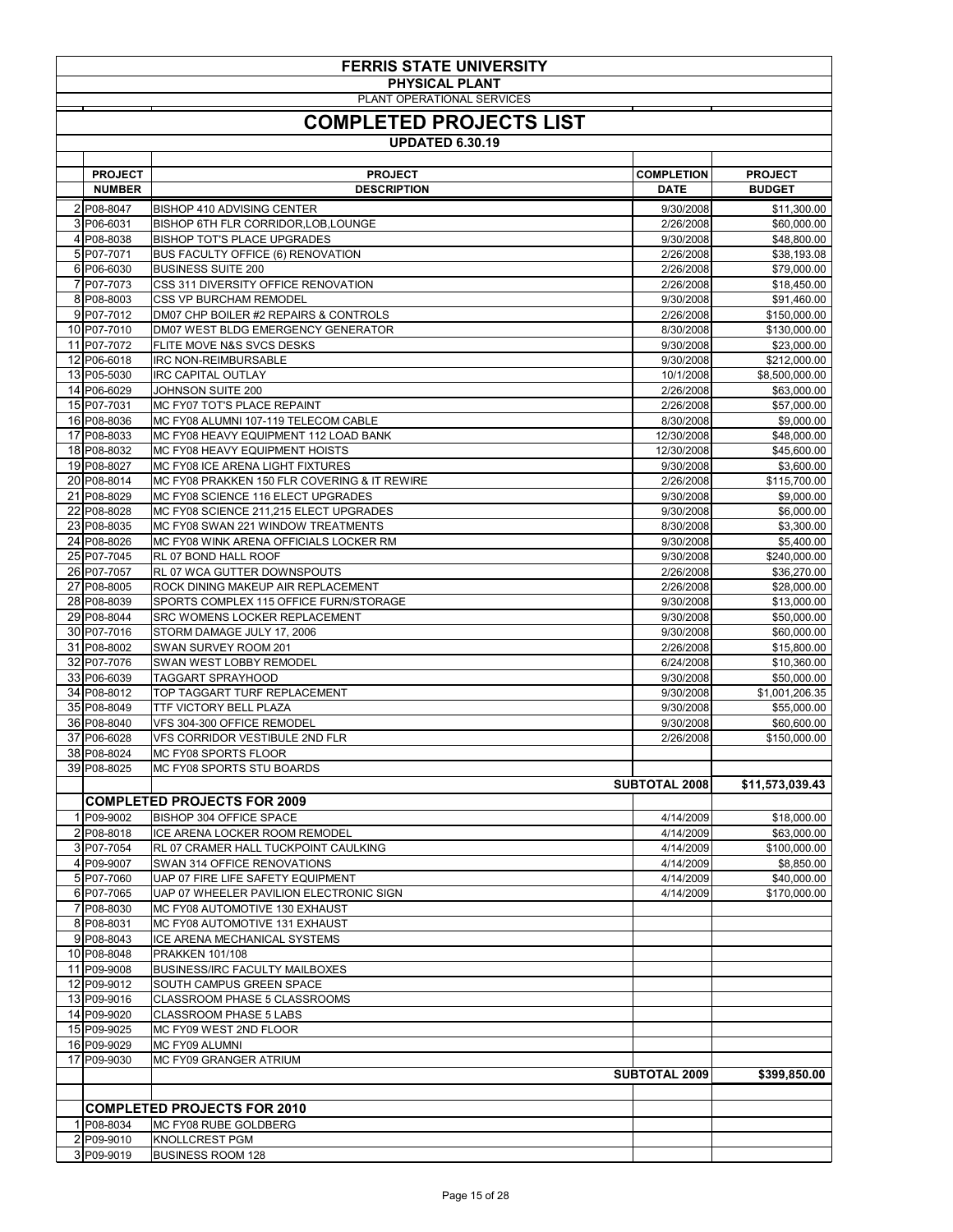| <b>FERRIS STATE UNIVERSITY</b><br><b>PHYSICAL PLANT</b> |                                                                               |                        |                              |  |  |
|---------------------------------------------------------|-------------------------------------------------------------------------------|------------------------|------------------------------|--|--|
|                                                         | PLANT OPERATIONAL SERVICES                                                    |                        |                              |  |  |
|                                                         | <b>COMPLETED PROJECTS LIST</b>                                                |                        |                              |  |  |
| <b>UPDATED 6.30.19</b>                                  |                                                                               |                        |                              |  |  |
| <b>PROJECT</b>                                          | <b>PROJECT</b>                                                                | <b>COMPLETION</b>      | <b>PROJECT</b>               |  |  |
| <b>NUMBER</b>                                           | <b>DESCRIPTION</b>                                                            | <b>DATE</b>            | <b>BUDGET</b>                |  |  |
| 4 P09-9018                                              | <b>BUSINESS ROOM 114</b>                                                      |                        |                              |  |  |
| 5 P10-001                                               | <b>ALUMNI RENOVATE</b>                                                        |                        |                              |  |  |
|                                                         |                                                                               | SUBTOTAL 2010          | \$0.00                       |  |  |
|                                                         | <b>COMPLETED PROJECTS FOR 2011</b>                                            |                        | Budget                       |  |  |
| 1 P09-9009                                              | WEST COMMONS 102/106                                                          | 3/23/2011              | \$50,000.00                  |  |  |
| 2 P08-8050                                              | <b>BLUE LIGHT PHONES PHASE 1</b>                                              | 3/23/2011              | \$124,500.00                 |  |  |
| $3 P11-003$<br>4 P09-9038                               | <b>ALLIED HEALTH 202</b><br><b>SCA BLDG O CRANE DAMAGE</b>                    | 3/23/2011<br>3/23/2011 | \$7,000.00<br>\$259,839.00   |  |  |
| 5 P11-006                                               | <b>BISHOP 124A STORAGE</b>                                                    | 3/23/2011              | \$5,000.00                   |  |  |
| 6 P10-017                                               | <b>SWC 102 DOOR</b>                                                           | 3/23/2011              | \$17,000.00                  |  |  |
| 7 P10-014                                               | <b>ICET SIGNAGE</b>                                                           | 3/23/2011              | \$11,050.00                  |  |  |
| 8 P07-7070<br>$9 P10-013$                               | <b>VFS RESTROOMS RENOVATIONS</b><br><b>VFS WATER DAMAGE</b>                   | 3/23/2011<br>3/23/2011 | \$320,000.00<br>\$150,000.00 |  |  |
| 10 P04-4015                                             | SPORTS COMPLEX ROOF REPLACEMENT                                               | 5/18/2011              | \$441,373.90                 |  |  |
| 11 P10-003                                              | STARR 209                                                                     | 7/25/2011              |                              |  |  |
| 12 P11-005                                              | <b>WILLIAMS AUDITORIUM LOBBY</b>                                              | 7/25/2011              | \$15,700.00                  |  |  |
| 13 P11-014<br>14 P11-025                                | VFS 105 LAB UPGRADES<br><b>WEST 127 UPGRADES</b>                              | 7/25/2011<br>7/27/2011 | \$10,000.00<br>\$6,500.00    |  |  |
| 15 P11-007                                              | PRAKKEN 110/110A NEW OFFICE FURNITURE                                         | 8/1/2011               | \$15,500.00                  |  |  |
| 16 P07-7019                                             | <b>ROCK CAFÉ RENOVATIONS</b>                                                  | 8/1/2011               | \$7,300,000.00               |  |  |
| 17 P11-011                                              | SANTER NATURE UPGRADES                                                        | 9/23/2011              | \$4,500.00                   |  |  |
| 18 P11-016<br>19 P11-017                                | <b>WEST 217 FURNITURE/FINISHES</b><br>BISHOP 505, 506, 514, 518 FURNITURE     | 9/30/2011              | \$28,500.00                  |  |  |
| 20 P11-026                                              | PUTERBAUGH 100D NEW FLOOR COVERING                                            | 9/30/2011<br>9/30/2011 | \$7,000.00<br>\$3,000.00     |  |  |
| 21 P11-029                                              | CAC 111 CREATE SMALL COMPUTER LAB                                             | 9/30/2011              | \$22,000.00                  |  |  |
| 22 P07-7018                                             | EAST CAMPUS APARTMENT CONSTRUCTION                                            | 12/31/2011             | \$19,400,000.00              |  |  |
|                                                         |                                                                               | <b>SUBTOTAL 2011</b>   | \$28,198,462.90              |  |  |
|                                                         | <b>COMPLETED PROJECTS FOR 2012</b>                                            |                        |                              |  |  |
| $1$ M <sub>12</sub> -002                                | REPLACE GREASE TRAPS AT ROCK CAFÉ                                             | 4/3/2012               | \$32,475.00                  |  |  |
| 2 P06-6021                                              | <b>ADA GENERAL FUND PHASE 2</b>                                               | 4/3/2012               | \$122,500.00                 |  |  |
| 3 P09-9004                                              | <b>GENERAL SERVICES VENTILATION</b>                                           | 4/3/2012               | \$150,000.00                 |  |  |
| 4 P09-9013<br>5 P11-004                                 | OPTOMETRY NON-REIMBURSABLE<br>COB 305/310 PAINT/CARPET                        | 4/3/2012<br>4/3/2012   | \$600,000.00                 |  |  |
| 6 P11-012                                               | <b>VFS 321 NURSING SIMULATION LAB UPGRADES</b>                                | 4/3/2012               | \$7,000.00<br>\$71,500.00    |  |  |
| 7 P11-022                                               | PENNOCK HALL DEMOLITION                                                       | 4/3/2012               | \$750,000.00                 |  |  |
| 8 P11-023                                               | RQT CENTER FURNACE REPLACEMENT                                                | 4/3/2012               | \$18,550.00                  |  |  |
| 9P11-027                                                | MCKESSY CONFERENCE ROOM FURNITURE                                             | 4/3/2012               | \$6,000.00                   |  |  |
| 10 P11-033<br>11 P11-034                                | <b>BISHOP CARPET INSTALLATION</b><br>WEST 212/214 OFFICE REMODEL              | 4/3/2012<br>4/3/2012   | \$33,000.00<br>\$20,000.00   |  |  |
| 12 P11-035                                              | RANKIN CENTENNIAL DINING ROOM CHAIRS                                          | 4/3/2012               | \$30,000.00                  |  |  |
| 13 P11-036                                              | <b>SPORTS WEIGHT ROOM RENOVATION</b>                                          | 4/3/2012               | \$54,000.00                  |  |  |
| 14 P11-039                                              | STARR 234 CLASSROOM UPGRADES                                                  | 4/3/2012               | \$22,125.00                  |  |  |
| 15 P11-150R<br>16 P11-151R                              | JUDGE STARR DISPLAY CASE<br>JOHNSON HALL RAIN GARDEN                          | 4/3/2012<br>4/3/2012   | \$2,130.00<br>\$1,000.00     |  |  |
| 17 P11-160R                                             | ROCK CAFÉ - MOVE STEAM KETTLE                                                 | 4/3/2012               | \$395.87                     |  |  |
| 18 P11-211R                                             | <b>MOVE INTERNATIONAL EDUCATION</b>                                           | 4/3/2012               | \$3,317.37                   |  |  |
| 19 P12-001                                              | STARBUCKS WARM SANDWICH IMPLEMENTATION                                        | 4/3/2012               | \$10,500.00                  |  |  |
| 20 P12-002                                              | SWAN 114 NEW DOOR/OPENING                                                     | 4/3/2012               | \$3,400.00                   |  |  |
| 21 P <sub>12</sub> -003<br>22 P12-005                   | SPO 006/007 CARDIO ROOM RENOVATION<br>RANKIN BOOKSTORE TV INSTALLATION        | 4/3/2012<br>4/3/2012   | \$4,000.00<br>\$1,900.00     |  |  |
| 23 P <sub>12</sub> -010                                 | <b>BUSINESS 110 MOVE PODIUM</b>                                               | 4/3/2012               | \$2,425.00                   |  |  |
| 24 P <sub>12</sub> -011                                 | <b>WILLIAMS LOBBY WINDOW TREATMENTS</b>                                       | 4/3/2012               | \$3,300.00                   |  |  |
| 25 P12-015                                              | VANDERCOOK 102 BARRIER FREE ACCESS                                            | 4/3/2012               | \$7,205.00                   |  |  |
| 26 P12-216R<br>27 P12-230R                              | <b>SWC VIDEO RANGE INSTALLATION</b><br>MCKESSY 101 NEW WAITING ROOM FURNITURE | 4/3/2012<br>4/3/2012   | \$2,000.00<br>\$3,000.00     |  |  |
| 28 P12-234R                                             | PRESIDENT'S OFFICE CARPET REPLACEMENT                                         | 4/3/2012               | \$1,712.00                   |  |  |
| 29 P12-255R                                             | STR 106 EXERCISE BALL STORAGE RACK                                            | 4/3/2012               | \$1,500.00                   |  |  |
| 30 P12-256R                                             | TTF PRES SUITE CHAIR REPAIRS                                                  | 4/3/2012               | \$2,110.00                   |  |  |
| 31 P12-261R<br>32 P12-270R                              | <b>BISHOP 506 CONFERENCE ROOM CHAIRS</b><br>ASC 2016 FLOORING REPLACEMENT     | 4/3/2012<br>4/3/2012   | \$3,320.00<br>\$1,001.50     |  |  |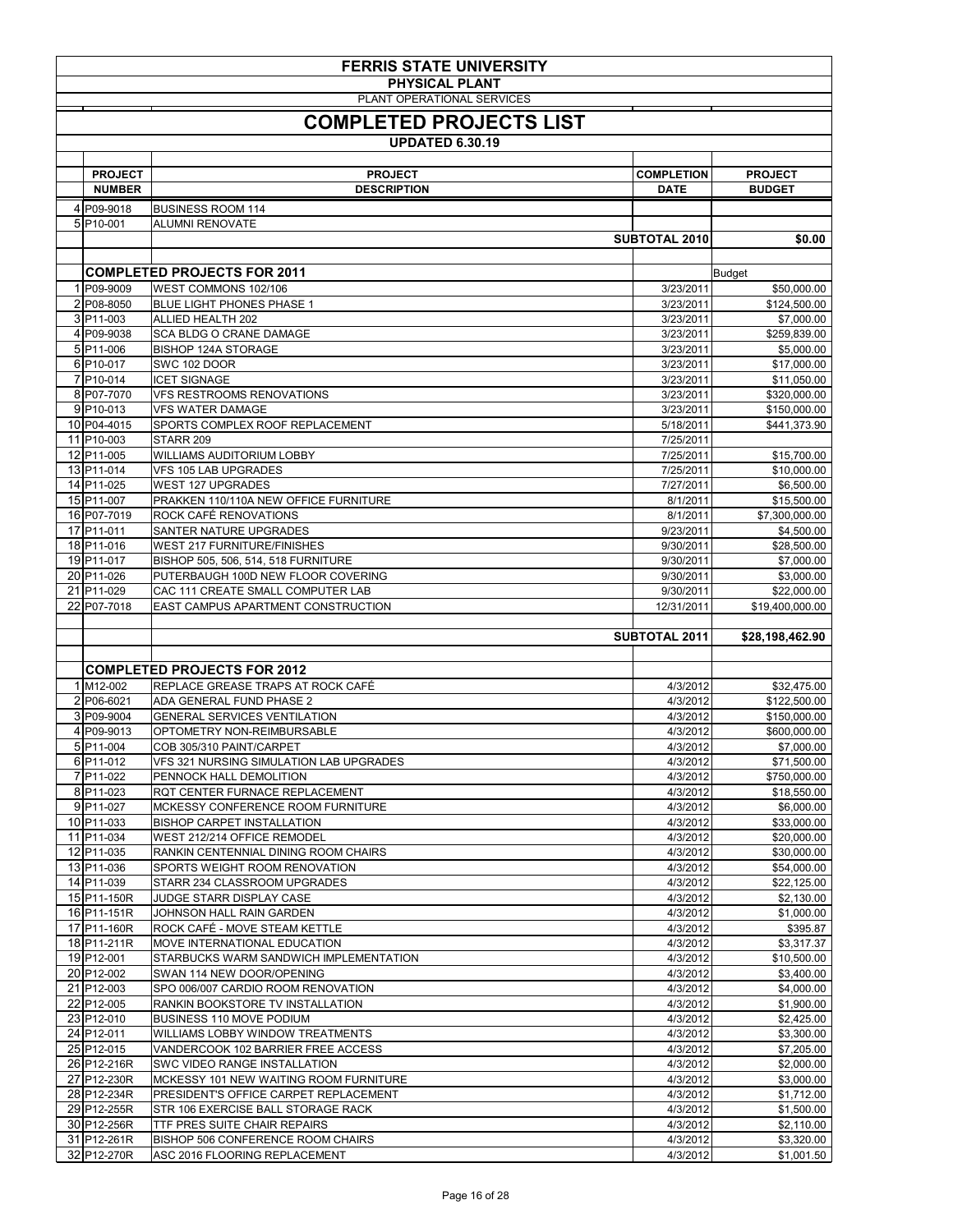| <b>FERRIS STATE UNIVERSITY</b> |                                                      |                      |                |  |  |  |
|--------------------------------|------------------------------------------------------|----------------------|----------------|--|--|--|
|                                | <b>PHYSICAL PLANT</b>                                |                      |                |  |  |  |
|                                | PLANT OPERATIONAL SERVICES                           |                      |                |  |  |  |
|                                | <b>COMPLETED PROJECTS LIST</b>                       |                      |                |  |  |  |
|                                | <b>UPDATED 6.30.19</b>                               |                      |                |  |  |  |
| <b>PROJECT</b>                 | <b>PROJECT</b>                                       | <b>COMPLETION</b>    | <b>PROJECT</b> |  |  |  |
| <b>NUMBER</b>                  | <b>DESCRIPTION</b>                                   | <b>DATE</b>          | <b>BUDGET</b>  |  |  |  |
| 34 P12-225R                    | <b>SCI 151 INSTALL CARD READER/DOOR BELL</b>         | 6/30/2012            | \$6,700.00     |  |  |  |
| 35 P12-004                     | JOH 200 OFFICE RECONFIGURATION                       | 6/30/2012            | \$2,000.00     |  |  |  |
| 36 P12-027                     | <b>BISHOP 520 NEW OFFICE FURNITURE</b>               | 6/30/2012            | \$3,000.00     |  |  |  |
| 37 P12-030                     | PHARMACY 212 FEASABILITY STUDY                       | 6/30/2012            | \$6,500.00     |  |  |  |
| 38 P12-034                     | <b>WEST BUILDING IT ELECTRICAL</b>                   | 6/30/2012            | \$3,000.00     |  |  |  |
| 39 P10-022                     | TAGGART, WARD, MILLER LANDSCAPING                    | 6/30/2012            | \$33,000.00    |  |  |  |
| 40 P12-022                     | <b>BISHOP 525 NEW OFFICE FURNITURE</b>               | 6/30/2012            | \$6,500.00     |  |  |  |
| 41 P12-023                     | IRC 134/122 NEW OFFICE FURNITURE                     | 6/30/2012            | \$11,000.00    |  |  |  |
| 42 P12-024                     | WEST 203, 205, 207, 209, 213 OFFICE REMODEL          | 6/30/2012            | \$13,700.00    |  |  |  |
| 43 P12-028                     | PRAKKEN 252 OFFICE FURNITURE/REMODEL                 | 6/30/2012            | \$12,500.00    |  |  |  |
| 44 P11-028                     | <b>MCKESSY OFFICE FURNITURE</b>                      | 6/30/2012            | \$31,000.00    |  |  |  |
| 45 P12-006                     | SWAN 221 LAB RENOVATION                              | 6/30/2012            | \$26,400.00    |  |  |  |
| 46 P12-013                     | TOT'S PLACE SECURITY ENTRANCE                        | 6/30/2012            | \$17,000.00    |  |  |  |
| 47 P12-014                     | MULTI HALL FRONT DESK UPGRADES                       | 6/30/2012            | \$3,000.00     |  |  |  |
| 48 P12-025                     | IRC 156 CREATE COMPUTER LAB                          | 6/30/2012            | \$6,000.00     |  |  |  |
| 49 P11-015                     | <b>JIM CROW MUSEUM</b>                               | 11/30/2012           | \$1,001,500.00 |  |  |  |
| 50 P11-037                     | <b>STR 204 CLASSROOM UPGRADES</b>                    | 11/30/2012           | \$36,247.00    |  |  |  |
| 51 P11-040                     | FLITE ADA DOOR HARDWARE REPLACEMENT                  | 11/30/2012           | \$35,000.00    |  |  |  |
| 52 P12-009                     | ASC 1017/1048 REPLACE CARPET                         | 11/30/2012           | \$19,000.00    |  |  |  |
| 53 P12-017                     | <b>PASSENGER BUS PURCHASE</b>                        | 11/30/2012           | \$275,000.00   |  |  |  |
| 54 P12-026                     | CSS 1ST, 2ND FLOOR LOBBY/CORRIDOR RAILS, GUARDS, ETC | 11/30/2012           | \$3,850.00     |  |  |  |
| 55 P11-013                     | SCIENCE BIO LABS TECHNOLOGY UPGRADES                 | 11/30/2012           | \$121,745.00   |  |  |  |
| 56 P11-020                     | PHARMACY 110 STERILE ADMIX LAB PHASE 1               | 12/4/2012            | \$10,000.00    |  |  |  |
| 57 P12-019                     | KATKE INDOOR DRIVING RANGE FEASIBILITY STUDY         | 12/4/2012            | \$20,000.00    |  |  |  |
| 58 P12-018                     | RACQUET OUTDOOR N COURT REPLACEMENT                  | 12/4/2012            | \$301,000.00   |  |  |  |
| 59 P13-001                     | KATKE LIGHTNING PREDICTION SYSTEM                    | 12/4/2012            | \$19,941.00    |  |  |  |
| 60 P13-004                     | SWAN 226/313 FURNITURE/TECHNOLOGY                    | 12/4/2012            | \$37,600.00    |  |  |  |
| 61 P07-7024                    | <b>WALKS ROADS SIDEWALKS</b>                         | 12/4/2012            | \$249,732.71   |  |  |  |
| 62 P11-019                     | WCO 105A KITCHEN LAB HOOD PHASE 1                    | 12/4/2012            | \$145,000.00   |  |  |  |
| 63 P11-030                     | PHARMACY 103 STUDENT LOUNGE RENOVATION               | 12/4/2012            | \$21,600.00    |  |  |  |
| 64 P11-031                     | <b>SOUTH COMMONS HVAC</b>                            | 12/4/2012            | \$170,000.00   |  |  |  |
| 65 P11-032                     | SWAN 402 AIR CONDITIONING                            | 12/4/2012            | \$30,000.00    |  |  |  |
| 66 P11-038                     | SWAN 226 CLASSROOM RENOVATION                        | 12/4/2012            | \$10,675.00    |  |  |  |
| 67 P12-016                     | PRAKKEN 101 CARPET REPLACEMENT                       | 12/4/2012            | \$40,000.00    |  |  |  |
| 68 P12-020                     | VFS 203E MINOR RENOVATIONS - PAINT/COUNTERS          | 12/4/2012            | \$4,000.00     |  |  |  |
| 69 P12-021                     | SPO 006 CARDIO ROOM RENOVATION                       | 12/4/2012            | \$10,000.00    |  |  |  |
| 70 P12-032                     | ALUMNI OFFICE FURNITURE IN MISC ROOMS                | 12/4/2012            | \$42,100.00    |  |  |  |
| 71 P12-038                     | <b>SWAN 314 OFFICE REMODEL</b>                       | 12/4/2012            | \$6,070.00     |  |  |  |
|                                |                                                      | <b>SUBTOTAL 2012</b> | \$4,762,727.45 |  |  |  |
|                                |                                                      |                      |                |  |  |  |
|                                | <b>COMPLETED PROJECTS FOR 2013</b>                   |                      |                |  |  |  |
| 1 P <sub>12</sub> -036         | CPD 108 CONFERENCE ROOM UPDATES                      | 2/26/2013            | \$20,418.00    |  |  |  |
| 2 P12-037                      | MCO OFFICE RECORES/CABINET LOCK INSTALLATIONS        | 2/26/2013            | \$3,000.00     |  |  |  |
| 3 P <sub>12</sub> -039         | <b>VFS DEAN'S OFFICE RENOVATION</b>                  | 2/26/2013            | \$83,200.00    |  |  |  |
| 4 P <sub>12</sub> -040         | RELOCATE TRANSFER STUDENT CENTER TO HELEN FERRIS     | 2/26/2013            | \$28,400.00    |  |  |  |
| $5 P13-002$                    | CSS 201 NEW OFFICE FURNITURE                         | 2/26/2013            | \$17,000.00    |  |  |  |
| 6 P <sub>13</sub> -007         | <b>NEW CAMPUS BANNER HOLDERS</b>                     | 2/26/2013            | \$14,000.00    |  |  |  |
| 7 P13-011                      | KNOLLCREST PGM DOOR REPLACEMENT                      | 2/26/2013            | \$4,700.00     |  |  |  |
| 8 P13-013                      | ASC 006A CAS STORAGE                                 | 2/26/2013            | \$3,300.00     |  |  |  |
| $9 P13-014$                    | MCO MISC PAINTING/HANGING PORTRAITS                  | 2/26/2013            | \$3,280.00     |  |  |  |

| 10 P13-015              | ASC 3052N DEAN'S OFFICE FURNITURE              | 2/26/2013 | \$10,600.00    |
|-------------------------|------------------------------------------------|-----------|----------------|
| 11 P13-017              | IWCO 115 STORAGE                               | 2/26/2013 | \$5,000.00     |
| 12 P13-018              | STR/ASC PAINTING 118, 220, 1006, AND 1008      | 2/26/2013 | \$15,040.00    |
| 13 P13-005              | RQT 117/118 REPLACE FLOORING IN EXERCISE AREAS | 2/26/2013 | \$14,720.00    |
| 14 P13-008              | ASC 006A JIM CROW MUSEUM STORAGE               | 2/26/2013 | \$3,500.00     |
| 15 P13-019              | <b>STARR 308 TESTING STATIONS</b>              | 2/26/2013 | \$3,900.00     |
| 16 P13-028              | RAQUETBALL INDOOR COURT RESURFACE/NET POSTS    | 3/28/2013 | \$16,160.00    |
| 17 P13-067              | VFS 424 COMPUTER WORK STATION SAFES            | 3/28/2013 | \$1,040.50     |
| 18 P10-008              | ASC MECHANICAL SYSTEM REPLACEMENT              | 3/28/2013 | \$5,975,000.00 |
| 19 P <sub>13-009</sub>  | <b>CENTER FOR LATINO STUDIES</b>               | 3/28/2013 | \$33,630.00    |
| 20 P <sub>10</sub> -012 | <b>ENERGY CONSERVATION FY'10</b>               | 4/8/2013  | \$500,000.00   |
| 21 P13-010              | CENTER FOR COLLEGE READINESS-RETENTION         | 4/8/2013  | \$63,200.00    |
| 22 P12-033              | <b>GENERAL SERVICES DOCUMENT SCANNING</b>      | 4/8/2013  | \$15,000.00    |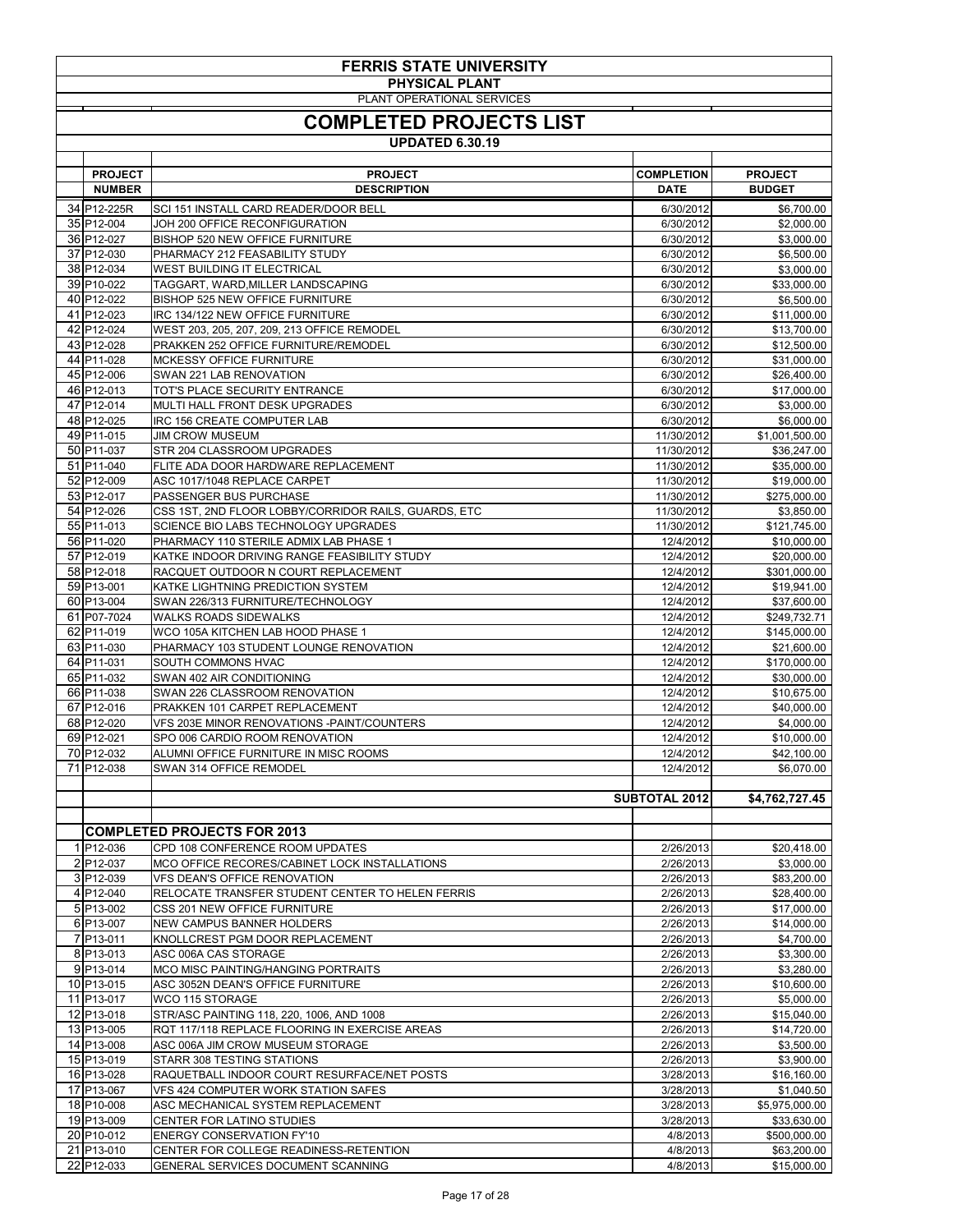| PLANT OPERATIONAL SERVICES<br><b>COMPLETED PROJECTS LIST</b><br><b>UPDATED 6.30.19</b><br><b>PROJECT</b><br><b>PROJECT</b><br><b>COMPLETION</b><br><b>PROJECT</b><br><b>DESCRIPTION</b><br><b>BUDGET</b><br><b>NUMBER</b><br><b>DATE</b><br>23 P <sub>13-003</sub><br>5/15/2013<br>BISHOP 4TH FLOOR ADA RESTROOM CONVERSION<br>\$6,700.00<br>24 P13-021<br><b>MCK 109 OFFICE FURNITURE</b><br>5/15/2013<br>\$2,000.00<br>25 P13-080<br>SPORTS 004A/106 INSTALL LOCKERS/BATTING CAGE CABLE<br>6/12/2013<br>\$1,760.00<br>26 P13-016<br><b>WEST 123 OFFICE RENOVATION</b><br>6/12/2013<br>\$34,000.00<br>27 P13-020<br>RQT - INFILL WALL OPENINGS AND ADD DOOR<br>6/12/2013<br>\$4,500.00<br>6/12/2013<br>28 P13-025<br>PRK HR DEPARTMENT STAFF REALIGNMENT<br>\$16,860.00<br>29 P13-027<br>6/12/2013<br>COLLEGE OF PHARMACY WORKING PHARMACY<br>\$25,860.00<br>30 P13-029<br>6/12/2013<br>\$7,900.00<br>ECA - OAK VIEW SUITES FRONT DESK FOR PRINTING OPS<br>31 P13-031<br>SPORTS - TELEVISION MONITORS<br>6/12/2013<br>\$6,500.00<br>32 P13-034<br>6/12/2013<br>\$20,000.00<br>PHARMACY STUDENT LOUNGE SHADOW BOXES<br>33 P13-073<br>ALUMNI 112 STORAGE PROJECT<br>6/12/2013<br>\$2,500.00<br>34 P12-029<br><b>TRAFFIC STUDY</b><br>6/12/2013<br>\$60,000.00<br>35 P13-024<br><b>IRC 119 OFFICE FURNITURE</b><br>6/12/2013<br>\$10,000.00<br>36 P13-079<br>SPORTS 115P WORK STATION ASSEMBLY<br>6/27/2013<br>\$800.00<br>37 P13-066<br>SCI GREENHOUSE 239 CONDITIONING<br>6/27/2013<br>\$6,700.00<br>38 P11-024<br>RANKIN RENOVATION PHASE I TELECOMM<br>\$1,451,987.00<br>6/27/2013<br>39 P13-078<br>6/27/2013<br>\$5,000.00<br><b>VFS 105E EQUIPMENT UPGRADE</b><br>40 P13-030<br><b>BRO/MCN/TRV HALL FRONT DESK UPDATES</b><br>6/27/2013<br>\$16,000.00<br>41 P <sub>12</sub> -042<br>STARR 118/210 STUDENT LOUNGE FURNITURE<br>6/27/2013<br>\$19,500.00<br>42 P13-076<br>KATKE CARPET REPLACEMENT<br>6/27/2013<br>\$17,500.00<br>43 P13-086<br>IRC 134G/215/217 FURNITURE<br>6/27/2013<br>\$5,000.00<br>44 P12-031<br>\$17,900.00<br>SWAN 301B, 302, 303 TECHNOLOGY UPGRADES<br>10/17/2013<br>45 P13-074<br><b>WCO 108 RENOVATION</b><br>10/17/2013<br>46 P13-075<br>WCO 100/100A RENOVATION<br>10/17/2013<br>47 P13-087<br>10/17/2013<br>POWER PLANT - REPLACE LIGHT FIXTURES<br>\$22,000.00<br>48 P13-088<br>PICKELL/HENDERSON WATER CONSERVATION<br>10/17/2013<br>\$90,000.00<br>49 P13-091<br>10/17/2013<br>\$2,390.00<br>SWAN 109/109B OFFICE MOVE (FROM CPD)<br>10/17/2013<br>50 P13-092<br>PICKELL REPLACE LIGHT FIXTURES<br>\$60,000.00<br>51 P13-099<br>10/17/2013<br>\$60,000.00<br>HENDERSON/PUTERBAUGH LIGHT FIXTURES REPLACEMENT<br>52 P09-9006<br><b>FSU GRAND RAPIDS PHARMACY</b><br>11/21/2013<br>\$8,800,000.00<br>11/21/2013<br>53 P09-9011<br>MI COLLEGE OPTOMETRY CAPITAL OUTLAY<br>\$26,000,000.00<br>54 P10-019<br>STUDENT REC MECH RENOVATIONS PHASE 1<br>11/21/2013<br>55 P10-020<br>11/21/2013<br><b>MASSELINK CARLISLE DEMOLITION</b><br>56 P11-018<br><b>FSU GRAND RAPIDS PHARMACY-NON-REIMBURS</b><br>11/21/2013<br>\$337,739.00<br>57 P13-012<br>WCA BEDROOM LOCK CHANGE<br>11/21/2013<br>\$21,800.00<br>58 P13-033<br>CENTER ICE DINING PREPARATIONS<br>11/21/2013<br>\$20,000.00<br>59 P13-082<br>POWER OUTAGE 3-1-13<br>11/21/2013<br>60 P13-084<br>11/21/2013<br>\$83,500.00<br>PRAKKEN 104 CREATE OFFICE SPACE<br>\$20,116.00<br>61 P14-005<br>11/21/2013<br>MULTIPLE RES HALL LAUNDRY CURB MODIFICATIONS<br><b>SUBTOTAL 2013</b><br>\$46,141,310.50<br><b>COMPLETED PROJECTS FOR 2014</b><br>1/21/2014<br>1 P08-8006<br>CRDM REDUCTION GENERAL FUNDED PHASE 1<br>\$10,000,000.00<br>2 P08-8041<br><b>CRDM REDUCTION AUXILIARY PHASE 1</b><br>1/21/2014<br>$3 P10-009$<br>1/21/2014<br>\$290,000.00<br>TTF SCOREBOARD / PA SYSTEM<br>4 P10-016<br><b>RESIDENT HALL RENOVATIONS PHASE 1</b><br>1/21/2014<br>\$1,950,000.00<br>5 P13-037<br>1/21/2014<br>\$340,000.00<br><b>RES HALL RENOVATION PH 2 - PICKELL HALL</b><br>PICKELL HALL FRONT DESK UPGRADES<br>1/21/2014<br>6 P13-069<br>7 P13-072<br>MILLER HALL BOTTLE FILLING STATION<br>1/21/2014<br>8 P13-077<br>STARR 212 RENOVATION<br>1/21/2014<br>\$32,600.00<br>$9 P13-090$<br>STARR 110/114 RENOVATION<br>1/21/2014<br>\$37,500.00<br>10 P13-093<br>FLITE 010 JIM CROW MUSEUM STORAGE SPACE<br>1/21/2014<br>\$1,500.00<br>11 P13-096<br>AUTOMOTIVE FACULTY OFFICE RENOVATIONS<br>1/21/2014<br>\$7,340.00<br>12 P13-098<br>1/21/2014<br>KNOLLCREST PGM OFFICE UPDATES<br>13 P13-101<br>POWER OUTAGE 6/16/13<br>\$1,974.60<br>1/21/2014<br>$\overline{14}$ P14-003<br>SCA L, M, N, & P MULTIPLE ROOM FLOORING REPLACEMENT<br>1/21/2014<br>\$20,000.00<br>15 P14-006<br>1/21/2014<br><b>WCA 145 MOLD REMEDIATION</b><br>16 P14-008<br><b>SRC WEIGHT ROOM UPGRADES</b><br>1/21/2014<br>17 P14-009<br>1/21/2014<br>PHR 314H INSTALL EYEWASH STATION<br>18 P14-013<br>1/21/2014<br>ASC 3030 PAINT FACULTY OFFICE<br>\$1,800.00<br>19 P14-014<br>RES HALL STOVE REPLACEMENTS - MULTIPLE HALLS<br>1/21/2014<br>\$6,959.26<br>1/21/2014<br>20 P14-017<br>SRC 101E STUDENT/STAFF BREAKROOM RENOVATION<br>21 P14-018<br>VFS 3RD/4TH FLOOR CORRIDOR CARPET REPLACEMENT<br>1/21/2014<br>22 P <sub>14-019</sub><br>1/21/2014<br>ALUMNI 117 NEW OFFICE SETUP<br>\$7,067.50 | <b>FERRIS STATE UNIVERSITY</b> |                                            |           |                |  |  |  |
|------------------------------------------------------------------------------------------------------------------------------------------------------------------------------------------------------------------------------------------------------------------------------------------------------------------------------------------------------------------------------------------------------------------------------------------------------------------------------------------------------------------------------------------------------------------------------------------------------------------------------------------------------------------------------------------------------------------------------------------------------------------------------------------------------------------------------------------------------------------------------------------------------------------------------------------------------------------------------------------------------------------------------------------------------------------------------------------------------------------------------------------------------------------------------------------------------------------------------------------------------------------------------------------------------------------------------------------------------------------------------------------------------------------------------------------------------------------------------------------------------------------------------------------------------------------------------------------------------------------------------------------------------------------------------------------------------------------------------------------------------------------------------------------------------------------------------------------------------------------------------------------------------------------------------------------------------------------------------------------------------------------------------------------------------------------------------------------------------------------------------------------------------------------------------------------------------------------------------------------------------------------------------------------------------------------------------------------------------------------------------------------------------------------------------------------------------------------------------------------------------------------------------------------------------------------------------------------------------------------------------------------------------------------------------------------------------------------------------------------------------------------------------------------------------------------------------------------------------------------------------------------------------------------------------------------------------------------------------------------------------------------------------------------------------------------------------------------------------------------------------------------------------------------------------------------------------------------------------------------------------------------------------------------------------------------------------------------------------------------------------------------------------------------------------------------------------------------------------------------------------------------------------------------------------------------------------------------------------------------------------------------------------------------------------------------------------------------------------------------------------------------------------------------------------------------------------------------------------------------------------------------------------------------------------------------------------------------------------------------------------------------------------------------------------------------------------------------------------------------------------------------------------------------------------------------------------------------------------------------------------------------------------------------------------------------------------------------------------------------------------------------------------------------------------------------------------------------------------------------------------------------------------------------------------------------------------------------------------------------------------------------------------------------------------------------------------------------------------------------------------------------------------------------------------------------------------------------------------------------------------------------------------------------------------------------------------------------------------------------------------------------------------------------------------------------------------------------------------------------------------------------------------------------------------------------------------------------------------------------------------------|--------------------------------|--------------------------------------------|-----------|----------------|--|--|--|
|                                                                                                                                                                                                                                                                                                                                                                                                                                                                                                                                                                                                                                                                                                                                                                                                                                                                                                                                                                                                                                                                                                                                                                                                                                                                                                                                                                                                                                                                                                                                                                                                                                                                                                                                                                                                                                                                                                                                                                                                                                                                                                                                                                                                                                                                                                                                                                                                                                                                                                                                                                                                                                                                                                                                                                                                                                                                                                                                                                                                                                                                                                                                                                                                                                                                                                                                                                                                                                                                                                                                                                                                                                                                                                                                                                                                                                                                                                                                                                                                                                                                                                                                                                                                                                                                                                                                                                                                                                                                                                                                                                                                                                                                                                                                                                                                                                                                                                                                                                                                                                                                                                                                                                                                                                                            | <b>PHYSICAL PLANT</b>          |                                            |           |                |  |  |  |
|                                                                                                                                                                                                                                                                                                                                                                                                                                                                                                                                                                                                                                                                                                                                                                                                                                                                                                                                                                                                                                                                                                                                                                                                                                                                                                                                                                                                                                                                                                                                                                                                                                                                                                                                                                                                                                                                                                                                                                                                                                                                                                                                                                                                                                                                                                                                                                                                                                                                                                                                                                                                                                                                                                                                                                                                                                                                                                                                                                                                                                                                                                                                                                                                                                                                                                                                                                                                                                                                                                                                                                                                                                                                                                                                                                                                                                                                                                                                                                                                                                                                                                                                                                                                                                                                                                                                                                                                                                                                                                                                                                                                                                                                                                                                                                                                                                                                                                                                                                                                                                                                                                                                                                                                                                                            |                                |                                            |           |                |  |  |  |
|                                                                                                                                                                                                                                                                                                                                                                                                                                                                                                                                                                                                                                                                                                                                                                                                                                                                                                                                                                                                                                                                                                                                                                                                                                                                                                                                                                                                                                                                                                                                                                                                                                                                                                                                                                                                                                                                                                                                                                                                                                                                                                                                                                                                                                                                                                                                                                                                                                                                                                                                                                                                                                                                                                                                                                                                                                                                                                                                                                                                                                                                                                                                                                                                                                                                                                                                                                                                                                                                                                                                                                                                                                                                                                                                                                                                                                                                                                                                                                                                                                                                                                                                                                                                                                                                                                                                                                                                                                                                                                                                                                                                                                                                                                                                                                                                                                                                                                                                                                                                                                                                                                                                                                                                                                                            |                                |                                            |           |                |  |  |  |
|                                                                                                                                                                                                                                                                                                                                                                                                                                                                                                                                                                                                                                                                                                                                                                                                                                                                                                                                                                                                                                                                                                                                                                                                                                                                                                                                                                                                                                                                                                                                                                                                                                                                                                                                                                                                                                                                                                                                                                                                                                                                                                                                                                                                                                                                                                                                                                                                                                                                                                                                                                                                                                                                                                                                                                                                                                                                                                                                                                                                                                                                                                                                                                                                                                                                                                                                                                                                                                                                                                                                                                                                                                                                                                                                                                                                                                                                                                                                                                                                                                                                                                                                                                                                                                                                                                                                                                                                                                                                                                                                                                                                                                                                                                                                                                                                                                                                                                                                                                                                                                                                                                                                                                                                                                                            |                                |                                            |           |                |  |  |  |
|                                                                                                                                                                                                                                                                                                                                                                                                                                                                                                                                                                                                                                                                                                                                                                                                                                                                                                                                                                                                                                                                                                                                                                                                                                                                                                                                                                                                                                                                                                                                                                                                                                                                                                                                                                                                                                                                                                                                                                                                                                                                                                                                                                                                                                                                                                                                                                                                                                                                                                                                                                                                                                                                                                                                                                                                                                                                                                                                                                                                                                                                                                                                                                                                                                                                                                                                                                                                                                                                                                                                                                                                                                                                                                                                                                                                                                                                                                                                                                                                                                                                                                                                                                                                                                                                                                                                                                                                                                                                                                                                                                                                                                                                                                                                                                                                                                                                                                                                                                                                                                                                                                                                                                                                                                                            |                                |                                            |           |                |  |  |  |
|                                                                                                                                                                                                                                                                                                                                                                                                                                                                                                                                                                                                                                                                                                                                                                                                                                                                                                                                                                                                                                                                                                                                                                                                                                                                                                                                                                                                                                                                                                                                                                                                                                                                                                                                                                                                                                                                                                                                                                                                                                                                                                                                                                                                                                                                                                                                                                                                                                                                                                                                                                                                                                                                                                                                                                                                                                                                                                                                                                                                                                                                                                                                                                                                                                                                                                                                                                                                                                                                                                                                                                                                                                                                                                                                                                                                                                                                                                                                                                                                                                                                                                                                                                                                                                                                                                                                                                                                                                                                                                                                                                                                                                                                                                                                                                                                                                                                                                                                                                                                                                                                                                                                                                                                                                                            |                                |                                            |           |                |  |  |  |
|                                                                                                                                                                                                                                                                                                                                                                                                                                                                                                                                                                                                                                                                                                                                                                                                                                                                                                                                                                                                                                                                                                                                                                                                                                                                                                                                                                                                                                                                                                                                                                                                                                                                                                                                                                                                                                                                                                                                                                                                                                                                                                                                                                                                                                                                                                                                                                                                                                                                                                                                                                                                                                                                                                                                                                                                                                                                                                                                                                                                                                                                                                                                                                                                                                                                                                                                                                                                                                                                                                                                                                                                                                                                                                                                                                                                                                                                                                                                                                                                                                                                                                                                                                                                                                                                                                                                                                                                                                                                                                                                                                                                                                                                                                                                                                                                                                                                                                                                                                                                                                                                                                                                                                                                                                                            |                                |                                            |           |                |  |  |  |
|                                                                                                                                                                                                                                                                                                                                                                                                                                                                                                                                                                                                                                                                                                                                                                                                                                                                                                                                                                                                                                                                                                                                                                                                                                                                                                                                                                                                                                                                                                                                                                                                                                                                                                                                                                                                                                                                                                                                                                                                                                                                                                                                                                                                                                                                                                                                                                                                                                                                                                                                                                                                                                                                                                                                                                                                                                                                                                                                                                                                                                                                                                                                                                                                                                                                                                                                                                                                                                                                                                                                                                                                                                                                                                                                                                                                                                                                                                                                                                                                                                                                                                                                                                                                                                                                                                                                                                                                                                                                                                                                                                                                                                                                                                                                                                                                                                                                                                                                                                                                                                                                                                                                                                                                                                                            |                                |                                            |           |                |  |  |  |
|                                                                                                                                                                                                                                                                                                                                                                                                                                                                                                                                                                                                                                                                                                                                                                                                                                                                                                                                                                                                                                                                                                                                                                                                                                                                                                                                                                                                                                                                                                                                                                                                                                                                                                                                                                                                                                                                                                                                                                                                                                                                                                                                                                                                                                                                                                                                                                                                                                                                                                                                                                                                                                                                                                                                                                                                                                                                                                                                                                                                                                                                                                                                                                                                                                                                                                                                                                                                                                                                                                                                                                                                                                                                                                                                                                                                                                                                                                                                                                                                                                                                                                                                                                                                                                                                                                                                                                                                                                                                                                                                                                                                                                                                                                                                                                                                                                                                                                                                                                                                                                                                                                                                                                                                                                                            |                                |                                            |           |                |  |  |  |
|                                                                                                                                                                                                                                                                                                                                                                                                                                                                                                                                                                                                                                                                                                                                                                                                                                                                                                                                                                                                                                                                                                                                                                                                                                                                                                                                                                                                                                                                                                                                                                                                                                                                                                                                                                                                                                                                                                                                                                                                                                                                                                                                                                                                                                                                                                                                                                                                                                                                                                                                                                                                                                                                                                                                                                                                                                                                                                                                                                                                                                                                                                                                                                                                                                                                                                                                                                                                                                                                                                                                                                                                                                                                                                                                                                                                                                                                                                                                                                                                                                                                                                                                                                                                                                                                                                                                                                                                                                                                                                                                                                                                                                                                                                                                                                                                                                                                                                                                                                                                                                                                                                                                                                                                                                                            |                                |                                            |           |                |  |  |  |
|                                                                                                                                                                                                                                                                                                                                                                                                                                                                                                                                                                                                                                                                                                                                                                                                                                                                                                                                                                                                                                                                                                                                                                                                                                                                                                                                                                                                                                                                                                                                                                                                                                                                                                                                                                                                                                                                                                                                                                                                                                                                                                                                                                                                                                                                                                                                                                                                                                                                                                                                                                                                                                                                                                                                                                                                                                                                                                                                                                                                                                                                                                                                                                                                                                                                                                                                                                                                                                                                                                                                                                                                                                                                                                                                                                                                                                                                                                                                                                                                                                                                                                                                                                                                                                                                                                                                                                                                                                                                                                                                                                                                                                                                                                                                                                                                                                                                                                                                                                                                                                                                                                                                                                                                                                                            |                                |                                            |           |                |  |  |  |
|                                                                                                                                                                                                                                                                                                                                                                                                                                                                                                                                                                                                                                                                                                                                                                                                                                                                                                                                                                                                                                                                                                                                                                                                                                                                                                                                                                                                                                                                                                                                                                                                                                                                                                                                                                                                                                                                                                                                                                                                                                                                                                                                                                                                                                                                                                                                                                                                                                                                                                                                                                                                                                                                                                                                                                                                                                                                                                                                                                                                                                                                                                                                                                                                                                                                                                                                                                                                                                                                                                                                                                                                                                                                                                                                                                                                                                                                                                                                                                                                                                                                                                                                                                                                                                                                                                                                                                                                                                                                                                                                                                                                                                                                                                                                                                                                                                                                                                                                                                                                                                                                                                                                                                                                                                                            |                                |                                            |           |                |  |  |  |
|                                                                                                                                                                                                                                                                                                                                                                                                                                                                                                                                                                                                                                                                                                                                                                                                                                                                                                                                                                                                                                                                                                                                                                                                                                                                                                                                                                                                                                                                                                                                                                                                                                                                                                                                                                                                                                                                                                                                                                                                                                                                                                                                                                                                                                                                                                                                                                                                                                                                                                                                                                                                                                                                                                                                                                                                                                                                                                                                                                                                                                                                                                                                                                                                                                                                                                                                                                                                                                                                                                                                                                                                                                                                                                                                                                                                                                                                                                                                                                                                                                                                                                                                                                                                                                                                                                                                                                                                                                                                                                                                                                                                                                                                                                                                                                                                                                                                                                                                                                                                                                                                                                                                                                                                                                                            |                                |                                            |           |                |  |  |  |
|                                                                                                                                                                                                                                                                                                                                                                                                                                                                                                                                                                                                                                                                                                                                                                                                                                                                                                                                                                                                                                                                                                                                                                                                                                                                                                                                                                                                                                                                                                                                                                                                                                                                                                                                                                                                                                                                                                                                                                                                                                                                                                                                                                                                                                                                                                                                                                                                                                                                                                                                                                                                                                                                                                                                                                                                                                                                                                                                                                                                                                                                                                                                                                                                                                                                                                                                                                                                                                                                                                                                                                                                                                                                                                                                                                                                                                                                                                                                                                                                                                                                                                                                                                                                                                                                                                                                                                                                                                                                                                                                                                                                                                                                                                                                                                                                                                                                                                                                                                                                                                                                                                                                                                                                                                                            |                                |                                            |           |                |  |  |  |
|                                                                                                                                                                                                                                                                                                                                                                                                                                                                                                                                                                                                                                                                                                                                                                                                                                                                                                                                                                                                                                                                                                                                                                                                                                                                                                                                                                                                                                                                                                                                                                                                                                                                                                                                                                                                                                                                                                                                                                                                                                                                                                                                                                                                                                                                                                                                                                                                                                                                                                                                                                                                                                                                                                                                                                                                                                                                                                                                                                                                                                                                                                                                                                                                                                                                                                                                                                                                                                                                                                                                                                                                                                                                                                                                                                                                                                                                                                                                                                                                                                                                                                                                                                                                                                                                                                                                                                                                                                                                                                                                                                                                                                                                                                                                                                                                                                                                                                                                                                                                                                                                                                                                                                                                                                                            |                                |                                            |           |                |  |  |  |
|                                                                                                                                                                                                                                                                                                                                                                                                                                                                                                                                                                                                                                                                                                                                                                                                                                                                                                                                                                                                                                                                                                                                                                                                                                                                                                                                                                                                                                                                                                                                                                                                                                                                                                                                                                                                                                                                                                                                                                                                                                                                                                                                                                                                                                                                                                                                                                                                                                                                                                                                                                                                                                                                                                                                                                                                                                                                                                                                                                                                                                                                                                                                                                                                                                                                                                                                                                                                                                                                                                                                                                                                                                                                                                                                                                                                                                                                                                                                                                                                                                                                                                                                                                                                                                                                                                                                                                                                                                                                                                                                                                                                                                                                                                                                                                                                                                                                                                                                                                                                                                                                                                                                                                                                                                                            |                                |                                            |           |                |  |  |  |
|                                                                                                                                                                                                                                                                                                                                                                                                                                                                                                                                                                                                                                                                                                                                                                                                                                                                                                                                                                                                                                                                                                                                                                                                                                                                                                                                                                                                                                                                                                                                                                                                                                                                                                                                                                                                                                                                                                                                                                                                                                                                                                                                                                                                                                                                                                                                                                                                                                                                                                                                                                                                                                                                                                                                                                                                                                                                                                                                                                                                                                                                                                                                                                                                                                                                                                                                                                                                                                                                                                                                                                                                                                                                                                                                                                                                                                                                                                                                                                                                                                                                                                                                                                                                                                                                                                                                                                                                                                                                                                                                                                                                                                                                                                                                                                                                                                                                                                                                                                                                                                                                                                                                                                                                                                                            |                                |                                            |           |                |  |  |  |
|                                                                                                                                                                                                                                                                                                                                                                                                                                                                                                                                                                                                                                                                                                                                                                                                                                                                                                                                                                                                                                                                                                                                                                                                                                                                                                                                                                                                                                                                                                                                                                                                                                                                                                                                                                                                                                                                                                                                                                                                                                                                                                                                                                                                                                                                                                                                                                                                                                                                                                                                                                                                                                                                                                                                                                                                                                                                                                                                                                                                                                                                                                                                                                                                                                                                                                                                                                                                                                                                                                                                                                                                                                                                                                                                                                                                                                                                                                                                                                                                                                                                                                                                                                                                                                                                                                                                                                                                                                                                                                                                                                                                                                                                                                                                                                                                                                                                                                                                                                                                                                                                                                                                                                                                                                                            |                                |                                            |           |                |  |  |  |
|                                                                                                                                                                                                                                                                                                                                                                                                                                                                                                                                                                                                                                                                                                                                                                                                                                                                                                                                                                                                                                                                                                                                                                                                                                                                                                                                                                                                                                                                                                                                                                                                                                                                                                                                                                                                                                                                                                                                                                                                                                                                                                                                                                                                                                                                                                                                                                                                                                                                                                                                                                                                                                                                                                                                                                                                                                                                                                                                                                                                                                                                                                                                                                                                                                                                                                                                                                                                                                                                                                                                                                                                                                                                                                                                                                                                                                                                                                                                                                                                                                                                                                                                                                                                                                                                                                                                                                                                                                                                                                                                                                                                                                                                                                                                                                                                                                                                                                                                                                                                                                                                                                                                                                                                                                                            |                                |                                            |           |                |  |  |  |
|                                                                                                                                                                                                                                                                                                                                                                                                                                                                                                                                                                                                                                                                                                                                                                                                                                                                                                                                                                                                                                                                                                                                                                                                                                                                                                                                                                                                                                                                                                                                                                                                                                                                                                                                                                                                                                                                                                                                                                                                                                                                                                                                                                                                                                                                                                                                                                                                                                                                                                                                                                                                                                                                                                                                                                                                                                                                                                                                                                                                                                                                                                                                                                                                                                                                                                                                                                                                                                                                                                                                                                                                                                                                                                                                                                                                                                                                                                                                                                                                                                                                                                                                                                                                                                                                                                                                                                                                                                                                                                                                                                                                                                                                                                                                                                                                                                                                                                                                                                                                                                                                                                                                                                                                                                                            |                                |                                            |           |                |  |  |  |
|                                                                                                                                                                                                                                                                                                                                                                                                                                                                                                                                                                                                                                                                                                                                                                                                                                                                                                                                                                                                                                                                                                                                                                                                                                                                                                                                                                                                                                                                                                                                                                                                                                                                                                                                                                                                                                                                                                                                                                                                                                                                                                                                                                                                                                                                                                                                                                                                                                                                                                                                                                                                                                                                                                                                                                                                                                                                                                                                                                                                                                                                                                                                                                                                                                                                                                                                                                                                                                                                                                                                                                                                                                                                                                                                                                                                                                                                                                                                                                                                                                                                                                                                                                                                                                                                                                                                                                                                                                                                                                                                                                                                                                                                                                                                                                                                                                                                                                                                                                                                                                                                                                                                                                                                                                                            |                                |                                            |           |                |  |  |  |
|                                                                                                                                                                                                                                                                                                                                                                                                                                                                                                                                                                                                                                                                                                                                                                                                                                                                                                                                                                                                                                                                                                                                                                                                                                                                                                                                                                                                                                                                                                                                                                                                                                                                                                                                                                                                                                                                                                                                                                                                                                                                                                                                                                                                                                                                                                                                                                                                                                                                                                                                                                                                                                                                                                                                                                                                                                                                                                                                                                                                                                                                                                                                                                                                                                                                                                                                                                                                                                                                                                                                                                                                                                                                                                                                                                                                                                                                                                                                                                                                                                                                                                                                                                                                                                                                                                                                                                                                                                                                                                                                                                                                                                                                                                                                                                                                                                                                                                                                                                                                                                                                                                                                                                                                                                                            |                                |                                            |           |                |  |  |  |
|                                                                                                                                                                                                                                                                                                                                                                                                                                                                                                                                                                                                                                                                                                                                                                                                                                                                                                                                                                                                                                                                                                                                                                                                                                                                                                                                                                                                                                                                                                                                                                                                                                                                                                                                                                                                                                                                                                                                                                                                                                                                                                                                                                                                                                                                                                                                                                                                                                                                                                                                                                                                                                                                                                                                                                                                                                                                                                                                                                                                                                                                                                                                                                                                                                                                                                                                                                                                                                                                                                                                                                                                                                                                                                                                                                                                                                                                                                                                                                                                                                                                                                                                                                                                                                                                                                                                                                                                                                                                                                                                                                                                                                                                                                                                                                                                                                                                                                                                                                                                                                                                                                                                                                                                                                                            |                                |                                            |           | \$8,600.00     |  |  |  |
|                                                                                                                                                                                                                                                                                                                                                                                                                                                                                                                                                                                                                                                                                                                                                                                                                                                                                                                                                                                                                                                                                                                                                                                                                                                                                                                                                                                                                                                                                                                                                                                                                                                                                                                                                                                                                                                                                                                                                                                                                                                                                                                                                                                                                                                                                                                                                                                                                                                                                                                                                                                                                                                                                                                                                                                                                                                                                                                                                                                                                                                                                                                                                                                                                                                                                                                                                                                                                                                                                                                                                                                                                                                                                                                                                                                                                                                                                                                                                                                                                                                                                                                                                                                                                                                                                                                                                                                                                                                                                                                                                                                                                                                                                                                                                                                                                                                                                                                                                                                                                                                                                                                                                                                                                                                            |                                |                                            |           | \$4,700.00     |  |  |  |
|                                                                                                                                                                                                                                                                                                                                                                                                                                                                                                                                                                                                                                                                                                                                                                                                                                                                                                                                                                                                                                                                                                                                                                                                                                                                                                                                                                                                                                                                                                                                                                                                                                                                                                                                                                                                                                                                                                                                                                                                                                                                                                                                                                                                                                                                                                                                                                                                                                                                                                                                                                                                                                                                                                                                                                                                                                                                                                                                                                                                                                                                                                                                                                                                                                                                                                                                                                                                                                                                                                                                                                                                                                                                                                                                                                                                                                                                                                                                                                                                                                                                                                                                                                                                                                                                                                                                                                                                                                                                                                                                                                                                                                                                                                                                                                                                                                                                                                                                                                                                                                                                                                                                                                                                                                                            |                                |                                            |           |                |  |  |  |
|                                                                                                                                                                                                                                                                                                                                                                                                                                                                                                                                                                                                                                                                                                                                                                                                                                                                                                                                                                                                                                                                                                                                                                                                                                                                                                                                                                                                                                                                                                                                                                                                                                                                                                                                                                                                                                                                                                                                                                                                                                                                                                                                                                                                                                                                                                                                                                                                                                                                                                                                                                                                                                                                                                                                                                                                                                                                                                                                                                                                                                                                                                                                                                                                                                                                                                                                                                                                                                                                                                                                                                                                                                                                                                                                                                                                                                                                                                                                                                                                                                                                                                                                                                                                                                                                                                                                                                                                                                                                                                                                                                                                                                                                                                                                                                                                                                                                                                                                                                                                                                                                                                                                                                                                                                                            |                                |                                            |           |                |  |  |  |
|                                                                                                                                                                                                                                                                                                                                                                                                                                                                                                                                                                                                                                                                                                                                                                                                                                                                                                                                                                                                                                                                                                                                                                                                                                                                                                                                                                                                                                                                                                                                                                                                                                                                                                                                                                                                                                                                                                                                                                                                                                                                                                                                                                                                                                                                                                                                                                                                                                                                                                                                                                                                                                                                                                                                                                                                                                                                                                                                                                                                                                                                                                                                                                                                                                                                                                                                                                                                                                                                                                                                                                                                                                                                                                                                                                                                                                                                                                                                                                                                                                                                                                                                                                                                                                                                                                                                                                                                                                                                                                                                                                                                                                                                                                                                                                                                                                                                                                                                                                                                                                                                                                                                                                                                                                                            |                                |                                            |           |                |  |  |  |
|                                                                                                                                                                                                                                                                                                                                                                                                                                                                                                                                                                                                                                                                                                                                                                                                                                                                                                                                                                                                                                                                                                                                                                                                                                                                                                                                                                                                                                                                                                                                                                                                                                                                                                                                                                                                                                                                                                                                                                                                                                                                                                                                                                                                                                                                                                                                                                                                                                                                                                                                                                                                                                                                                                                                                                                                                                                                                                                                                                                                                                                                                                                                                                                                                                                                                                                                                                                                                                                                                                                                                                                                                                                                                                                                                                                                                                                                                                                                                                                                                                                                                                                                                                                                                                                                                                                                                                                                                                                                                                                                                                                                                                                                                                                                                                                                                                                                                                                                                                                                                                                                                                                                                                                                                                                            |                                |                                            |           |                |  |  |  |
|                                                                                                                                                                                                                                                                                                                                                                                                                                                                                                                                                                                                                                                                                                                                                                                                                                                                                                                                                                                                                                                                                                                                                                                                                                                                                                                                                                                                                                                                                                                                                                                                                                                                                                                                                                                                                                                                                                                                                                                                                                                                                                                                                                                                                                                                                                                                                                                                                                                                                                                                                                                                                                                                                                                                                                                                                                                                                                                                                                                                                                                                                                                                                                                                                                                                                                                                                                                                                                                                                                                                                                                                                                                                                                                                                                                                                                                                                                                                                                                                                                                                                                                                                                                                                                                                                                                                                                                                                                                                                                                                                                                                                                                                                                                                                                                                                                                                                                                                                                                                                                                                                                                                                                                                                                                            |                                |                                            |           |                |  |  |  |
|                                                                                                                                                                                                                                                                                                                                                                                                                                                                                                                                                                                                                                                                                                                                                                                                                                                                                                                                                                                                                                                                                                                                                                                                                                                                                                                                                                                                                                                                                                                                                                                                                                                                                                                                                                                                                                                                                                                                                                                                                                                                                                                                                                                                                                                                                                                                                                                                                                                                                                                                                                                                                                                                                                                                                                                                                                                                                                                                                                                                                                                                                                                                                                                                                                                                                                                                                                                                                                                                                                                                                                                                                                                                                                                                                                                                                                                                                                                                                                                                                                                                                                                                                                                                                                                                                                                                                                                                                                                                                                                                                                                                                                                                                                                                                                                                                                                                                                                                                                                                                                                                                                                                                                                                                                                            |                                |                                            |           | \$575,000.00   |  |  |  |
|                                                                                                                                                                                                                                                                                                                                                                                                                                                                                                                                                                                                                                                                                                                                                                                                                                                                                                                                                                                                                                                                                                                                                                                                                                                                                                                                                                                                                                                                                                                                                                                                                                                                                                                                                                                                                                                                                                                                                                                                                                                                                                                                                                                                                                                                                                                                                                                                                                                                                                                                                                                                                                                                                                                                                                                                                                                                                                                                                                                                                                                                                                                                                                                                                                                                                                                                                                                                                                                                                                                                                                                                                                                                                                                                                                                                                                                                                                                                                                                                                                                                                                                                                                                                                                                                                                                                                                                                                                                                                                                                                                                                                                                                                                                                                                                                                                                                                                                                                                                                                                                                                                                                                                                                                                                            |                                |                                            |           | \$1,451,013.00 |  |  |  |
|                                                                                                                                                                                                                                                                                                                                                                                                                                                                                                                                                                                                                                                                                                                                                                                                                                                                                                                                                                                                                                                                                                                                                                                                                                                                                                                                                                                                                                                                                                                                                                                                                                                                                                                                                                                                                                                                                                                                                                                                                                                                                                                                                                                                                                                                                                                                                                                                                                                                                                                                                                                                                                                                                                                                                                                                                                                                                                                                                                                                                                                                                                                                                                                                                                                                                                                                                                                                                                                                                                                                                                                                                                                                                                                                                                                                                                                                                                                                                                                                                                                                                                                                                                                                                                                                                                                                                                                                                                                                                                                                                                                                                                                                                                                                                                                                                                                                                                                                                                                                                                                                                                                                                                                                                                                            |                                |                                            |           |                |  |  |  |
|                                                                                                                                                                                                                                                                                                                                                                                                                                                                                                                                                                                                                                                                                                                                                                                                                                                                                                                                                                                                                                                                                                                                                                                                                                                                                                                                                                                                                                                                                                                                                                                                                                                                                                                                                                                                                                                                                                                                                                                                                                                                                                                                                                                                                                                                                                                                                                                                                                                                                                                                                                                                                                                                                                                                                                                                                                                                                                                                                                                                                                                                                                                                                                                                                                                                                                                                                                                                                                                                                                                                                                                                                                                                                                                                                                                                                                                                                                                                                                                                                                                                                                                                                                                                                                                                                                                                                                                                                                                                                                                                                                                                                                                                                                                                                                                                                                                                                                                                                                                                                                                                                                                                                                                                                                                            |                                |                                            |           |                |  |  |  |
|                                                                                                                                                                                                                                                                                                                                                                                                                                                                                                                                                                                                                                                                                                                                                                                                                                                                                                                                                                                                                                                                                                                                                                                                                                                                                                                                                                                                                                                                                                                                                                                                                                                                                                                                                                                                                                                                                                                                                                                                                                                                                                                                                                                                                                                                                                                                                                                                                                                                                                                                                                                                                                                                                                                                                                                                                                                                                                                                                                                                                                                                                                                                                                                                                                                                                                                                                                                                                                                                                                                                                                                                                                                                                                                                                                                                                                                                                                                                                                                                                                                                                                                                                                                                                                                                                                                                                                                                                                                                                                                                                                                                                                                                                                                                                                                                                                                                                                                                                                                                                                                                                                                                                                                                                                                            |                                |                                            |           | \$11,397.00    |  |  |  |
|                                                                                                                                                                                                                                                                                                                                                                                                                                                                                                                                                                                                                                                                                                                                                                                                                                                                                                                                                                                                                                                                                                                                                                                                                                                                                                                                                                                                                                                                                                                                                                                                                                                                                                                                                                                                                                                                                                                                                                                                                                                                                                                                                                                                                                                                                                                                                                                                                                                                                                                                                                                                                                                                                                                                                                                                                                                                                                                                                                                                                                                                                                                                                                                                                                                                                                                                                                                                                                                                                                                                                                                                                                                                                                                                                                                                                                                                                                                                                                                                                                                                                                                                                                                                                                                                                                                                                                                                                                                                                                                                                                                                                                                                                                                                                                                                                                                                                                                                                                                                                                                                                                                                                                                                                                                            |                                |                                            |           |                |  |  |  |
|                                                                                                                                                                                                                                                                                                                                                                                                                                                                                                                                                                                                                                                                                                                                                                                                                                                                                                                                                                                                                                                                                                                                                                                                                                                                                                                                                                                                                                                                                                                                                                                                                                                                                                                                                                                                                                                                                                                                                                                                                                                                                                                                                                                                                                                                                                                                                                                                                                                                                                                                                                                                                                                                                                                                                                                                                                                                                                                                                                                                                                                                                                                                                                                                                                                                                                                                                                                                                                                                                                                                                                                                                                                                                                                                                                                                                                                                                                                                                                                                                                                                                                                                                                                                                                                                                                                                                                                                                                                                                                                                                                                                                                                                                                                                                                                                                                                                                                                                                                                                                                                                                                                                                                                                                                                            |                                |                                            |           |                |  |  |  |
|                                                                                                                                                                                                                                                                                                                                                                                                                                                                                                                                                                                                                                                                                                                                                                                                                                                                                                                                                                                                                                                                                                                                                                                                                                                                                                                                                                                                                                                                                                                                                                                                                                                                                                                                                                                                                                                                                                                                                                                                                                                                                                                                                                                                                                                                                                                                                                                                                                                                                                                                                                                                                                                                                                                                                                                                                                                                                                                                                                                                                                                                                                                                                                                                                                                                                                                                                                                                                                                                                                                                                                                                                                                                                                                                                                                                                                                                                                                                                                                                                                                                                                                                                                                                                                                                                                                                                                                                                                                                                                                                                                                                                                                                                                                                                                                                                                                                                                                                                                                                                                                                                                                                                                                                                                                            |                                |                                            |           |                |  |  |  |
|                                                                                                                                                                                                                                                                                                                                                                                                                                                                                                                                                                                                                                                                                                                                                                                                                                                                                                                                                                                                                                                                                                                                                                                                                                                                                                                                                                                                                                                                                                                                                                                                                                                                                                                                                                                                                                                                                                                                                                                                                                                                                                                                                                                                                                                                                                                                                                                                                                                                                                                                                                                                                                                                                                                                                                                                                                                                                                                                                                                                                                                                                                                                                                                                                                                                                                                                                                                                                                                                                                                                                                                                                                                                                                                                                                                                                                                                                                                                                                                                                                                                                                                                                                                                                                                                                                                                                                                                                                                                                                                                                                                                                                                                                                                                                                                                                                                                                                                                                                                                                                                                                                                                                                                                                                                            |                                |                                            |           |                |  |  |  |
|                                                                                                                                                                                                                                                                                                                                                                                                                                                                                                                                                                                                                                                                                                                                                                                                                                                                                                                                                                                                                                                                                                                                                                                                                                                                                                                                                                                                                                                                                                                                                                                                                                                                                                                                                                                                                                                                                                                                                                                                                                                                                                                                                                                                                                                                                                                                                                                                                                                                                                                                                                                                                                                                                                                                                                                                                                                                                                                                                                                                                                                                                                                                                                                                                                                                                                                                                                                                                                                                                                                                                                                                                                                                                                                                                                                                                                                                                                                                                                                                                                                                                                                                                                                                                                                                                                                                                                                                                                                                                                                                                                                                                                                                                                                                                                                                                                                                                                                                                                                                                                                                                                                                                                                                                                                            |                                |                                            |           | \$6,500,000.00 |  |  |  |
|                                                                                                                                                                                                                                                                                                                                                                                                                                                                                                                                                                                                                                                                                                                                                                                                                                                                                                                                                                                                                                                                                                                                                                                                                                                                                                                                                                                                                                                                                                                                                                                                                                                                                                                                                                                                                                                                                                                                                                                                                                                                                                                                                                                                                                                                                                                                                                                                                                                                                                                                                                                                                                                                                                                                                                                                                                                                                                                                                                                                                                                                                                                                                                                                                                                                                                                                                                                                                                                                                                                                                                                                                                                                                                                                                                                                                                                                                                                                                                                                                                                                                                                                                                                                                                                                                                                                                                                                                                                                                                                                                                                                                                                                                                                                                                                                                                                                                                                                                                                                                                                                                                                                                                                                                                                            |                                |                                            |           |                |  |  |  |
|                                                                                                                                                                                                                                                                                                                                                                                                                                                                                                                                                                                                                                                                                                                                                                                                                                                                                                                                                                                                                                                                                                                                                                                                                                                                                                                                                                                                                                                                                                                                                                                                                                                                                                                                                                                                                                                                                                                                                                                                                                                                                                                                                                                                                                                                                                                                                                                                                                                                                                                                                                                                                                                                                                                                                                                                                                                                                                                                                                                                                                                                                                                                                                                                                                                                                                                                                                                                                                                                                                                                                                                                                                                                                                                                                                                                                                                                                                                                                                                                                                                                                                                                                                                                                                                                                                                                                                                                                                                                                                                                                                                                                                                                                                                                                                                                                                                                                                                                                                                                                                                                                                                                                                                                                                                            |                                |                                            |           |                |  |  |  |
|                                                                                                                                                                                                                                                                                                                                                                                                                                                                                                                                                                                                                                                                                                                                                                                                                                                                                                                                                                                                                                                                                                                                                                                                                                                                                                                                                                                                                                                                                                                                                                                                                                                                                                                                                                                                                                                                                                                                                                                                                                                                                                                                                                                                                                                                                                                                                                                                                                                                                                                                                                                                                                                                                                                                                                                                                                                                                                                                                                                                                                                                                                                                                                                                                                                                                                                                                                                                                                                                                                                                                                                                                                                                                                                                                                                                                                                                                                                                                                                                                                                                                                                                                                                                                                                                                                                                                                                                                                                                                                                                                                                                                                                                                                                                                                                                                                                                                                                                                                                                                                                                                                                                                                                                                                                            |                                |                                            |           | \$16,000.00    |  |  |  |
|                                                                                                                                                                                                                                                                                                                                                                                                                                                                                                                                                                                                                                                                                                                                                                                                                                                                                                                                                                                                                                                                                                                                                                                                                                                                                                                                                                                                                                                                                                                                                                                                                                                                                                                                                                                                                                                                                                                                                                                                                                                                                                                                                                                                                                                                                                                                                                                                                                                                                                                                                                                                                                                                                                                                                                                                                                                                                                                                                                                                                                                                                                                                                                                                                                                                                                                                                                                                                                                                                                                                                                                                                                                                                                                                                                                                                                                                                                                                                                                                                                                                                                                                                                                                                                                                                                                                                                                                                                                                                                                                                                                                                                                                                                                                                                                                                                                                                                                                                                                                                                                                                                                                                                                                                                                            |                                |                                            |           | \$1,500.00     |  |  |  |
|                                                                                                                                                                                                                                                                                                                                                                                                                                                                                                                                                                                                                                                                                                                                                                                                                                                                                                                                                                                                                                                                                                                                                                                                                                                                                                                                                                                                                                                                                                                                                                                                                                                                                                                                                                                                                                                                                                                                                                                                                                                                                                                                                                                                                                                                                                                                                                                                                                                                                                                                                                                                                                                                                                                                                                                                                                                                                                                                                                                                                                                                                                                                                                                                                                                                                                                                                                                                                                                                                                                                                                                                                                                                                                                                                                                                                                                                                                                                                                                                                                                                                                                                                                                                                                                                                                                                                                                                                                                                                                                                                                                                                                                                                                                                                                                                                                                                                                                                                                                                                                                                                                                                                                                                                                                            |                                |                                            |           |                |  |  |  |
|                                                                                                                                                                                                                                                                                                                                                                                                                                                                                                                                                                                                                                                                                                                                                                                                                                                                                                                                                                                                                                                                                                                                                                                                                                                                                                                                                                                                                                                                                                                                                                                                                                                                                                                                                                                                                                                                                                                                                                                                                                                                                                                                                                                                                                                                                                                                                                                                                                                                                                                                                                                                                                                                                                                                                                                                                                                                                                                                                                                                                                                                                                                                                                                                                                                                                                                                                                                                                                                                                                                                                                                                                                                                                                                                                                                                                                                                                                                                                                                                                                                                                                                                                                                                                                                                                                                                                                                                                                                                                                                                                                                                                                                                                                                                                                                                                                                                                                                                                                                                                                                                                                                                                                                                                                                            |                                |                                            |           |                |  |  |  |
|                                                                                                                                                                                                                                                                                                                                                                                                                                                                                                                                                                                                                                                                                                                                                                                                                                                                                                                                                                                                                                                                                                                                                                                                                                                                                                                                                                                                                                                                                                                                                                                                                                                                                                                                                                                                                                                                                                                                                                                                                                                                                                                                                                                                                                                                                                                                                                                                                                                                                                                                                                                                                                                                                                                                                                                                                                                                                                                                                                                                                                                                                                                                                                                                                                                                                                                                                                                                                                                                                                                                                                                                                                                                                                                                                                                                                                                                                                                                                                                                                                                                                                                                                                                                                                                                                                                                                                                                                                                                                                                                                                                                                                                                                                                                                                                                                                                                                                                                                                                                                                                                                                                                                                                                                                                            |                                |                                            |           |                |  |  |  |
|                                                                                                                                                                                                                                                                                                                                                                                                                                                                                                                                                                                                                                                                                                                                                                                                                                                                                                                                                                                                                                                                                                                                                                                                                                                                                                                                                                                                                                                                                                                                                                                                                                                                                                                                                                                                                                                                                                                                                                                                                                                                                                                                                                                                                                                                                                                                                                                                                                                                                                                                                                                                                                                                                                                                                                                                                                                                                                                                                                                                                                                                                                                                                                                                                                                                                                                                                                                                                                                                                                                                                                                                                                                                                                                                                                                                                                                                                                                                                                                                                                                                                                                                                                                                                                                                                                                                                                                                                                                                                                                                                                                                                                                                                                                                                                                                                                                                                                                                                                                                                                                                                                                                                                                                                                                            |                                |                                            |           | \$1,300.00     |  |  |  |
|                                                                                                                                                                                                                                                                                                                                                                                                                                                                                                                                                                                                                                                                                                                                                                                                                                                                                                                                                                                                                                                                                                                                                                                                                                                                                                                                                                                                                                                                                                                                                                                                                                                                                                                                                                                                                                                                                                                                                                                                                                                                                                                                                                                                                                                                                                                                                                                                                                                                                                                                                                                                                                                                                                                                                                                                                                                                                                                                                                                                                                                                                                                                                                                                                                                                                                                                                                                                                                                                                                                                                                                                                                                                                                                                                                                                                                                                                                                                                                                                                                                                                                                                                                                                                                                                                                                                                                                                                                                                                                                                                                                                                                                                                                                                                                                                                                                                                                                                                                                                                                                                                                                                                                                                                                                            |                                |                                            |           |                |  |  |  |
|                                                                                                                                                                                                                                                                                                                                                                                                                                                                                                                                                                                                                                                                                                                                                                                                                                                                                                                                                                                                                                                                                                                                                                                                                                                                                                                                                                                                                                                                                                                                                                                                                                                                                                                                                                                                                                                                                                                                                                                                                                                                                                                                                                                                                                                                                                                                                                                                                                                                                                                                                                                                                                                                                                                                                                                                                                                                                                                                                                                                                                                                                                                                                                                                                                                                                                                                                                                                                                                                                                                                                                                                                                                                                                                                                                                                                                                                                                                                                                                                                                                                                                                                                                                                                                                                                                                                                                                                                                                                                                                                                                                                                                                                                                                                                                                                                                                                                                                                                                                                                                                                                                                                                                                                                                                            |                                |                                            |           | \$23,300.00    |  |  |  |
|                                                                                                                                                                                                                                                                                                                                                                                                                                                                                                                                                                                                                                                                                                                                                                                                                                                                                                                                                                                                                                                                                                                                                                                                                                                                                                                                                                                                                                                                                                                                                                                                                                                                                                                                                                                                                                                                                                                                                                                                                                                                                                                                                                                                                                                                                                                                                                                                                                                                                                                                                                                                                                                                                                                                                                                                                                                                                                                                                                                                                                                                                                                                                                                                                                                                                                                                                                                                                                                                                                                                                                                                                                                                                                                                                                                                                                                                                                                                                                                                                                                                                                                                                                                                                                                                                                                                                                                                                                                                                                                                                                                                                                                                                                                                                                                                                                                                                                                                                                                                                                                                                                                                                                                                                                                            |                                |                                            |           | \$38,005.00    |  |  |  |
|                                                                                                                                                                                                                                                                                                                                                                                                                                                                                                                                                                                                                                                                                                                                                                                                                                                                                                                                                                                                                                                                                                                                                                                                                                                                                                                                                                                                                                                                                                                                                                                                                                                                                                                                                                                                                                                                                                                                                                                                                                                                                                                                                                                                                                                                                                                                                                                                                                                                                                                                                                                                                                                                                                                                                                                                                                                                                                                                                                                                                                                                                                                                                                                                                                                                                                                                                                                                                                                                                                                                                                                                                                                                                                                                                                                                                                                                                                                                                                                                                                                                                                                                                                                                                                                                                                                                                                                                                                                                                                                                                                                                                                                                                                                                                                                                                                                                                                                                                                                                                                                                                                                                                                                                                                                            |                                |                                            |           | \$2,000.00     |  |  |  |
|                                                                                                                                                                                                                                                                                                                                                                                                                                                                                                                                                                                                                                                                                                                                                                                                                                                                                                                                                                                                                                                                                                                                                                                                                                                                                                                                                                                                                                                                                                                                                                                                                                                                                                                                                                                                                                                                                                                                                                                                                                                                                                                                                                                                                                                                                                                                                                                                                                                                                                                                                                                                                                                                                                                                                                                                                                                                                                                                                                                                                                                                                                                                                                                                                                                                                                                                                                                                                                                                                                                                                                                                                                                                                                                                                                                                                                                                                                                                                                                                                                                                                                                                                                                                                                                                                                                                                                                                                                                                                                                                                                                                                                                                                                                                                                                                                                                                                                                                                                                                                                                                                                                                                                                                                                                            |                                |                                            |           |                |  |  |  |
|                                                                                                                                                                                                                                                                                                                                                                                                                                                                                                                                                                                                                                                                                                                                                                                                                                                                                                                                                                                                                                                                                                                                                                                                                                                                                                                                                                                                                                                                                                                                                                                                                                                                                                                                                                                                                                                                                                                                                                                                                                                                                                                                                                                                                                                                                                                                                                                                                                                                                                                                                                                                                                                                                                                                                                                                                                                                                                                                                                                                                                                                                                                                                                                                                                                                                                                                                                                                                                                                                                                                                                                                                                                                                                                                                                                                                                                                                                                                                                                                                                                                                                                                                                                                                                                                                                                                                                                                                                                                                                                                                                                                                                                                                                                                                                                                                                                                                                                                                                                                                                                                                                                                                                                                                                                            |                                |                                            |           | \$720.00       |  |  |  |
|                                                                                                                                                                                                                                                                                                                                                                                                                                                                                                                                                                                                                                                                                                                                                                                                                                                                                                                                                                                                                                                                                                                                                                                                                                                                                                                                                                                                                                                                                                                                                                                                                                                                                                                                                                                                                                                                                                                                                                                                                                                                                                                                                                                                                                                                                                                                                                                                                                                                                                                                                                                                                                                                                                                                                                                                                                                                                                                                                                                                                                                                                                                                                                                                                                                                                                                                                                                                                                                                                                                                                                                                                                                                                                                                                                                                                                                                                                                                                                                                                                                                                                                                                                                                                                                                                                                                                                                                                                                                                                                                                                                                                                                                                                                                                                                                                                                                                                                                                                                                                                                                                                                                                                                                                                                            |                                |                                            |           | \$11,000.00    |  |  |  |
|                                                                                                                                                                                                                                                                                                                                                                                                                                                                                                                                                                                                                                                                                                                                                                                                                                                                                                                                                                                                                                                                                                                                                                                                                                                                                                                                                                                                                                                                                                                                                                                                                                                                                                                                                                                                                                                                                                                                                                                                                                                                                                                                                                                                                                                                                                                                                                                                                                                                                                                                                                                                                                                                                                                                                                                                                                                                                                                                                                                                                                                                                                                                                                                                                                                                                                                                                                                                                                                                                                                                                                                                                                                                                                                                                                                                                                                                                                                                                                                                                                                                                                                                                                                                                                                                                                                                                                                                                                                                                                                                                                                                                                                                                                                                                                                                                                                                                                                                                                                                                                                                                                                                                                                                                                                            | 23 P14-024                     | <b>SRC LOBBY/2ND FLOOR - ARTWORK MOVES</b> | 1/21/2014 | \$2,377.10     |  |  |  |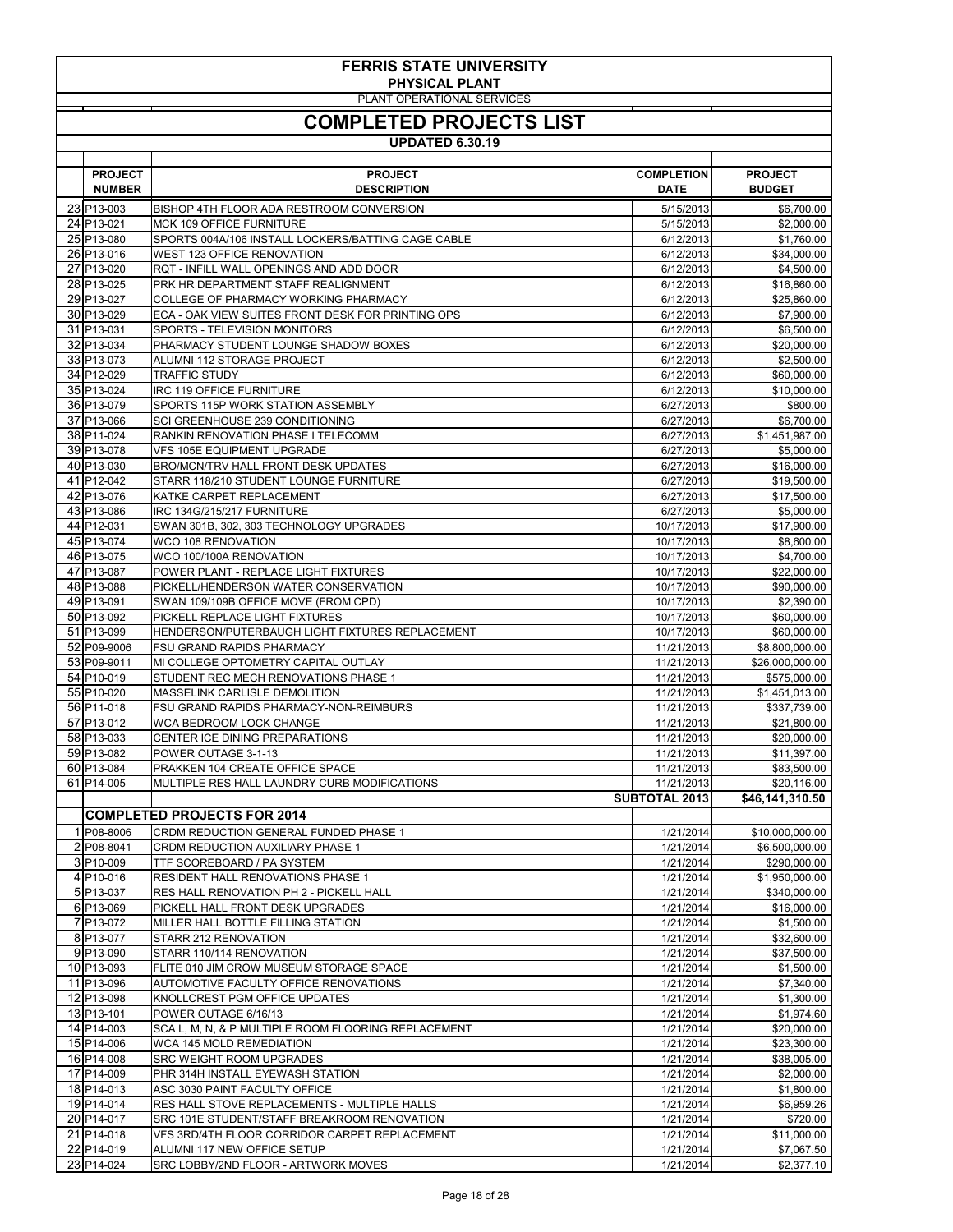| <b>FERRIS STATE UNIVERSITY</b>           |                                                                                            |                          |                             |  |
|------------------------------------------|--------------------------------------------------------------------------------------------|--------------------------|-----------------------------|--|
|                                          | <b>PHYSICAL PLANT</b><br>PLANT OPERATIONAL SERVICES                                        |                          |                             |  |
|                                          | <b>COMPLETED PROJECTS LIST</b>                                                             |                          |                             |  |
|                                          | <b>UPDATED 6.30.19</b>                                                                     |                          |                             |  |
|                                          |                                                                                            |                          |                             |  |
| <b>PROJECT</b>                           | <b>PROJECT</b>                                                                             | <b>COMPLETION</b>        | <b>PROJECT</b>              |  |
| <b>NUMBER</b><br>24 P <sub>11</sub> -001 | <b>DESCRIPTION</b><br>WILLIAMS AUDITORIUM BARRIER FREE SEATING                             | <b>DATE</b><br>2/18/2014 | <b>BUDGET</b><br>\$5,000.00 |  |
| 25 P13-039                               | <b>RES HALL RENOVATION PH 2 - PUTERBAUGH WIRELESS</b>                                      | 2/18/2014                | \$28,000.00                 |  |
| 26 P13-040                               | RES HALL RENOVATION PH 2 - LOUNGE FURNITURE                                                | 2/18/2014                | \$100,000.00                |  |
| 27 P <sub>13</sub> -100                  | <b>WCO REPLACE LIGHT FIXTURES</b>                                                          | 2/18/2014<br>2/18/2014   | \$30,000.00                 |  |
| 28 P14-016<br>29 P14-020                 | INSTALL VFDS ON EXISTING AIR HANDLER UNITS<br><b>BISHOP 520 OFFICE FURNITURE</b>           | 2/18/2014                | \$20,000.00<br>\$3,300.00   |  |
| 30 P <sub>14</sub> -022                  | <b>IRC 134 OFFICE FURNITURE</b>                                                            | 2/18/2014                | \$8,000.00                  |  |
| 31 P14-023                               | PICKELL LOWER LOUNGE LOBBY WINDOW TREATMENTS                                               | 2/18/2014                | \$4,000.00                  |  |
| 32 P <sub>14-026</sub><br>33 P14-028     | PRAKKEN 157 NEW OFFICE FURNITURE<br><b>ICE ARENA PRESS BOX CARPET</b>                      | 2/18/2014<br>2/18/2014   | \$7,500.00<br>\$11,000.00   |  |
| 34 P14-059                               | SWAN 111 CABINETS AND COUNTERTOPS                                                          | 5/16/2014                | \$625.60                    |  |
| 35 P13-068                               | IRC INTERNATIONAL OPERATIONS SIGNAGE                                                       | 5/16/2014                | \$4,000.00                  |  |
| 36 P13-032<br>37 P13-097                 | FLITE "BETWEEN THE CHAPTERS" COFFEE SHOP<br>BISHOP 421G AV TECHNOLOGY UPGRADE              | 5/16/2014<br>5/16/2014   | \$86,765.00<br>\$32,600.00  |  |
| 38 P14-012                               | HEAVY EQUIPMENT CENTER - INSTALL NEW LIGHTING FIXTURES                                     | 5/16/2014                | \$118,000.00                |  |
| 39 P14-021                               | VFS 3RD/4TH FLOOR CORRIDOR PAINT                                                           | 5/16/2014                | \$18,532.80                 |  |
| 40 P14-030                               | <b>SRC GYMNASIUM FLOOR UPGRADES</b>                                                        | 5/16/2014                | \$60,577.00                 |  |
| 41 P14-033<br>42 P14-041                 | <b>BOND 2ND FLOOR KITCHENETTES</b><br>FLITE 4TH FLOOR REPLACE UPS SYSTEM                   | 5/16/2014<br>5/16/2014   | \$1,800.00<br>\$7,000.00    |  |
| 43 P14-052                               | <b>WCCC T12 FIXTURE REPLACEMENT</b>                                                        | 5/22/2014                | \$1,000.00                  |  |
| 44 P14-064                               | PHR 211 RENOVATION                                                                         | 5/22/2014                | \$3,305.00                  |  |
| 45 P14-073                               | <b>HEC 103 COMP LAB CHAIRS</b>                                                             | 5/22/2014                | \$5,000.00                  |  |
| 46 P14-031<br>47 P14-037                 | ASC 1016A OFFICE FURNITURE<br><b>BISHOP 421C TRANSACTION WINDOW</b>                        | 5/22/2014<br>5/22/2014   | \$7,500.00<br>\$1,500.00    |  |
| 48 P14-038                               | MULTIPLE RES HALL WATER COOLER UPGRADES                                                    | 5/22/2014                | \$19,000.00                 |  |
| 49 P14-040                               | PRAKKEN 250 REARRANGE PURCHASING OFFICE FURNITURE                                          | 5/22/2014                | \$1,800.00                  |  |
| 50 P14-060<br>51 P14-061                 | STR/WIL AUDITORIUM WATER CONSERVATION<br>JOH 200K OFFICE FURNITURE                         | 5/22/2014<br>5/22/2014   | \$30,000.00<br>\$4,250.00   |  |
| 52 P13-006                               | COLLEGE OF BUSINESS BUILDING CARD READERS                                                  | 6/24/2014                | \$100,000.00                |  |
| 53 P13-023                               | COB 120/122 PRINTING PROGRAM RELOCATION                                                    | 6/24/2014                | \$175,362.00                |  |
| 54 P13-070                               | WARD HALL FRONT DESK UPGRADES                                                              | 6/24/2014                | \$13,500.00                 |  |
| 55 P13-095<br>56 P14-002                 | <b>WCCC 100 UPGRADES</b><br>WEST IM FIELDS STORAGE SHED                                    | 6/24/2014<br>6/24/2014   | \$12,000.00<br>\$19,950.00  |  |
| 57 P14-004                               | ALUMNI 201, 201A, & 202 RENOVATION                                                         | 6/24/2014                | \$18,500.00                 |  |
| 58 P14-029                               | VFS OFFICE RENOVATION: 304C; 310; 311; 313; 405A; 412; 312                                 | 6/24/2014                | \$9,350.00                  |  |
| 59 P14-035<br>60 P14-036                 | CSS 302 CONFERENCE ROOM TABLES<br>CSS 301C VIDEO CONFERENCING                              | 6/24/2014<br>6/24/2014   | \$30,000.00<br>\$28,000.00  |  |
| 61 P14-042                               | WCO 102 OFFICE REMODEL                                                                     | 6/24/2014                | \$5,000.00                  |  |
| 62 P14-046                               | MCO 2ND FLOOR BOTTLE FILLER STATION                                                        | 6/24/2014                | \$1,200.00                  |  |
| 63 P14-053                               | PUTERBAUGH HALL LOBBY FIREPLACE REMOVAL                                                    | 6/24/2014                | \$6,209.00                  |  |
| 64 P14-066<br>65 P14-027                 | PHR 202B RENOVATION<br>WOMEN'S SOFTBALL INFIELD REGRADE                                    | 6/24/2014<br>6/24/2014   | \$5,480.00<br>\$15,000.00   |  |
| 66 P14-070                               | <b>AUT 107 NEW LAB STOOLS</b>                                                              | 6/24/2014                | \$5,100.00                  |  |
| 67 P12-035                               | PICKELL HONORS PROGRAM RELOCATION                                                          | 10/8/2014                | \$227,659.00                |  |
| 68 P13-083<br>69 P14-011                 | <b>WEST DUMBWAITER MODERNIZATION</b><br>SCO/SWC INSTALL HINGED DOCK PLATES AT LOADING DOCK | 10/8/2014<br>10/8/2014   | \$36,200.00<br>\$10,538.00  |  |
| 70 P14-015                               | FLITE 424A, 424B, AND 412G REMODEL                                                         | 10/8/2014                | \$10,020.00                 |  |
| 71 P14-025                               | POWER OUTAGE 10-2-13                                                                       | 10/8/2014                | \$50,000.00                 |  |
| 72 P14-051                               | NEC HIGHBAY LED INSTALLATION                                                               | 10/8/2014                | \$25,000.00                 |  |
| 73 P14-055<br>74 P14-058                 | CSS 201 RECOVER FURNITURE<br>VFS 305, 308, 317, 320, 330, 332 OFFICE RENOVATIONS           | 10/8/2014<br>10/8/2014   | \$8,850.00<br>\$75,270.00   |  |
| 75 P14-063                               | PHR 105 UPDATE PAINT/CARPET                                                                | 10/8/2014                | \$25,000.00                 |  |
| 76 P14-065                               | PHR 205 CLEAN UP                                                                           | 10/8/2014                | \$2,844.00                  |  |
| 77 P14-068<br>78 P14-071                 | TAG/CLK/BON LIGHT UPGRADES<br>MIL/TAG/PUT WATER CONSERVATION                               | 10/8/2014<br>10/8/2014   | \$90,000.00<br>\$90,000.00  |  |
| 79 P14-072                               | SPO 106 LIGHT UPGRADES                                                                     | 10/8/2014                | \$30,000.00                 |  |
| 80 P14-079                               | <b>SRC HIGHBAY LIGHTING UPGRADES</b>                                                       | 10/8/2014                | \$75,000.00                 |  |
| 81 P14-085                               | CAC INSTALL NEW T8 FIXTURES                                                                | 10/8/2014                | \$20,000.00                 |  |
| 82 P14-094<br>83 P14-111                 | PRAKKEN 101G OFFICE FURNITURE<br><b>WCA 240 BIDET INSTALLATION</b>                         | 10/8/2014<br>10/8/2014   | \$7,500.00<br>\$3,708.00    |  |
|                                          |                                                                                            | <b>SUBTOTAL 2014</b>     | \$21,145,238.86             |  |
|                                          | <b>COMPLETED PROJECTS FOR 2015</b>                                                         |                          |                             |  |
| 1 P13-036                                | <b>RES HALL RENOVATION PH 2 - TAGGART HALL</b>                                             | 2/28/2015                | \$80,000.00                 |  |
| $2 P13-038$                              | <b>RES HALL RENOVATION PH 2 - HENDERSON HALL</b>                                           | 2/28/2015                | \$278,000.00                |  |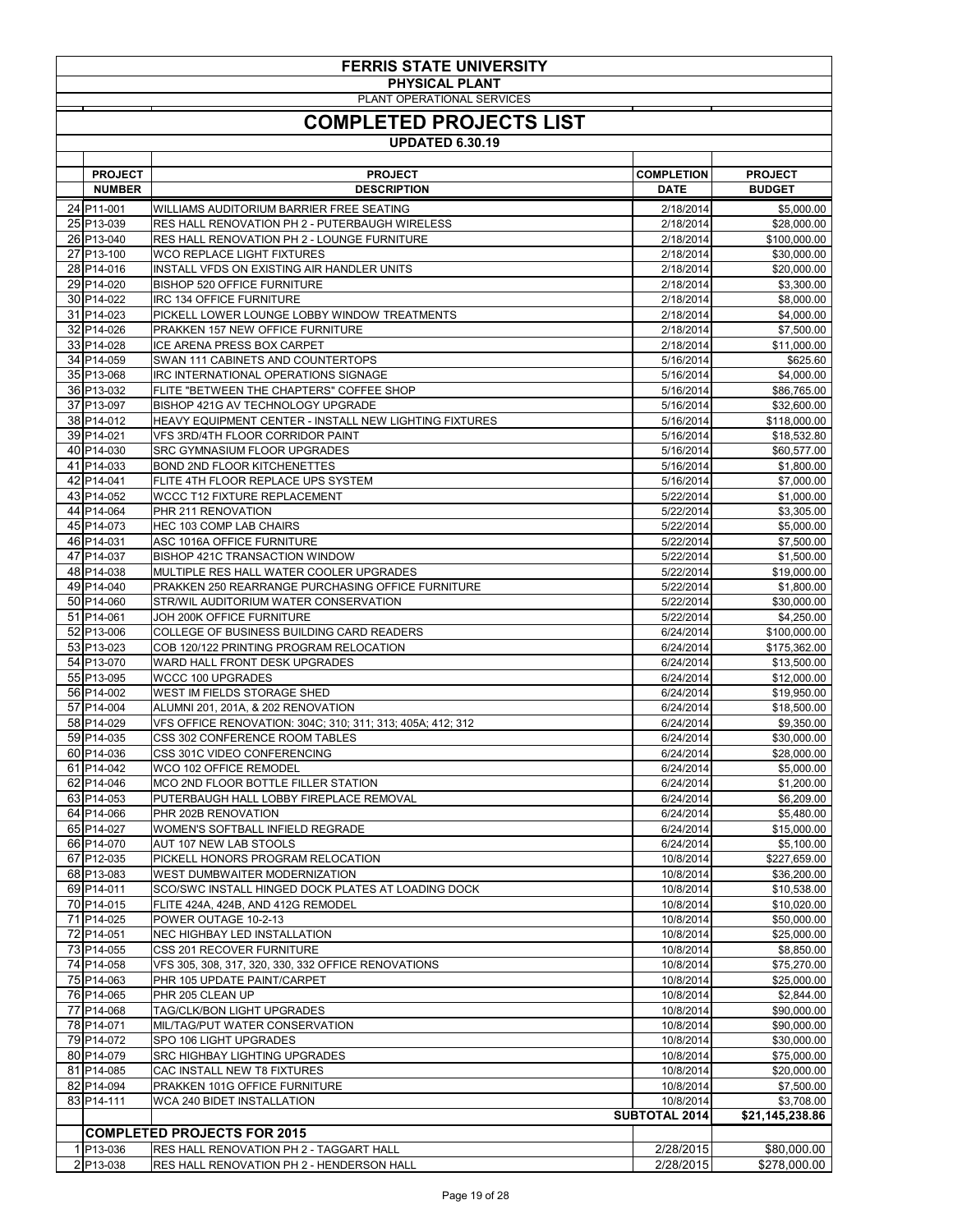| <b>FERRIS STATE UNIVERSITY</b>  |                                                                                                                    |                                  |                                 |  |
|---------------------------------|--------------------------------------------------------------------------------------------------------------------|----------------------------------|---------------------------------|--|
|                                 | <b>PHYSICAL PLANT</b><br>PLANT OPERATIONAL SERVICES                                                                |                                  |                                 |  |
|                                 | <b>COMPLETED PROJECTS LIST</b>                                                                                     |                                  |                                 |  |
|                                 | <b>UPDATED 6.30.19</b>                                                                                             |                                  |                                 |  |
|                                 |                                                                                                                    |                                  |                                 |  |
| <b>PROJECT</b><br><b>NUMBER</b> | <b>PROJECT</b><br><b>DESCRIPTION</b>                                                                               | <b>COMPLETION</b><br><b>DATE</b> | <b>PROJECT</b><br><b>BUDGET</b> |  |
| $3 P13-041$                     | <b>RES HALL RENOVATION PH 2 - KITCHENETTES</b>                                                                     | 2/28/2015                        | \$40,000.00                     |  |
| 4 P13-042                       | <b>RES HALL RENOVATION PH 2 - WEST CAMPUS APTS</b>                                                                 | 2/28/2015                        | \$1,179,000.00                  |  |
| 5 P13-026<br>6 P13-071          | APARTMENT COMPLEXES LANDSCAPING<br><b>BOND HALL FRONT DESK UPGRADES</b>                                            | 2/28/2015<br>2/28/2015           | \$29,440.00<br>\$12,000.00      |  |
| 7 P14-001                       | <b>BHC MULTIPLE OFFICE RENOVATION</b>                                                                              | 2/28/2015                        | \$61,962.50                     |  |
| 8 P14-010                       | VANDERCOOK AND CLARK WINDOW TREATMENTS                                                                             | 2/28/2015                        | \$30,000.00                     |  |
| 9P14-039<br>10 P14-043          | <b>CRAMER/BROPHY/WCC EXTERIOR BENCHES</b><br>WCO EXTERIOR ILLUMINATED LETTERS                                      | 2/28/2015<br>2/28/2015           | \$4,000.00<br>\$7,350.00        |  |
| 11 P14-044                      | <b>SRC GYMNASIUM FLOOR REPAIR</b>                                                                                  | 2/28/2015                        | \$25,000.00                     |  |
| 12 P14-047                      | PUTERBAUGH HALL FLOORING - ENTIRE BUILDING                                                                         | 2/28/2015                        | \$75,000.00                     |  |
| 13 P14-056<br>14 P14-062        | NORTH BOND FLOORING REPLACEMENT<br>PRK 150/150F RECONFIGURE                                                        | 2/28/2015<br>2/28/2015           | \$176,442.94<br>\$3,200.00      |  |
| 15 P14-067                      | PHR CARE CLINIC RENOVATION                                                                                         | 2/28/2015                        | \$12,449.00                     |  |
| 16 P14-075                      | CRAMER 2ND FLOOR SUITE DESK REMOVALS                                                                               | 2/28/2015                        | \$35,000.00                     |  |
| 17 P14-076<br>18 P14-078        | VANDERCOOK LOWER LOUNGE RENOVATION<br>PRAKKEN 254 REMODEL                                                          | 2/28/2015<br>2/28/2015           | \$21,000.00<br>\$15,500.00      |  |
| 19 P14-081                      | BOND FRONT DESK UPGRADES 5/14 - 9/15                                                                               | 2/28/2015                        | \$0.00                          |  |
| 20 P14-086                      | CRAMER/WARD FRONT DESK UPGRADES 5/14 - 9/15                                                                        | 2/28/2015                        | \$2,888.17                      |  |
| 21 P14-088                      | ALUMNI 121 STAFF CENTER FOR TRAINING AND DEVELOPMENT                                                               | 2/28/2015                        | \$38,500.00                     |  |
| 22 P14-089<br>23 P14-090        | SPORTS MAIN LOBBY FURNITURE AND SIGNAGE<br>FSU HOUSING IMPROVEMENTS 5/14-9/15 - FURNITURE                          | 2/28/2015<br>2/28/2015           | \$16,000.00<br>\$0.00           |  |
| 24 P14-091                      | ASC 3022 FACULTY OFFICE RENOVATION                                                                                 | 2/28/2015                        | \$8,300.00                      |  |
| 25 P14-109                      | KNOLLCREST - PGM AREA LIGHTING UPGRADE                                                                             | 2/28/2015                        | \$20,000.00                     |  |
| 26 P15-004<br>27 P15-030        | <b>MCNERNEY STAIRWELL WATER ISSUE</b><br><b>SCIENCE 313 BREWING SYSTEM INSTALLATION</b>                            | 2/28/2015<br>2/28/2015           | \$4,370.00<br>\$1,210.00        |  |
| 28 P15-033                      | SWAN 220 SOLAR PHOTOVOLTAIC TRAINER                                                                                | 2/28/2015                        | \$1,644.00                      |  |
| 29 P13-022                      | FLITE 405 INTERACTIVE LAB                                                                                          | 4/12/2015                        | \$184,900.00                    |  |
| 30 P14-032<br>31 P14-050        | <b>NORTH SCIENCE VENTILATION CHASES</b><br><b>EXTERIOR LED WALL PACKS</b>                                          | 4/12/2015<br>4/12/2015           | \$263,048.10<br>\$30,000.00     |  |
| 32 P14-074                      | SCO PLUMBING FAILURE 3-25-14                                                                                       | 4/12/2015                        | \$5,000.00                      |  |
| 33 P14-077                      | <b>CSS SERVICE DESK CHAIRS</b>                                                                                     | 4/12/2015                        | \$2,491.12                      |  |
| 34 P14-108<br>35 P14-114        | SPORTS - REPLACE VOLLEYBALL SCOREBOARD<br>MULTIPLE HALL - HALL DIRECTOR SUITE RENOVATION/WATER HEATER INSTALLATION | 4/12/2015<br>4/12/2015           | \$64,627.00<br>\$38,939.00      |  |
| 36 P14-119                      | PHR MULTI-OFFICE RENOVATION 202C, 202D, 202F, 207, 309, 312, 312A                                                  | 4/12/2015                        | \$5,778.00                      |  |
| 37 P15-001                      | WHEELER 2ND FLOOR FURNITURE                                                                                        | 4/12/2015                        | \$36,012.50                     |  |
| 38 P15-002<br>39 P15-027        | PHARMACY 112 UPGRADE                                                                                               | 4/12/2015<br>4/12/2015           | \$190,000.00                    |  |
| 40 P15-028                      | SWAN 220 POWER TO STUDENT SEATING WORK BENCHES<br><b>ALUMNI 117 PANELS</b>                                         | 4/12/2015                        | \$4,020.50<br>\$1,824.00        |  |
| 41 P15-029                      | PRAKKEN 250 HEIGHT ADJUSTABLE DESKS                                                                                | 4/12/2015                        | \$2,580.00                      |  |
| 42 P15-031                      | FSU @ ROCKFORD HIGH SCHOOL PROGRAM SIGNS                                                                           | 4/12/2015                        | \$4,600.00                      |  |
| 43 P15-038<br>44 P15-046        | WCA ROBIN 214 MOLD REMEDIATION<br>ASC 1017 - ACQUIRE AND INSTALL WINDOW/PRIVACY FILM                               | 4/12/2015<br>4/12/2015           | \$1,000.00<br>\$1,088.00        |  |
| 45 P15-047                      | STARR/WILLIAMS MACHINE ROOM SEWER BACK-UP (10.6.14)                                                                | 4/12/2015                        | \$2,000.00                      |  |
| 46 P13-085                      | MCO MINOR PAINT/TRIAL WALL PROTECTION                                                                              | 5/21/2015                        | \$2,160.00                      |  |
| 47 P14-057<br>48 P14-084        | <b>WCA 305 RESTORATION</b><br>WCA FURNACE REPLACEMENTS (75 UNITS) & AC ADDITIONS (12 UNITS) 5/14 - 9/15            | 5/21/2015<br>5/21/2015           | \$50,000.00<br>\$330,000.00     |  |
| 49 P14-093                      | <b>WEST 107 RENOVATIONS</b>                                                                                        | 5/21/2015                        | \$12,500.00                     |  |
| 50 P14-113                      | VFS MULTI OFFICE RENOVATION - ROOMS 309, 329, 409, 410, 426, 428                                                   | 5/21/2015                        | \$73,310.00                     |  |
| 51 P14-116<br>52 P14-117        | VAN/BON/CRA STUDY ROOM UPGRADES<br>SPORTS - HOCKEY LOCKER ROOM FLOORING UPDATE                                     | 5/21/2015<br>5/21/2015           | \$50,310.00                     |  |
| $53 P14-118$                    | <b>VFS 323 RENOVATION</b>                                                                                          | 5/21/2015                        | \$34,884.00<br>\$5,000.00       |  |
| 54 P15-036                      | WEST 101/111 RENOVATION                                                                                            | 5/21/2015                        | \$19,800.00                     |  |
| 55 P15-037                      | SWAN 301 FURNITURE AND DISPLAYS<br><b>BISHOP 304 FACULTY LOUNGE FURNITURE</b>                                      | 5/21/2015                        | \$31,690.00                     |  |
| 56 P15-040<br>57 P15-043        | POWER PLANT WATER SOFTENER REPLACEMENT                                                                             | 5/21/2015<br>5/21/2015           | \$9,223.50<br>\$40,938.00       |  |
| 58 P15-045                      | PHARMACY 208 PAINT AND FURNITURE                                                                                   | 5/21/2015                        | \$2,778.88                      |  |
| 59 P15-048                      | <b>BOND FIRST FLOOR ADA KITCHENETTE</b>                                                                            | 5/21/2015                        | \$4,730.00                      |  |
| 60 P15-051<br>61 P15-053        | <b>WEST 121A INSTALL WHITEBOARDS</b><br>PRAKKEN LIGHTING REPLACEMENT                                               | 5/21/2015<br>5/21/2015           | \$1,183.00<br>\$160,000.00      |  |
| 62 P15-054                      | <b>BUSINESS/WEST COMMONS WHITEBOARDS</b>                                                                           | 5/21/2015                        | \$14,300.00                     |  |
| 63 P15-056                      | ASC 3016 OFFICE RENOVATION                                                                                         | 5/21/2015                        | \$1,300.00                      |  |
| 64 P15-062<br>65 P15-079        | CRAMER HALL 401/402 RETROFIT<br><b>BISHOP 604 REARRANGE FURNITURE</b>                                              | 5/21/2015<br>5/21/2015           | \$25,920.00<br>\$1,075.00       |  |
| 66 P13-081                      | <b>BUSINESS 220/222 RENOVATION</b>                                                                                 | 6/24/2015                        | \$248,024.19                    |  |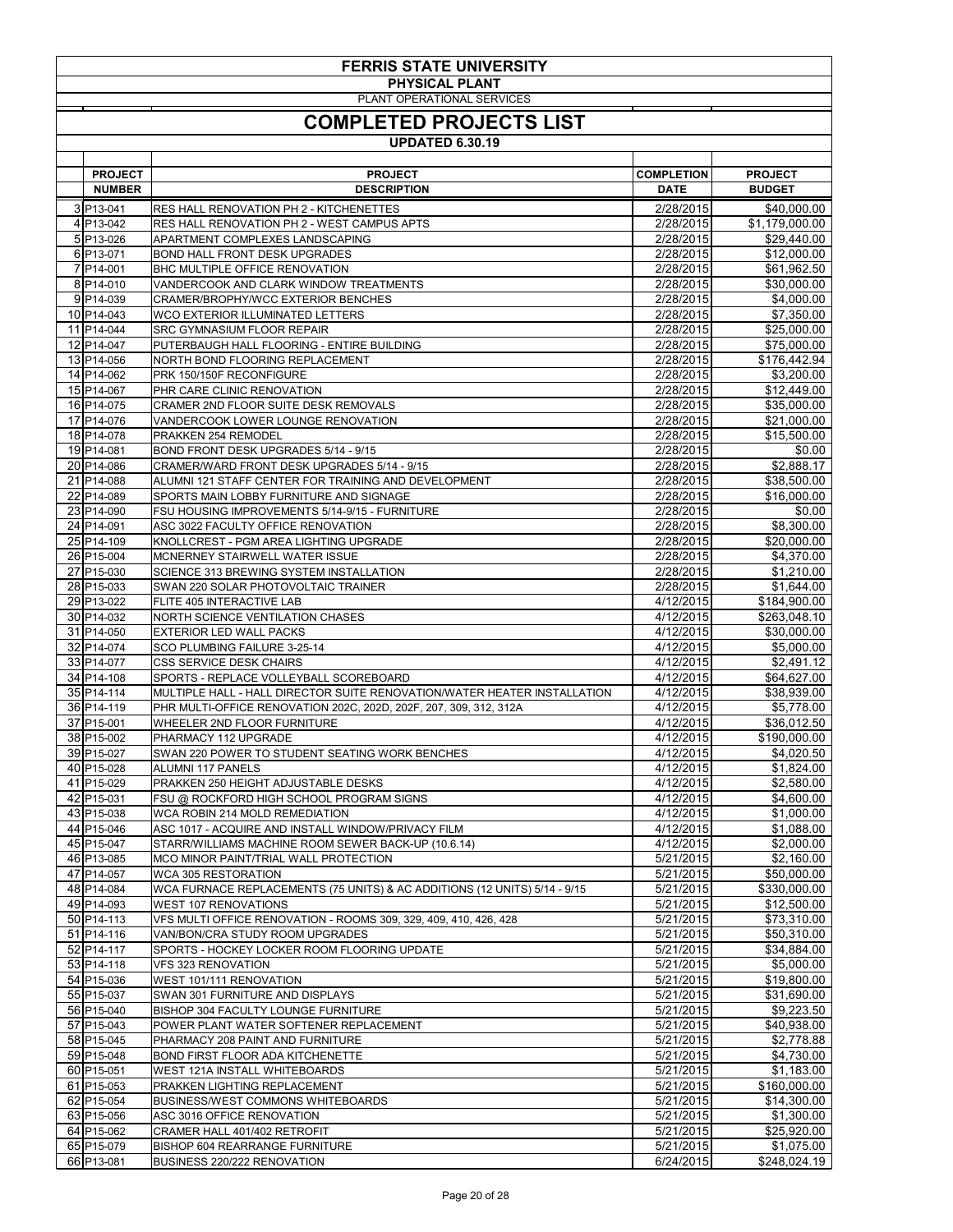| <b>FERRIS STATE UNIVERSITY</b> |                                                                                                 |                          |                             |  |
|--------------------------------|-------------------------------------------------------------------------------------------------|--------------------------|-----------------------------|--|
|                                | <b>PHYSICAL PLANT</b><br>PLANT OPERATIONAL SERVICES                                             |                          |                             |  |
|                                | <b>COMPLETED PROJECTS LIST</b>                                                                  |                          |                             |  |
|                                | <b>UPDATED 6.30.19</b>                                                                          |                          |                             |  |
| <b>PROJECT</b>                 | <b>PROJECT</b>                                                                                  | <b>COMPLETION</b>        | <b>PROJECT</b>              |  |
| <b>NUMBER</b>                  | <b>DESCRIPTION</b>                                                                              | <b>DATE</b>              | <b>BUDGET</b>               |  |
| 67 P13-089                     | PHARMACY 314H - CAGE WASHER                                                                     | 6/24/2015                | \$100,000.00                |  |
| 68 P14-049                     | <b>STEAM TRAP MANAGEMENT AND REPAIR</b>                                                         | 6/24/2015                | \$40,000.00                 |  |
| 69 P14-069<br>70 P14-087       | ALU 201/202 CONFERENCE ROOM FURNITURE<br><b>CSS 201VW WAINSCOT</b>                              | 6/24/2015<br>6/24/2015   | \$9,212.24<br>\$1,500.00    |  |
| 71 P <sub>14-092</sub>         | REPLACE SOFTBALL SCOREBOARD                                                                     | 6/24/2015                | \$23,000.00                 |  |
| 72 P14-120                     | SCIENCE OBSERVATORY TELESCOPE UPGRADES                                                          | 6/24/2015                | \$40,000.00                 |  |
| 73 P15-025<br>74 P15-039       | <b>BISHOP PLAYGROUND FALL PROTECTION</b><br><b>WOMEN'S SOFTBALL FACILITY RENOVATIONS</b>        | 6/24/2015<br>6/24/2015   | \$26,875.00<br>\$4,321.00   |  |
| 75 P15-076                     | PRAKKEN 261 MODIFY OFFICE FURNITURE                                                             | 6/24/2015                | \$5,375.00                  |  |
| 76 P15-083                     | PHARMACY REPLACE DISTILLED WATER SOURCE                                                         | 6/24/2015                | \$6,500.00                  |  |
| 77 P15-041<br>78 P15-042       | <b>BISHOP 303 CARPET AND PAINT</b><br>BISHOP 605/607/607A FLOORING REPLACEMENT                  | 6/26/2015<br>6/26/2015   | \$14,958.63<br>\$8,277.50   |  |
| 79 P15-052                     | PHARMACY 213 FACULTY LOUNGE RENOVATION                                                          | 6/26/2015                | \$21,000.00                 |  |
| 80 P15-074                     | WCA LED PORCH LIGHT REPLACEMENT                                                                 | 6/26/2015                | \$55,000.00                 |  |
| 81 P15-078                     | <b>BUSINESS 109 FURNITURE RECONFIGURATION</b>                                                   | 6/26/2015                | \$1,182.00                  |  |
| 82 P15-084<br>83 P15-107       | WEST COMMONS 108 STORAGE CABINET<br>PHARMACY 302/302A PAINTING                                  | 6/26/2015<br>6/26/2015   | \$5,375.00<br>\$5,915.00    |  |
| 84 P14-110                     | HIGH MAST LIGHT POLES PRELIMINARY DESIGN SERVICES                                               | 6/28/2015                | \$5,105.45                  |  |
|                                | POLE BARN RENOVATIONS                                                                           |                          |                             |  |
|                                | (RENOVATION OF EXISTING FSU OWNED POLE BARN FOR USE AS                                          |                          |                             |  |
| 85 P14-112<br>86 P14-096       | <b>CONSTRUCTION OFFICES)</b><br><b>BOND/WCO SEWER INVESTIGATION</b>                             | 6/28/2015<br>6/28/2015   | \$23,625.27<br>\$12,064.18  |  |
| 87 P15-008                     | NEC 203 SEATING UPGRADE                                                                         | 6/28/2015                | \$16,844.67                 |  |
| 88 P15-009                     | FLITE 4TH FLOOR DOORS                                                                           | 6/28/2015                | \$25,498.80                 |  |
| 89 P15-013                     | <b>STARR 202 RENOVATION</b>                                                                     | 6/28/2015                | \$40,555.28                 |  |
| 90 P15-014<br>91 P15-017       | STARR 206 RENOVATION<br>STARR 214 RENOVATION                                                    | 6/28/2015<br>6/28/2015   | \$41,237.28<br>\$41,229.84  |  |
| 92 P15-018                     | STARR 138 RENOVATION                                                                            | 6/28/2015                | \$48,244.65                 |  |
| 93 P15-023                     | STARR 139 RENOVATION                                                                            | 6/28/2015                | \$42,638.60                 |  |
| 94 P15-034<br>95 P14-105       | PHARMACY PIPING REPLACEMENT<br><b>AUTOMOTIVE 106 EXHAUST SYSTEM</b>                             | 6/28/2015<br>6/28/2015   | \$29,815.00<br>\$150,803.00 |  |
| 96 P15-005                     | ASC 3078 OFFICE RENOVATIONS                                                                     | 6/28/2015                | \$4,758.00                  |  |
| 97 P15-050                     | <b>MONUMENT SIGNS</b>                                                                           | 6/28/2015                | \$55,885.00                 |  |
| 98 P15-064                     | CREATIVE ARTS CENTER 100 - ADA TEACHING ACCOMODATIONS                                           | 6/28/2015                | \$32,250.00                 |  |
| 99 P15-068<br>100 P15-071      | <b>WEST BUILDING SECURITY</b><br><b>BUSINESS 112 BUILD OUT</b>                                  | 6/28/2015<br>6/28/2015   | \$45,080.00<br>\$227,990.88 |  |
| 101 P14-095                    | CARILLON TOWER AND PUTERBAUGH/HENDERSON CLOCK TOWER                                             | 6/28/2015                | \$1,531.64                  |  |
| 102 P14-100                    | <b>FLITE SKYLIGHT PREDESIGN</b>                                                                 | 6/28/2015                | \$7,681.82                  |  |
| 103 P14-102<br>104 P15-065     | HEAVY EQUPMENT CENTER 106/109/111/112 EXHAUST SYSTEM DESIGN<br><b>GENERAL SERVICES OVERHANG</b> | 6/28/2015<br>6/28/2015   | \$5,278.00<br>\$10,220.00   |  |
| 105 P15-007                    | <b>ASC 1015 RENOVATION</b>                                                                      | 6/28/2015                | \$91,909.46                 |  |
| 106 P15-010                    | <b>BISHOP 209 EQUIPMENT UPGRADE</b>                                                             | 6/28/2015                | \$75,095.89                 |  |
| 107 P15-026                    | <b>BOND SANITARY PIPE REPLACEMENT</b>                                                           | 6/28/2015                | \$49,313.00                 |  |
| 108 P15-055<br>109 P14-106     | BUSINESS 201/203 BUILD-OUT<br>VAN/MIL/WAR/PIC RESIDENTIAL LOUNGE MARKER BOARDS                  | 6/28/2015<br>9/1/2015    | \$168,229.00<br>\$2,313.00  |  |
| 110 P15-075                    | CAMPUS WIDE LED WALL PACK REPLACEMENT                                                           | 9/1/2015                 | \$10,000.00                 |  |
| 111 P15-086                    | PRAKKEN 257 HEIGHT ADJUSTABLE WORKSTATIONS                                                      | 9/1/2015                 | \$6,270.00                  |  |
| 112 P15-109                    | WCA OUTDOOR MESSAGE BOARD                                                                       | 9/1/2015                 | \$8,275.00                  |  |
| 113 P15-112<br>114 P15-114     | SCA - N9 CARPET REPLACEMENT<br>BASKETBALL COURT UPDATE (BOND/CRAMER)                            | 9/1/2015<br>9/1/2015     | \$10,000.00<br>\$4,730.00   |  |
| 115 P15-115                    | ALUMNI 117 MODIFY WORKSTATIONS                                                                  | 9/1/2015                 | \$2,449.39                  |  |
| 116 P15-122                    | 55 PASSENGER BUS PURCHASE                                                                       | 9/1/2015                 | \$325,000.00                |  |
| 117 P15-124<br>118 P14-080     | SPORTS WEIGHT ROOM CONCRETE REPAIR<br>PUTERBAUGH HALL IMPROVEMENTS 5/14 - 9/15                  | 9/1/2015<br>11/25/2015   | \$9,675.00<br>\$92,000.00   |  |
| 119 P14-115                    | <b>CLARK HALL FRONT DESK REMOVAL</b>                                                            | 11/25/2015               | \$23,650.00                 |  |
| 120 P14-122                    | WCA - CARDINAL COURT BEDROOM LOCKS                                                              | 11/25/2015               | \$22,440.00                 |  |
| 121 P15-058                    | TRV/BRO/PUT/CLARK HALL DIRECTOR SUITE UPGRADES                                                  | 11/25/2015               | \$45,783.00                 |  |
| 122 P15-063<br>123 P15-069     | PHARMACY 105 FURNITURE UPGRADE<br><b>VFS 323A FURNITURE RECONFIGURATION</b>                     | 11/25/2015<br>11/25/2015 | \$88,214.00<br>\$14,760.00  |  |
| 124 P15-070                    | <b>CSS THIRD FLOOR LOBBY CABINETS</b>                                                           | 11/25/2015               | \$14,200.00                 |  |
| 125 P15-082                    | PHARMACY MAIN ENTRANCE EXTERIOR UPGRADES                                                        | 11/25/2015               | \$4,300.00                  |  |
| 126 P15-087<br>127 P15-097     | <b>CLARK HALL WATER CONSERVATION</b><br><b>BRO/MCN LOUNGE LIGHTING</b>                          | 11/25/2015<br>11/25/2015 | \$30,000.00<br>\$23,000.00  |  |
| 128 P15-098                    | MERRILL/TRAVIS LIGHTING UPGRADES                                                                | 11/25/2015               | \$12,000.00                 |  |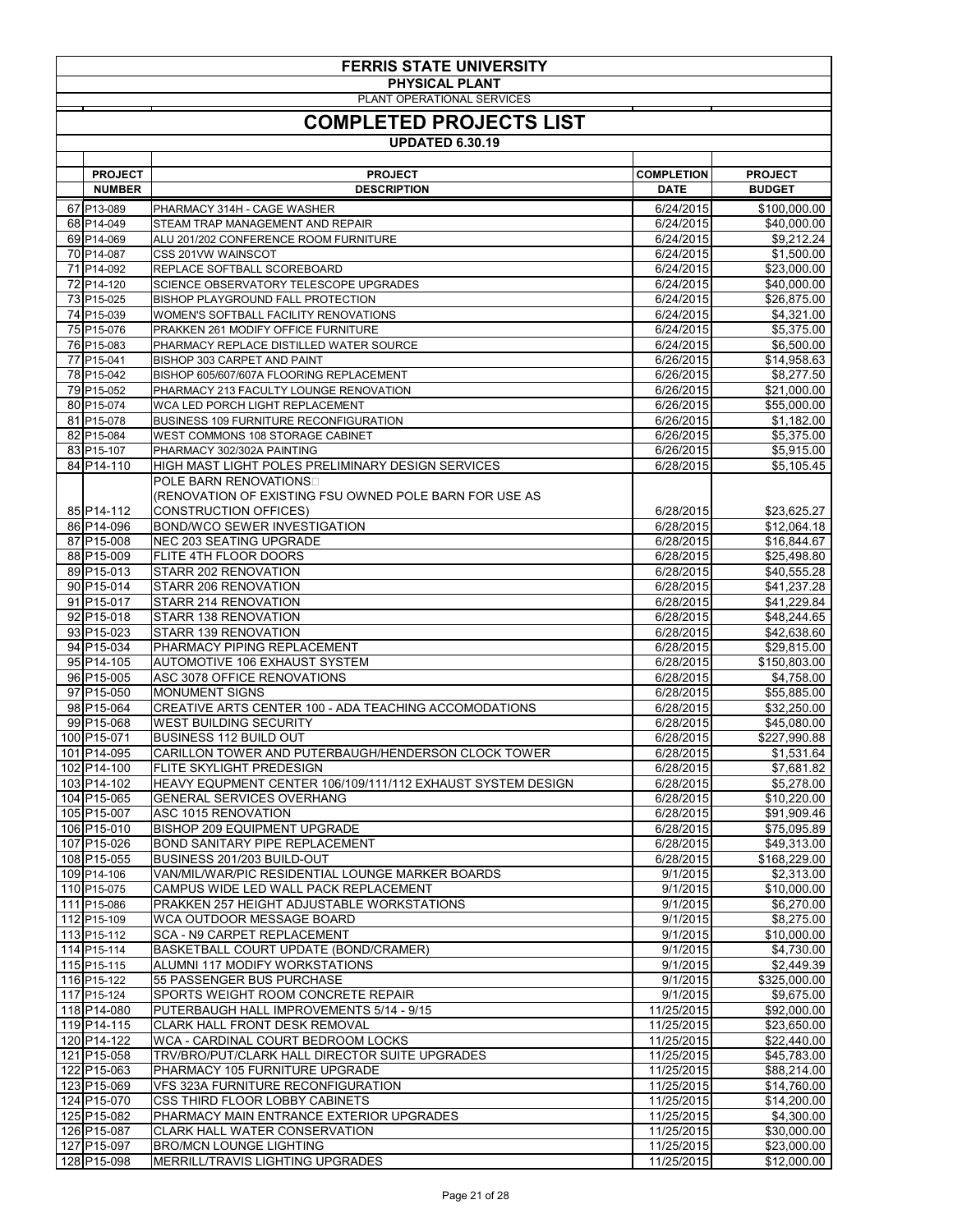| <b>FERRIS STATE UNIVERSITY</b>                      |                                                                                                     |                          |                             |  |
|-----------------------------------------------------|-----------------------------------------------------------------------------------------------------|--------------------------|-----------------------------|--|
| <b>PHYSICAL PLANT</b><br>PLANT OPERATIONAL SERVICES |                                                                                                     |                          |                             |  |
|                                                     | <b>COMPLETED PROJECTS LIST</b>                                                                      |                          |                             |  |
|                                                     | <b>UPDATED 6.30.19</b>                                                                              |                          |                             |  |
|                                                     |                                                                                                     |                          |                             |  |
| <b>PROJECT</b>                                      | <b>PROJECT</b>                                                                                      | <b>COMPLETION</b>        | <b>PROJECT</b>              |  |
| <b>NUMBER</b>                                       | <b>DESCRIPTION</b>                                                                                  | <b>DATE</b>              | <b>BUDGET</b>               |  |
| 129 P15-100<br>130 P15-103                          | <b>PRAKKEN 101 OFFICE FURNITURE</b><br>PUTERBAUGH CEILING AND LIGHTING UPGRADES                     | 11/25/2015<br>11/25/2015 | \$17,750.00<br>\$42,570.00  |  |
| 131 P15-113                                         | VANDERCOOK 1ST FLOOR CARPET REPLACEMENT                                                             | 11/25/2015               | \$43,150.00                 |  |
| 132 P15-117                                         | VANDERCOOK HALL DIRECTOR SUITE RENOVATION                                                           | 11/25/2015               | \$15,730.00                 |  |
| 133 P15-118<br>134 P16-002                          | FLITE 108 - ADD FIVE ADDITIONAL OUTLETS<br>PRAKKEN 121 POWER/DATA RACEWAY                           | 11/25/2015<br>11/25/2015 | \$2,956.00<br>\$1,420.00    |  |
| 135 P16-008                                         | SPORTS - WINK ARENA FLOOR REFINISH                                                                  | 11/25/2015               | \$20,000.00                 |  |
| 136 P16-025                                         | <b>BLAST/PAINT 2 PORTABLE STAGE TRAILERS</b>                                                        | 11/25/2015               | \$6,630.00                  |  |
|                                                     |                                                                                                     | <b>SUBTOTAL 2015</b>     | \$6,655,932.87              |  |
|                                                     | <b>COMPLETED PROJECTS FOR 2016</b>                                                                  |                          |                             |  |
| 1 P11-028                                           | <b>MCKESSY OFFICE FURNITURE</b>                                                                     | 2/24/2016                | \$31,000.00                 |  |
| 2P14-083                                            | WEST CAMPUS APARTMENTS 5/14 - 9/15 (MISC./MINOR UPGRADES)                                           | 2/24/2016                | \$475,000.00                |  |
| 3 P <sub>15</sub> -024                              | MCO 308, 309, 312, & 313 EXAM ROOM WALL PROTECTION                                                  | 2/24/2016                | \$1,117.00                  |  |
| 4 P15-077<br>5 P15-081                              | <b>CLARK HALL FLOOR/CEILING/LIGHT UPGRADE</b><br><b>WEST CAMPUS COMMUNITY CENTER CARPET UPGRADE</b> | 2/24/2016<br>2/24/2016   | \$149,650.00<br>\$17,750.00 |  |
| 6 P <sub>15</sub> -106                              | MULTIPLE HALL LANDSCAPING (BRO/MCN/PUT/HEN/BON/HAL/VAN)                                             | 2/24/2016                | \$18,920.00                 |  |
| 7 P <sub>15</sub> -110                              | BIKE BOLLARD REPLACEMENT @ BON/PUT/HEN/WCA-CARDINAL                                                 | 2/24/2016                | \$21,500.00                 |  |
| 8P15-119                                            | ALUMNI ARCHIVES LIGHTING UPGRADE                                                                    | 2/24/2016                | \$10,779.02                 |  |
| $9 P15-126$                                         | <b>GRANGER CHILLED WATER PUMP CONNECTION</b>                                                        | 2/24/2016                | \$6,800.00                  |  |
| 10 P15-127<br>11 P16-003                            | <b>GRANGER UPDATE SELECT INTERIOR SIGNAGE</b><br>SOFTBALL FIELD UPGRADES                            | 2/24/2016<br>2/24/2016   | \$4,615.00<br>\$4,953.60    |  |
| 12 P16-009                                          | VFS 202A GLASS WINDOW & DOOR SWAPS                                                                  | 2/24/2016                | \$3,548.00                  |  |
| 13 P16-010                                          | <b>CRAMER RESIDENTIAL LIFE OFFICE DOORS</b>                                                         | 2/24/2016                | \$19,512.00                 |  |
| 14 P16-011                                          | BHC 214/215 OFFICE FURNISHINGS (OFFICE OF STUDENT CONDUCT)                                          | 2/24/2016                | \$35,204.00                 |  |
| 15 P16-013<br>16 P16-018                            | PARKING LOTS 54/64/67 HOUSING SIGN REQUESTS<br><b>SRC HANG POSTERS/ARTWORK</b>                      | 2/24/2016<br>2/24/2016   | \$9,235.00<br>\$2,377.10    |  |
| 17 P16-019                                          | ALUMNI 011/013/013A - TORCH RELOCATION                                                              | 2/24/2016                | \$17,308.00                 |  |
| 18 P16-020                                          | BIRKAM HEALTH CENTER 111 OFFICE UPGRADE                                                             | 2/24/2016                | \$12,938.70                 |  |
| 19 P16-021                                          | <b>SRC 101 WINDOW TREATMENTS</b>                                                                    | 2/24/2016                | \$6,427.00                  |  |
| 20 P16-026<br>21 P16-028                            | <b>RQT INSTALL PANIC BUTTON</b><br>PHARMACY 210 INSTALL LOCKERS                                     | 2/24/2016<br>2/24/2016   | \$1,620.00<br>\$5,864.00    |  |
| 22 P16-029                                          | RQT SPORTSWALL RELOCATION                                                                           | 2/24/2016                | \$2,424.00                  |  |
| 23 P16-030                                          | WCA 320 FLOOD                                                                                       | 2/24/2016                | \$9,300.00                  |  |
| 24 P16-032                                          | WIL DMX CONDUIT PATHWAY                                                                             | 2/24/2016                | \$2,085.00                  |  |
| 25 P16-033<br>26 P16-034                            | <b>PRK 256 NURSING ROOM</b><br><b>IRC DIGITAL SIGNAGE</b>                                           | 2/24/2016<br>2/24/2016   | \$2,360.00<br>\$3,225.00    |  |
| 27 P16-035                                          | WCO 110 INSTALL WHITEBOARDS                                                                         | 2/24/2016                | \$2,150.00                  |  |
| 28 P16-036                                          | SPO HOCKEY LOCKER ROOM GLOVE DRYER                                                                  | 2/24/2016                | \$2,150.00                  |  |
| 29 P16-042                                          | RACQUETBALL CLAY COURT BARRIER FENCING                                                              | 2/24/2016                | \$1,629.13                  |  |
| 30 P11-008                                          | PEDESTRIAN SAFETY IMPROVEMENTS                                                                      | 5/18/2016                | \$244,300.00                |  |
| 31 P15-044<br>32 P15-067                            | FERRIS DRIVE SIDEWALK AND CROSSWALK<br>FLITE LOWER LEVEL RECEPTIONIST DESK                          | 5/18/2016<br>5/18/2016   | \$135,000.00<br>\$18,920.00 |  |
| 33 P15-091                                          | <b>CRAMER HALL RENOVATIONS</b>                                                                      | 5/18/2016                | \$1,130,000.00              |  |
| 34 P15-099                                          | AUTOMOTIVE 118, 128, 129 HIGH BAY LED LIGHTING                                                      | 5/18/2016                | \$115,000.00                |  |
| 35 P15-102                                          | ASC 019 SHIDMADZU FURNISHINGS/AV                                                                    | 5/18/2016                | \$90,233.00                 |  |
| 36 P15-108<br>37 P15-111                            | JOHNSON HALL ENHANCE SUITE LOBBY<br>CSS 100 MODIFY STAINLESS STEEL DIVIDERS                         | 5/18/2016<br>5/18/2016   | \$7,128.00<br>\$27,200.00   |  |
| 38 P16-014                                          | SWAN 201/201B/206 CHAIR REPLACEMENT                                                                 | 5/18/2016                | \$31,883.00                 |  |
| 39 P16-022                                          | CPD 115 CLASSROOM CONVERSION FEASIBILITY STUDY                                                      | 5/18/2016                | \$5,950.00                  |  |
| 40 P16-023                                          | <b>CSS CAN LIGHT RETROFITS</b>                                                                      | 5/18/2016                | \$6,000.00                  |  |
| 41 P16-031<br>42 P16-044                            | <b>SCI 153 FLOOR RESURFACE</b><br>PHARMACY SW ENTRANCE CARD READER                                  | 5/18/2016<br>5/18/2016   | \$3,170.00<br>\$9,875.00    |  |
| 43 P16-045                                          | <b>ICET 103 NEW CARPET</b>                                                                          | 5/18/2016                | \$6,798.00                  |  |
| 44 P16-046                                          | ICET 101 NEW CARPET                                                                                 | 5/18/2016                | \$6,504.00                  |  |
| 45 P16-047                                          | <b>BISHOP 517/536 OFFICE FURNITURE</b>                                                              | 5/18/2016                | \$7,500.00                  |  |
| 46 P16-050<br>47 P16-053                            | IRC 107/109/115 WHITEBOARDS<br>PRAKKEN 101K RENOVATION                                              | 5/18/2016<br>5/18/2016   | \$1,803.00<br>\$8,550.00    |  |
| 48 P14-104                                          | CRAMER FIRST FLOOR RESIDENTIAL LIFE OFFICES                                                         | 6/8/2016                 | \$238,791.08                |  |
| 49 P15-072                                          | <b>BUSINESS 121/124 GRAPHICS LAB</b>                                                                | 6/8/2016                 | \$13,181.00                 |  |
| 50 P15-085                                          | PHARMACY ELEVATOR MODERNIZATION                                                                     | 6/8/2016                 | \$287,932.00                |  |
| 51 P15-095<br>52 P15-006                            | <b>WCO SANITARY LINE UPGRADES</b><br><b>TUNNEL SAFETY IMPROVEMENTS</b>                              | 6/8/2016<br>6/8/2016     | \$65,645.75<br>\$453,529.47 |  |
| 53 P15-011                                          | AUTOMOTIVE FACULTY OFFICES AND FUELS LAB RENOVATION                                                 | 6/8/2016                 | \$7,147.63                  |  |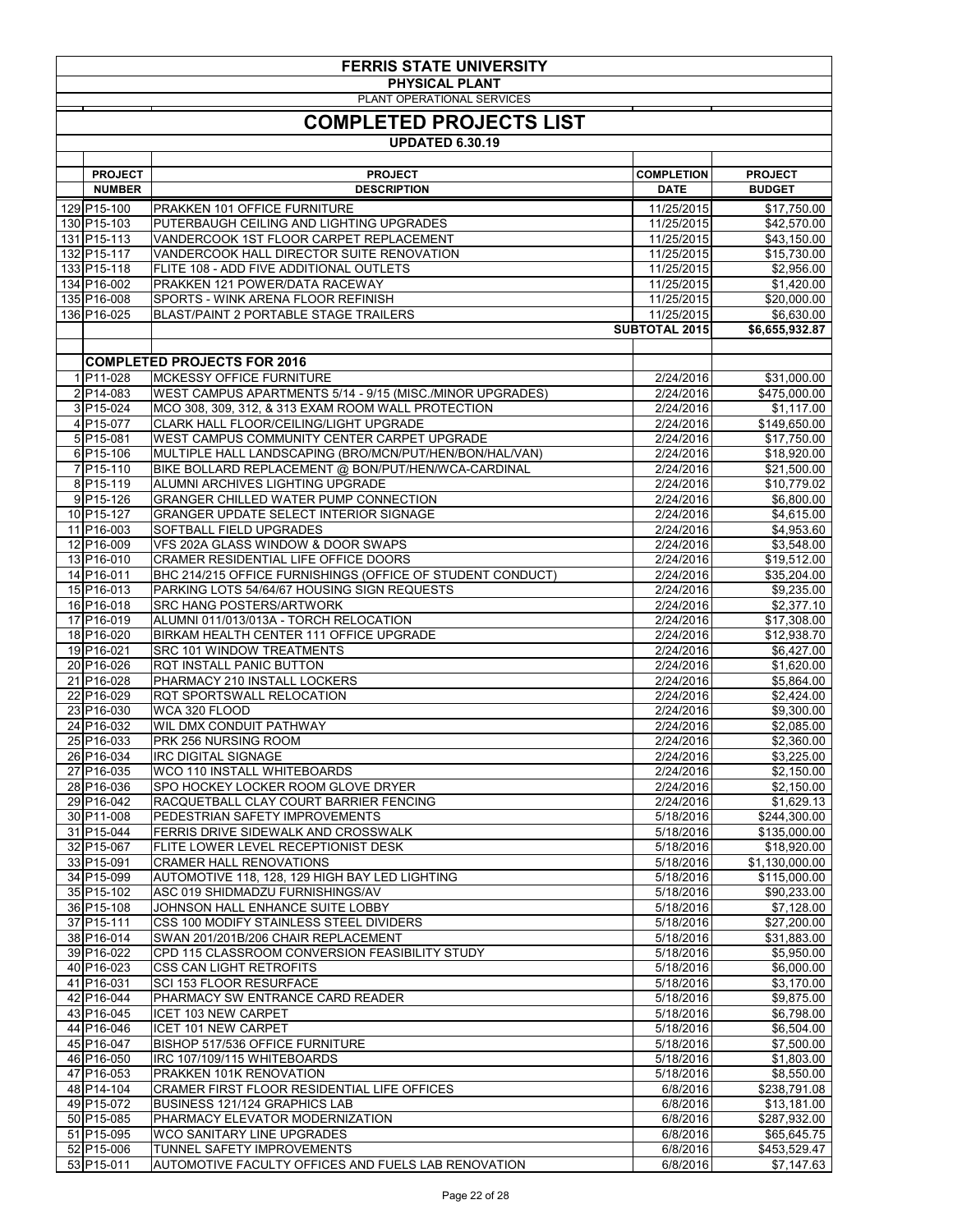| <b>FERRIS STATE UNIVERSITY</b><br><b>PHYSICAL PLANT</b> |                            |                                                                                                       |                                   |                              |
|---------------------------------------------------------|----------------------------|-------------------------------------------------------------------------------------------------------|-----------------------------------|------------------------------|
|                                                         |                            | PLANT OPERATIONAL SERVICES                                                                            |                                   |                              |
|                                                         |                            | <b>COMPLETED PROJECTS LIST</b>                                                                        |                                   |                              |
|                                                         |                            | <b>UPDATED 6.30.19</b>                                                                                |                                   |                              |
|                                                         | <b>PROJECT</b>             | <b>PROJECT</b>                                                                                        | <b>COMPLETION</b>                 | <b>PROJECT</b>               |
|                                                         | <b>NUMBER</b>              | <b>DESCRIPTION</b>                                                                                    | <b>DATE</b>                       | <b>BUDGET</b>                |
|                                                         | 54 P15-035                 | PHARMACY COIL & CHILLER REPLACE                                                                       | 6/8/2016                          | \$132,759.00                 |
|                                                         | 55 P15-073<br>56 P15-121   | <b>BISHOP 2ND FLOOR PAINTING</b><br>MERRILL/TRAVIS LOWER LOUNGE RENOVATION                            | 6/8/2016<br>6/8/2016              | \$35,911.80<br>\$20,547.55   |
|                                                         | 57 P15-125                 | PHARMACY HEALTH & SAFETY DESIGN                                                                       | 6/8/2016                          | \$40,743.00                  |
|                                                         | 58 P16-004                 | SWAN 301/311/313 RENOVATIONS                                                                          | 6/8/2016                          | \$322,481.00                 |
|                                                         | 59 P16-005<br>60 P16-006   | STARR 110 RENOVATION<br><b>STARR 114 RENOVATION</b>                                                   | 6/8/2016<br>6/8/2016              | \$2,478.07<br>\$2,478.07     |
|                                                         | 61 P14-097                 | <b>IRC/PHR/TAG/PIC ELEVATOR DESIGN</b>                                                                | 6/8/2016                          | \$4,567.50                   |
|                                                         | 62 P14-098                 | PHARMACY GREENHOUSE SCREENWALL PREDESIGN                                                              | 6/8/2016                          | \$510.55                     |
|                                                         | 63 P14-099                 | <b>BHC SCREEN WALL PREDESIGN</b>                                                                      | 6/8/2016                          | \$1,021.09                   |
|                                                         | 64 P14-103<br>65 P15-080   | <b>GRANGER 108/130 EXHAUST SYSTEM INVESTIGATION</b><br><b>HELEN FERRIS DEMOLITION</b>                 | 6/8/2016<br>6/8/2016              | \$3,349.50<br>\$795,054.42   |
|                                                         | 66 P14-054                 | <b>CLARK 2ND FLOOR LAUNDRY UPGRADE</b>                                                                | 6/8/2016                          | \$26,926.25                  |
|                                                         | 67 P15-066                 | ASC SHIMADZU CORE BUILD OUT                                                                           | 6/8/2016                          | \$200,353.00                 |
|                                                         | 68 P15-093                 | <b>SRC STEAM &amp; CONDENSATE REPLACEMENT</b>                                                         | 6/8/2016                          | \$752,270.50                 |
|                                                         | 69 P15-012<br>70 P15-015   | <b>STARR 108 RENOVATION</b><br>STARR 324 RENOVATION                                                   | 6/8/2016<br>6/8/2016              | \$42,039.48<br>\$40,695.78   |
|                                                         | 71 P15-016                 | STARR 322 RENOVATION                                                                                  | 6/8/2016                          | \$44,009.00                  |
|                                                         | 72 P15-019                 | <b>STARR 126 RENOVATION</b>                                                                           | 6/8/2016                          | \$40,652.85                  |
|                                                         | 73 P15-020                 | STARR 137 RENOVATION                                                                                  | 6/8/2016                          | \$39,324.71                  |
|                                                         | 74 P15-021<br>75 P15-022   | <b>STARR 235 RENOVATION</b><br>STARR 216 RENOVATION                                                   | 6/8/2016<br>6/8/2016              | \$45,841.02<br>\$40,827.34   |
|                                                         | 76 P09-9017                | SIGN REFURBISHMENT PHASE 1                                                                            | 11/2/2016                         | \$75,000.00                  |
|                                                         | 77 P14-045                 | <b>WCO 108 RENOVATION</b>                                                                             | 11/2/2016                         | \$110,000.00                 |
|                                                         | 78 P15-003                 | PHARMACY LOUNGE/LOBBY SIGNAGE                                                                         | 11/2/2016                         | \$8,656.00                   |
|                                                         | 79 P15-032<br>80 P15-059   | <b>WCC EXTERIOR WAYFARING SIGNS</b><br>FLITE 412E OFFICE RENOVATION                                   | 11/2/2016<br>11/2/2016            | \$6,200.00<br>\$13,300.00    |
|                                                         | 81 P15-061                 | ADA COMPLIANCE - DEPARTMENT OF EDUCATION AUDIT                                                        | 11/2/2016                         | \$200,000.00                 |
|                                                         | 82 P15-101                 | JOHNSON HALL SECURITY UPGRADE                                                                         | 11/2/2016                         | \$10,440.00                  |
|                                                         | 83 P15-116                 | DIGITAL SIGNAGE, PHASE 1, COLLEGE OF BUSINESS                                                         | 11/2/2016                         | \$19,525.00                  |
|                                                         | 84 P15-128<br>85 P16-001   | <b>IRC DIGITAL GAMING LAB</b><br>RACQUETBALL INDOOR TENNIS COURT LED LIGHTING                         | 11/2/2016<br>11/2/2016            | \$57,710.00<br>\$56,000.00   |
|                                                         | 86 P16-037                 | PHARMACY EXTERIOR BUILDING LETTERS                                                                    | 11/2/2016                         | \$7,100.00                   |
|                                                         | 87 P16-041                 | <b>SCO PATIO FAN INSTALLATION</b>                                                                     | 11/2/2016                         | \$1,300.00                   |
|                                                         | 88 P16-048                 | PRAKKEN 250/252/255/258 REARRANGE OFFICE SPACES                                                       | 11/2/2016                         | \$19,350.00                  |
|                                                         | 89 P16-052<br>90 P16-054   | WCC PLAYGROUND FALL PROTECTION<br>MCKESSY 2ND FLOOR AIR CONDITIONING                                  | 11/2/2016<br>11/2/2016            | \$19,745.00<br>\$16,550.00   |
|                                                         | 91 P16-057                 | PHARMACY 023B AUTOCLAVE INSTALLATION                                                                  | 11/2/2016                         | \$5,375.00                   |
|                                                         | 92 P16-058                 | <b>125TH SCULPTURE LIGHTING</b>                                                                       | 11/2/2016                         | \$7,000.00                   |
|                                                         | 93 P16-061<br>94 P16-062   | FLITE 24 HOUR STUDY AREA PANIC BUTTON<br>UPDATE BASKETBALL COURT BY BROPHY                            | 11/2/2016<br>11/2/2016            | \$2,360.00                   |
|                                                         | 95 P16-064                 | SCIENCE GREENHOUSE FLOOR REPAIR                                                                       | 11/2/2016                         | \$4,730.00<br>\$3,225.00     |
|                                                         | 96 P16-066                 | SPORTS LOBBY LIGHTING UPGRADES                                                                        | 11/2/2016                         | \$12,000.00                  |
|                                                         | 97 P16-071                 | <b>CRAMER/WCC INSTALL HAND DRYERS</b>                                                                 | 11/2/2016                         | \$6,270.00                   |
|                                                         | 98 P16-072<br>99 P16-074   | <b>WCA 243 APARTMENT RENOVATION</b><br>KNOLLCREST COMMONS CHANGE T12 TO LED                           | 11/2/2016<br>11/2/2016            | \$12,075.00<br>\$22,000.00   |
|                                                         | 100 P16-075                | PRAKKEN 2ND FLOOR UPGRADES PHASE 2                                                                    | 11/2/2016                         | \$15,950.00                  |
|                                                         | 101 P16-080                | UCB 219 INSTALL FANS IN DISHROOM                                                                      | 11/2/2016                         | \$2,200.00                   |
|                                                         | 102 P16-081                | <b>CRAMER LOBBY REPLACE CARPET</b>                                                                    | 11/2/2016                         | \$16,819.00                  |
|                                                         | 103 P16-083<br>104 P16-092 | PHARMACY 202A OFFICE CARPET                                                                           | 11/2/2016                         | \$2,200.00                   |
|                                                         |                            | WCA 326 ADD AIR CONDITIONING                                                                          | 11/2/2016<br><b>SUBTOTAL 2016</b> | \$2,200.00<br>\$7,173,603.96 |
|                                                         |                            |                                                                                                       |                                   |                              |
|                                                         |                            | <b>COMPLETED PROJECTS FOR 2017</b>                                                                    |                                   |                              |
|                                                         | $1 P15-092 $               | SWAN 5-STORY PARTIAL RENOVATION (MOSTLY FIRST FLOOR)                                                  | 5/22/2017                         | \$30,000.00                  |
|                                                         | $2 P16-115$<br>$3 P17-001$ | EXTERIOR BENCH REPLACEMENTS (MER/TRV/PIC/PUT/HEN/BON/VAN/HAL<br>WCA FURNACE & DHW SYSTEM REPLACEMENTS | 5/22/2017<br>5/22/2017            | \$40,000.00<br>\$85,382.25   |
|                                                         | $4 P17-003$                | WEST 2ND FLOOR RENOVATIONS/FURNITURE                                                                  | 5/22/2017                         | \$29,100.00                  |
|                                                         | $5 P17-017$                | <b>SCO PATIO SPEAKER INSTALLATION</b>                                                                 | 5/22/2017                         | \$2,350.00                   |
|                                                         | 6 P <sub>14</sub> -101     | PHARMACY MECHANICAL STUDY                                                                             | 5/22/2017                         | \$13,195.00                  |
|                                                         | 7 P15-104<br>8 P15-123     | CRAMER HALL CORRIDOR UPGRADE PROTOTYPE<br>WCA FINCH & ROBIN COURTS BIKE BOLLARDS                      | 5/22/2017<br>5/22/2017            | \$12,225.00<br>\$500,000.00  |
|                                                         | $9 P16-043$                | ASC SHIMADZU LAB NEW INSTRUMENT SPACE MODIFICATION                                                    | 5/22/2017                         | \$29,456.00                  |
|                                                         | 10 P16-051                 | <b>CRAMER MAIN LOBBY UPGRADES</b>                                                                     | 5/22/2017                         | \$29,500.00                  |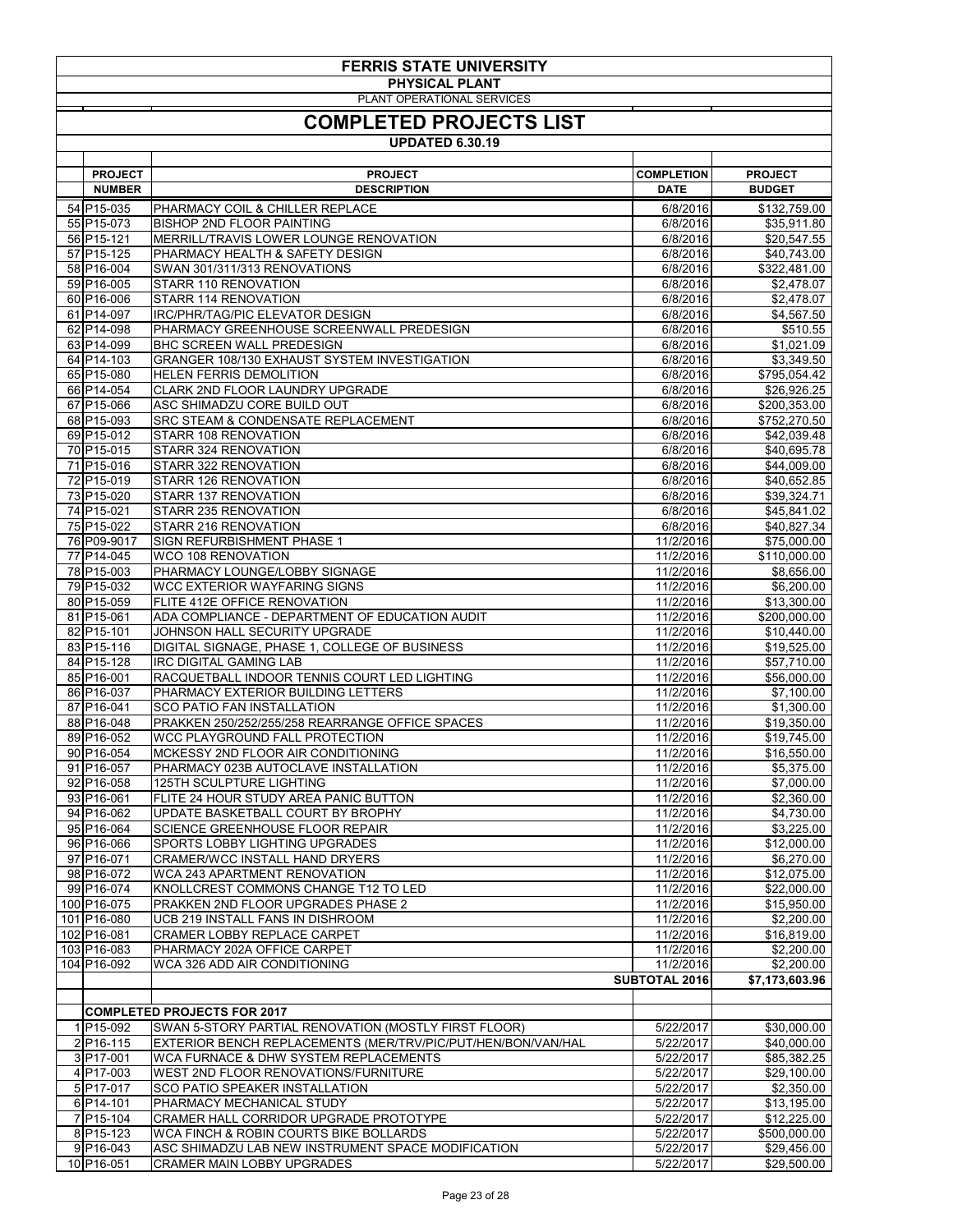| <b>FERRIS STATE UNIVERSITY</b><br><b>PHYSICAL PLANT</b> |                                                                                              |                                  |                                 |  |  |
|---------------------------------------------------------|----------------------------------------------------------------------------------------------|----------------------------------|---------------------------------|--|--|
|                                                         | PLANT OPERATIONAL SERVICES<br><b>COMPLETED PROJECTS LIST</b><br><b>UPDATED 6.30.19</b>       |                                  |                                 |  |  |
|                                                         |                                                                                              |                                  |                                 |  |  |
| <b>PROJECT</b><br><b>NUMBER</b>                         | <b>PROJECT</b><br><b>DESCRIPTION</b>                                                         | <b>COMPLETION</b><br><b>DATE</b> | <b>PROJECT</b><br><b>BUDGET</b> |  |  |
| 11 P16-065                                              | <b>UCB CATERING SINK INSTALLATION</b>                                                        | 5/22/2017                        | \$4,605.00                      |  |  |
| 12 P16-067                                              | UCB 129F CREATE NEW OFFICE FROM STORAGE ROOM                                                 | 5/22/2017                        | \$14,300.00                     |  |  |
| 13 P16-068                                              | SPORTS WINK ARENA LED LIGHTING                                                               | 5/22/2017                        | \$90,000.00                     |  |  |
| 14 P16-069                                              | CRAMER HALL BATHROOM WATER CONSERVATION                                                      | 5/22/2017                        | \$60,000.00                     |  |  |
| 15 P16-073                                              | <b>VFS 4TH FLOOR DI WATER SERVICE</b>                                                        | 5/22/2017                        | \$7,370.00                      |  |  |
| 16 P16-077                                              | ASC BOTTLE FILL STATIONS                                                                     | 5/22/2017                        | \$45,525.00                     |  |  |
| 17 P16-086<br>18 P16-093                                | STARR 106 RENOVATION<br>ASC 1017 FRONT DESK                                                  | 5/22/2017<br>5/22/2017           | \$16,500.00<br>\$9,450.00       |  |  |
| 19 P16-094                                              | SCO 103 PRIVATE DINING ROOM WAINSCOT                                                         | 5/22/2017                        | \$30,300.00                     |  |  |
| 20 P16-096                                              | <b>CARD WILDLIFE IMPROVEMENTS</b>                                                            | 5/22/2017                        | \$8,800.00                      |  |  |
| 21 P16-099                                              | HALLISY 3RD FLOOR STOVE INSTALLATION                                                         | 5/22/2017                        | \$8,800.00                      |  |  |
| 22 P16-104                                              | <b>WCA ROBIN COURT RECORE</b>                                                                | 5/22/2017                        | \$51,000.00                     |  |  |
| 23 P16-106                                              | <b>WCA FINCH COURT RECORE</b>                                                                | 5/22/2017                        | \$12,000.00                     |  |  |
| 24 P16-109                                              | <b>VANDERCOOK FRONT DESK UPDATE</b>                                                          | 5/22/2017                        | \$3,000.00                      |  |  |
| 25 P16-110<br>26 P16-038                                | <b>HALLISY FRONT DESK UPDATE</b><br>STARR 110/114 AV UPGRADES                                | 5/22/2017<br>5/22/2017           | \$14,000.00<br>\$61,432.00      |  |  |
| 27 P16-040                                              | SRC 203/204 UPGRADE LIGHTING                                                                 | 5/22/2017                        | \$3,490.00                      |  |  |
| 28 P16-056                                              | BUSINESS 312/314 & WEST COMMONS 109 AV UPGRADES                                              | 5/22/2017                        | \$41,365.00                     |  |  |
| 29 P16-060                                              | FLITE EXTENDED HOURS STUDY FIXED SEATING UPHOLSTERY                                          | 5/22/2017                        | \$47,515.00                     |  |  |
| 30 P16-076                                              | BISHOP HALL TOT'S PLACE FLOORING                                                             | 5/22/2017                        | \$8,100.00                      |  |  |
| 31 P16-079                                              | STARR 139 AV/FURNISHINGS UPGRADES                                                            | 5/22/2017                        | \$6,000.00                      |  |  |
| 32 P16-082                                              | BOND/HENDERSON/PUTERBAUGH CARD READERS                                                       | 5/22/2017                        | \$6,300.00                      |  |  |
| 33 P16-088<br>34 P13-044                                | SPORTS HOCKEY LOCKER ROOM BOTTLE FILL<br>CRDM GENERAL FUND PH 2 - CHP BOILER                 | 5/22/2017<br>5/22/2017           | \$1,250.00<br>\$2,000,000.00    |  |  |
| 35 P13-057                                              | CRDM NON GENERAL FUND PH 2 - CHP BOILER                                                      | 5/22/2017                        | \$2,000,000.00                  |  |  |
| 36 P14-048                                              | CAMPUS WIDE COMPUTER POWER MANAGEMENT                                                        | 5/22/2017                        | \$60,000.00                     |  |  |
| 37 P14-101                                              | PHARMACY MECHANICAL STUDY                                                                    | 5/22/2017                        | \$13,195.00                     |  |  |
| 38 P15-011                                              | AUTOMOTIVE FACULTY OFFICES AND FUELS LAB RENOVATION                                          | 5/22/2017                        | \$1,500,000.00                  |  |  |
| 39 P15-060                                              | WEST CAMPUS APARTMENTS EXPANSION - FINCH COURT                                               | 5/22/2017                        | \$3,600,000.00                  |  |  |
| 40 P15-064                                              | CAC 100 ADA TEACHING ACCOMODATIONS                                                           | 5/22/2017                        | \$32,250.00                     |  |  |
| 41 P15-092<br>42 P15-096                                | SWAN 5-STORY PARTIAL RENOVATION (MOSTLY FIRST FLOOR)<br><b>PRAKKEN SELECTIVE RENOVATIONS</b> | 5/22/2017<br>5/22/2017           | \$30,000.00<br>\$1,000,000.00   |  |  |
| 43 P15-104                                              | <b>EXTERIOR BENCH REPLACEMENTS</b>                                                           | 5/22/2017                        | \$12,225.00                     |  |  |
| 44 P15-120                                              | <b>BUSINESS 111 REMODEL</b>                                                                  | 5/22/2017                        | \$433,000.00                    |  |  |
| 45 P15-123                                              | <b>WCA FURNACE/DHW REPLACEMENTS</b>                                                          | 5/22/2017                        | \$500,000.00                    |  |  |
| 46 P15-125                                              | <b>HEALTH/SAFETY DESIGN</b>                                                                  | 5/22/2017                        | \$40,743.00                     |  |  |
| 47 P16-007                                              | ACADEMIC TRANSFER CENTER RELOCATION TO SRC                                                   | 5/22/2017                        | \$45,618.00                     |  |  |
| 48 P16-012                                              | BIRKAM HEALTH CENTER ISOLATION EXAM ROOM FEASIBILITY STUDY                                   | 5/22/2017                        | \$6,353.00                      |  |  |
| 49 P16-024<br>50 P16-027                                | CAMPUS WIDE STEAM TRAP REPAIR<br>VFS DENTAL CLINIC INSTALL CARD READERS                      | 5/22/2017<br>5/22/2017           | \$10,000.00<br>\$17,028.00      |  |  |
| 51 P16-038                                              | WEST 2ND FLOOR RENOVATIONS/FURNITURE                                                         | 5/22/2017                        | \$61,432.00                     |  |  |
| 52 P16-040                                              | <b>SCO PATIO SPEAKER INSTALLATION</b>                                                        | 5/22/2017                        | \$3,490.00                      |  |  |
| 53 P16-043                                              | <b>CRAMER CORRIDOR UPGRADE PROTOTYPE</b>                                                     | 5/22/2017                        | \$29,456.00                     |  |  |
| 54 P16-049                                              | FLITE 408 OFFICE EXPANSION                                                                   | 5/22/2017                        | \$6,235.00                      |  |  |
| 55 P16-051                                              | WCA FINCH & ROBIN COURTS BIKE BOLLARDS                                                       | 5/22/2017                        | \$29,500.00                     |  |  |
| 56 P16-056                                              | SHIMADZU LAB MODIFICATION                                                                    | 5/22/2017                        | \$41,365.00                     |  |  |
| 57 P16-060<br>58 P16-065                                | <b>CRAMER MAIN LOBBY UPGRADES</b><br>UCB CATERING SINK INSTALLATION                          | 5/22/2017<br>5/22/2017           | \$47,515.00<br>\$4,605.00       |  |  |
| 59 P16-067                                              | UCB 129F CREATE NEW OFFICE FROM STORAGE ROOM                                                 | 5/22/2017                        | \$14,300.00                     |  |  |
| 60 P16-068                                              | SPORTS WINK ARENA LED LIGHTING                                                               | 5/22/2017                        | \$90,000.00                     |  |  |
| 61 P16-069                                              | CRAMER HALL BATHROOM WATER CONSERVATION                                                      | 5/22/2017                        | \$60,000.00                     |  |  |
| 62 P16-070                                              | <b>ECS EXTERIOR LIGHTING RETROFIT</b>                                                        | 5/22/2017                        | \$53,900.00                     |  |  |
| 63 P16-073                                              | <b>VFS 4TH FLOOR DI WATER SERVICE</b>                                                        | 5/22/2017                        | \$7,370.00                      |  |  |
| 64 P16-076                                              | <b>ASC BOTTLE FILL STATIONS</b>                                                              | 5/22/2017                        | \$8,100.00                      |  |  |
| 65 P16-077<br>66 P16-079                                | STARR 106 RENOVATION<br><b>ASC 1017 FRONT DESK</b>                                           | 5/22/2017<br>5/22/2017           | \$45,525.00<br>\$6,000.00       |  |  |
| 67 P16-082                                              | SCO 103 PRIVATE DINING ROOM WAINSCOT                                                         | 5/22/2017                        | \$6,300.00                      |  |  |
| 68 P16-085                                              | UCB KENDALL ART GALLERY                                                                      | 5/22/2017                        | \$6,930.00                      |  |  |
| 69 P16-086                                              | <b>CARD WILDLIFE IMPROVEMENTS</b>                                                            | 5/22/2017                        | \$16,500.00                     |  |  |
| 70 P16-087                                              | <b>SRC UNIVERSITY RECREATION IMPROVEMENTS</b>                                                | 5/22/2017                        | \$10,000.00                     |  |  |
| 71 P16-088                                              | HALLISY 3RD FLOOR STOVE INSTALLATION                                                         | 5/22/2017                        | \$1,250.00                      |  |  |
| 72 P16-093<br>73 P16-094                                | <b>WCA ROBIN COURT RECORE</b><br>WCA FINCH COURT RECORE                                      | 5/22/2017<br>5/22/2017           | \$9,450.00<br>\$30,300.00       |  |  |
| 74 P16-095                                              | HALLISY/MCNERNY/MERRILL GUEST APARTMENTS REMODEL                                             | 5/22/2017                        | \$29,260.00                     |  |  |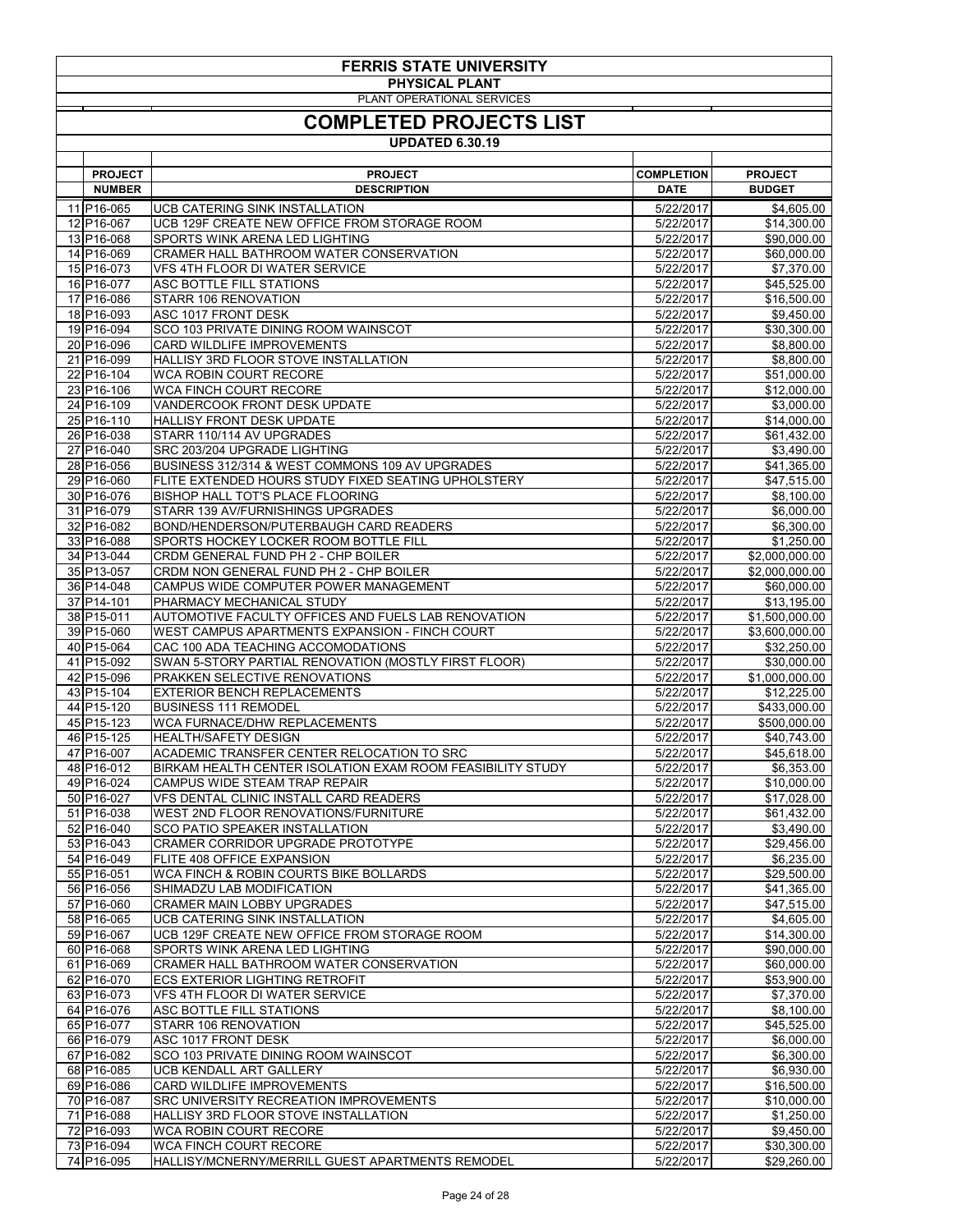| <b>FERRIS STATE UNIVERSITY</b><br><b>PHYSICAL PLANT</b> |                                                                                                |                        |                             |  |
|---------------------------------------------------------|------------------------------------------------------------------------------------------------|------------------------|-----------------------------|--|
| PLANT OPERATIONAL SERVICES                              |                                                                                                |                        |                             |  |
|                                                         | <b>COMPLETED PROJECTS LIST</b>                                                                 |                        |                             |  |
|                                                         | <b>UPDATED 6.30.19</b>                                                                         |                        |                             |  |
| <b>PROJECT</b>                                          | <b>PROJECT</b>                                                                                 | <b>COMPLETION</b>      | <b>PROJECT</b>              |  |
| <b>NUMBER</b>                                           | <b>DESCRIPTION</b>                                                                             | <b>DATE</b>            | <b>BUDGET</b>               |  |
| 75 P16-096                                              | <b>VANDERCOOK FRONT DESK UPDATE</b>                                                            | 5/22/2017              | \$8,800.00                  |  |
| 76 P16-099<br>77 P16-100                                | <b>HALLISY FRONT DESK UPDATE</b><br>JOHNSON HALL 200 WALL MODIFICATION                         | 5/22/2017<br>5/22/2017 | \$8,800.00<br>\$3,850.00    |  |
| 78 P16-101                                              | <b>BHC 217 RENOVATION</b>                                                                      | 5/22/2017              | \$19,900.00                 |  |
| 79 P16-102                                              | <b>SCIENCE 235 PHOENIX VALVE UPGRADES</b>                                                      | 5/22/2017              | \$13,521.00                 |  |
| 80 P16-104<br>81 P16-106                                | STARR 110/114 AV UPGRADES<br>SRC 203/204 UPGRADE LIGHTING                                      | 5/22/2017<br>5/22/2017 | \$51,000.00<br>\$12,000.00  |  |
| 82 P16-107                                              | SRC POOL/HOT TUB AREA LED LIGHTING                                                             | 5/22/2017              | \$30,000.00                 |  |
| 83 P16-108                                              | <b>SRC UPDATE CORRIDOR LIGHTING</b>                                                            | 5/22/2017              | \$8,000.00                  |  |
| 84 P16-109<br>85 P16-110                                | BUS 312/314 & WCO 109 AV UPGRADE<br><b>FLITE EXT HOURS UPHOLSTERY</b>                          | 5/22/2017<br>5/22/2017 | \$3,000.00<br>\$14,000.00   |  |
| 86 P16-113                                              | <b>SCO MARKET ENTRANCE ENHANCEMENTS</b>                                                        | 5/22/2017              | \$8,000.00                  |  |
| 87 P16-114                                              | PHARMACY 015 REFLECTION ROOM                                                                   | 5/22/2017              | \$21,700.00                 |  |
| 88 P16-115<br>89 P17-001                                | <b>BISHOP TOT'S PLACE FLOORING</b><br>STARR 139 AV/FURNISHINGS UPGRADES                        | 5/22/2017<br>5/22/2017 | \$40,000.00<br>\$85,382.25  |  |
| 90 P17-003                                              | <b>BON/HEN/PUT CARD READERS</b>                                                                | 5/22/2017              | \$29,100.00                 |  |
| 91 P17-004                                              | <b>FLITE 2ND FLOOR FURNITURE UPGRADE</b>                                                       | 5/22/2017              | \$342,278.90                |  |
| 92 P17-006<br>93 P17-007                                | <b>GRANGER INSTALL CARD SWIPES</b><br><b>CAMPUS HIGH MAST LIGHTING</b>                         | 5/22/2017<br>5/22/2017 | \$65,000.00<br>\$125,425.00 |  |
| 94 P17-009                                              | PHARMACY/SCIENCE MERCURY MINIMIZATION                                                          | 5/22/2017              | \$0.00                      |  |
| 95 P17-010                                              | <b>SRC 118 LIGHTING UPGRADES</b>                                                               | 5/22/2017              | \$3,500.00                  |  |
| 96 P17-014<br>97 P17-015                                | PHARMACY SOUTH ENTRANCE EXTERIOR SITE IMPROVEMENTS<br>ASC CARD WILDLIFE FLOORING/PAINTING      | 5/22/2017<br>5/22/2017 | \$28,840.00<br>\$3,850.00   |  |
| 98 P17-016                                              | <b>HEC WATER CONSERVATION</b>                                                                  | 5/22/2017              | \$10,000.00                 |  |
| 99 P17-017                                              | SPORTS HOCKEY LOCKER ROOM BOTTLE FILL                                                          | 5/22/2017              | \$2,350.00                  |  |
| 100 P17-020<br>101 P17-021                              | <b>WES BOTTLE FILL STATIONS</b><br>RACQUET FACILITY EXTERIOR SIGN                              | 5/22/2017<br>5/22/2017 | \$2,200.00<br>\$5,800.00    |  |
| 102 P17-022                                             | SPORTS 110 DRINKING FOUNTAIN REMOVAL                                                           | 5/22/2017              | \$1,650.00                  |  |
| 103 P17-026                                             | PHARMACY 203 FURNITURE/PAINT/CARPET                                                            | 5/22/2017              | \$12,000.00                 |  |
| 104 P17-027<br>105 P17-029                              | PHARMACY 301 FURNITURE/PAINT/CARPET<br>PRAKKEN 101A RENOVATION                                 | 5/22/2017<br>5/22/2017 | \$11,924.00<br>\$19,500.00  |  |
| 106 P17-031                                             | <b>WCA FINCH COURT MESSAGE BOARD</b>                                                           | 5/22/2017              | \$1,500.00                  |  |
| 107 P17-034                                             | KATKE MAINTENANCE BUILDING - NATURAL GAS SERVICE                                               | 5/22/2017              | \$5,060.00                  |  |
| 108 P17-035<br>109 P17-038                              | MCO HANDICAP EXTERIOR ACCESS MODIFICATIONS<br>SCIENCE - ADD KEY PADS TO SELECT DOORS           | 5/22/2017<br>5/22/2017 | \$1,870.00<br>\$10,065.00   |  |
| 110 P17-055                                             | KATKE MULTI-PURPOSE ROOM ACOUSTICS                                                             | 5/22/2017              | \$6,000.00                  |  |
| 111 P12-008                                             | <b>RANKIN CENTER RENOVATION - UNIVERSITY CENTER</b>                                            | 6/25/2017              | \$33,900,000.00             |  |
| 112 P14-107<br>113 P15-057                              | <b>SAW GRANT MANAGEMENT PLANS</b><br>SPORTS 102A MEETING ROOM                                  | 6/25/2017<br>6/25/2017 | \$835,714.00<br>\$28,620.00 |  |
| 114 P15-094                                             | WEST CAMPUS ELECTRICAL INFRASTRUCTURE STUDY                                                    | 6/25/2017              | \$42,200.00                 |  |
| 115 P16-063                                             | SCIENCE EAST/WEST WING ROOM 338 FLOOD EVENT                                                    | 6/25/2017              | \$56,234.26                 |  |
| 116 P16-078<br>117 P16-091                              | STARR 313 LOUNGE FURNITURE<br>UCB SOUTH ELEVATION WATERPROOFING                                | 6/25/2017<br>6/25/2017 | \$7,375.00<br>\$57,500.00   |  |
| 118 P16-103                                             | CSS WINDOW TREATMENTS/SIGN/BOOKCASE                                                            | 6/25/2017              | \$16,977.00                 |  |
| 119 P16-112                                             | GRANGER 108 (KLETT LAB) RENOVATION/UPGRADE                                                     | 6/25/2017              | \$10,450.00                 |  |
| 120 P17-011<br>121 P17-018                              | <b>BHC PANIC BUTTON INSTALLATION - COUNSELING CENTER</b><br>SWAN 405 FURNITURE RECONFIGURATION | 6/25/2017<br>6/25/2017 | \$10,750.00<br>\$1,550.00   |  |
| 122 P17-023                                             | SPORTS PAINT FIRST FLOOR HALLWAYS                                                              | 6/25/2017              | \$5,500.00                  |  |
| 123 P17-024                                             | <b>SCIENCE 147 RENOVATION</b>                                                                  | 6/25/2017              | \$12,000.00                 |  |
| 124 P17-033<br>125 P17-037                              | <b>VARSITY SOFTBALL FIELD REHABILITATION</b><br>UCB LAUNDRY ROOM EVENT 12.11.16                | 6/25/2017<br>6/25/2017 | \$19,544.25                 |  |
| 126 P17-040                                             | STARR/SCIENCE/ASC/WILLIAMS DIGITAL SIGNAGE                                                     | 6/25/2017              | \$3,887.85<br>\$6,650.00    |  |
| 127 P17-041                                             | WES 217C/217D POWER SERVICES                                                                   | 6/25/2017              | \$4,400.00                  |  |
| 128 P17-048                                             | AUTOMOTIVE 102 A/V<br>PRAKKEN 151A FURNITURE                                                   | 6/25/2017<br>6/25/2017 | \$4,700.00                  |  |
| 129 P17-049<br>130 P17-052                              | WEST 017/019 LEAD PAINT REMEDIATION                                                            | 6/25/2017              | \$3,080.00<br>\$8,600.00    |  |
| 131 P17-053                                             | <b>SCIENCE SANITARY LINE CLEANING</b>                                                          | 6/25/2017              | \$30,000.00                 |  |
| 132 P17-059<br>133 P16-017                              | POWER PLANT DA TANK<br>INTRAMURAL FIELD RELOCATION (PART OF LARGER PROJECT P16-055)            | 6/25/2017<br>6/25/2017 | \$2,000.00<br>\$0.00        |  |
| 134 P16-098                                             | SANITARY SEWER UPGRADES                                                                        | 6/25/2017              | \$275,000.00                |  |
| 135 P15-089                                             | <b>ECA/SCA DEMOLITIONS</b>                                                                     | 6/25/2017              | \$926,000.00                |  |
| 136 P16-039<br>137 P17-008                              | <b>UCB ADDITIONAL AV</b><br>ALUMNI 201/202/203 INSTALL A/C                                     | 11/8/2017<br>11/8/2017 | \$35,162.00<br>\$22,000.00  |  |
| 138 P17-028                                             | WCA APARTMENT MANAGER APARTMENT - ADD A/C                                                      | 11/8/2017              | \$4,400.00                  |  |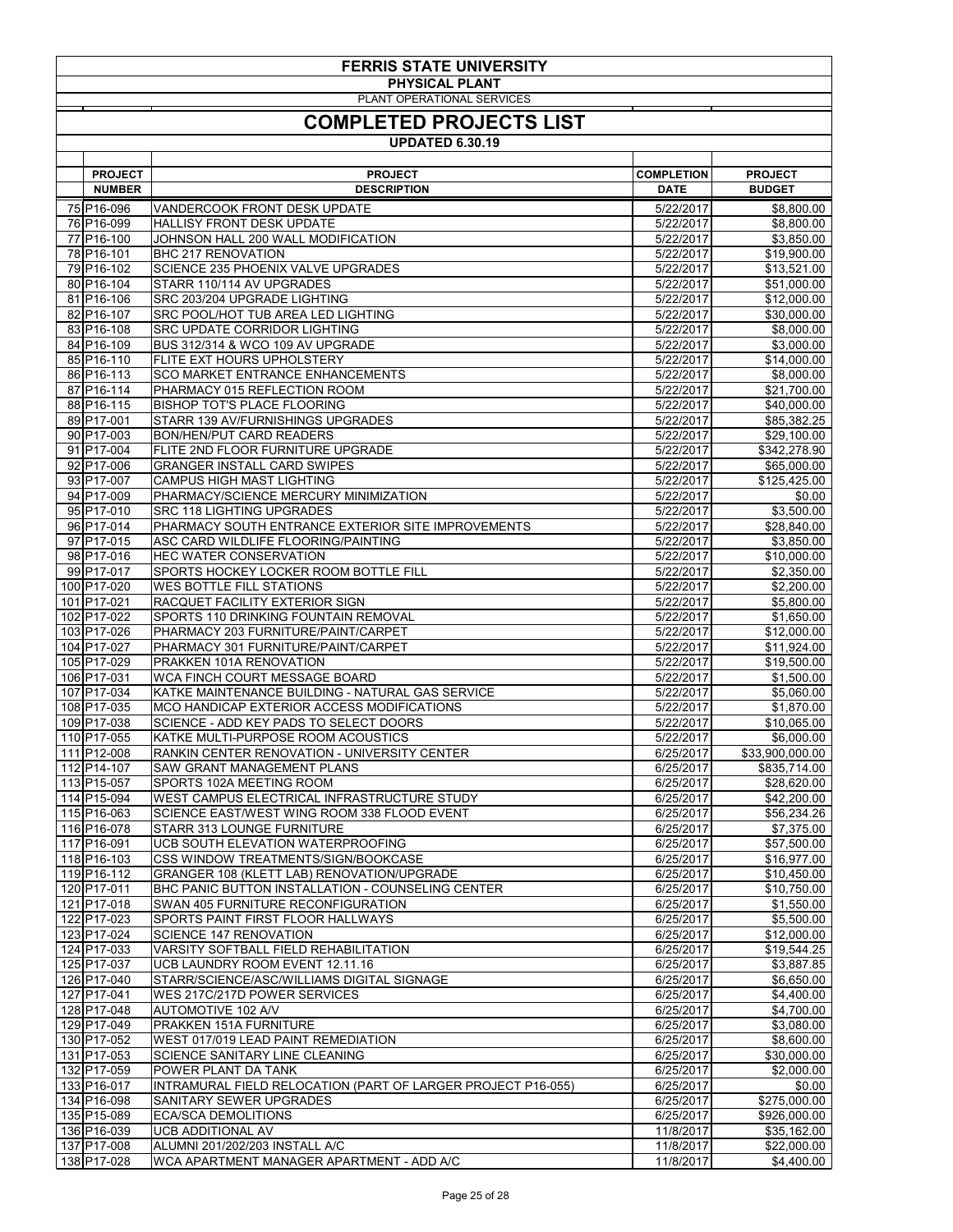| <b>FERRIS STATE UNIVERSITY</b><br><b>PHYSICAL PLANT</b> |                                 |                                                                                                      |                                   |                                 |
|---------------------------------------------------------|---------------------------------|------------------------------------------------------------------------------------------------------|-----------------------------------|---------------------------------|
| PLANT OPERATIONAL SERVICES                              |                                 |                                                                                                      |                                   |                                 |
|                                                         |                                 | <b>COMPLETED PROJECTS LIST</b>                                                                       |                                   |                                 |
|                                                         |                                 | <b>UPDATED 6.30.19</b>                                                                               |                                   |                                 |
|                                                         |                                 |                                                                                                      |                                   |                                 |
|                                                         | <b>PROJECT</b><br><b>NUMBER</b> | <b>PROJECT</b><br><b>DESCRIPTION</b>                                                                 | <b>COMPLETION</b><br><b>DATE</b>  | <b>PROJECT</b><br><b>BUDGET</b> |
|                                                         | 139 P17-030                     | <b>WCA 119 EXTERIOR ADA MODIFICATIONS</b>                                                            | 11/8/2017                         | \$8,470.00                      |
|                                                         | 140 P17-032                     | CSS 3RD FLOOR PANIC BUTTONS                                                                          | 11/8/2017                         | \$7,989.41                      |
|                                                         | 141 P17-036                     | ALUMNI 109, 109A, 111, 113, 115 FURNITURE RECONFIGURATION                                            | 11/8/2017                         | \$29,989.83                     |
|                                                         | 142 P17-047                     | WCA 120/121/123 WATERPROOFING                                                                        | 11/8/2017                         | \$5,775.00                      |
|                                                         | 143 P17-050                     | MCKESSEY 102 FURNITURE                                                                               | 11/8/2017                         | \$8,305.00                      |
|                                                         | 144 P17-051<br>145 P17-054      | PHARMACY 202G/202H RENOVATIONS<br><b>BIRKAM HEALTH CENTER EAST STAIRWELL IMPROVEMENTS</b>            | 11/8/2017<br>11/8/2017            | \$13,249.50<br>\$12,254.00      |
|                                                         | 146 P17-062                     | <b>BUS RESTROOM WATER CONSERVATION</b>                                                               | 11/8/2017                         | \$20,000.00                     |
|                                                         | 147 P17-064                     | PHARMACY 013 BIOLOGY LAB                                                                             | 11/8/2017                         | \$5,500.00                      |
|                                                         | 148 P17-065                     | <b>VANDERCOOK WATER CONSERVATION</b>                                                                 | 11/8/2017                         | \$30,000.00                     |
|                                                         | 149 P17-066                     | <b>HALLISY LIGHTING UPGRADES</b>                                                                     | 11/8/2017                         | \$30,000.00                     |
|                                                         | 150 P17-070                     | ALUMNI 117/119 FURNITURE RECONFIGURATION<br><b>SCO ROCK CAFÉ BOOTH SEATS</b>                         | 11/8/2017                         | \$11,970.00                     |
|                                                         | 151 P17-073                     |                                                                                                      | 11/8/2017<br><b>SUBTOTAL 2017</b> | \$11,700.00<br>\$50,782,868.50  |
|                                                         |                                 | <b>COMPLETED PROJECTS FOR 2018</b>                                                                   |                                   |                                 |
|                                                         | 1 P06-6020                      | <b>CMMS PROJECT</b>                                                                                  | 6/25/2018                         | \$487,537.97                    |
|                                                         | 2 P07-7025                      | <b>WALKS ROADS PAVEMENT</b>                                                                          | 6/25/2018                         | \$1,622,830.67                  |
|                                                         | $3 P12-041$                     | UNDERGROUND STORAGE TANK CLOSURE                                                                     | 6/25/2018                         | \$248,187.28                    |
|                                                         | 4 P15-096                       | PRAKKEN SELECTIVE RENOVATION                                                                         | 6/25/2018                         | \$900,000.00                    |
|                                                         | $5 P16-055$<br>6 P16-105        | INTERCOLLEGIATE SOCCER AND INTRAMURAL FIELDS RELOCATIONS (BOT)<br>FLITE 408 CREATE 2 PRIVATE OFFICES | 6/25/2018<br>6/25/2018            | \$3,722,781.21                  |
|                                                         | 7 P17-002                       | FLITE 410 PRIVATE OFFICE CONSTRUCTION                                                                | 6/25/2018                         | \$35,000.00<br>\$35,000.00      |
|                                                         | 8P17-012                        | <b>BUSINESS HVACR SYSTEM UPGRADES</b>                                                                | 6/25/2018                         | \$350,000.00                    |
|                                                         | $9 P17-019$                     | WCA SMOKE DETECTOR REPLACEMENT - ROBIN COURT                                                         | 6/25/2018                         | \$25,000.00                     |
|                                                         | 10 P17-042                      | JOHNSON HALL 200C FURNITURE                                                                          | 6/25/2018                         | \$1,045.00                      |
|                                                         | 11 P17-046                      | <b>GRANGER ATRIUM VIDEO BOARD</b>                                                                    | 6/25/2018                         | \$246,750.00                    |
|                                                         | 12 P17-056<br>13 P17-057        | SPO VOLLEYBALL LED LIGHTING<br>STEAM TRAP AUDIT & REPAIR                                             | 6/25/2018<br>6/25/2018            | \$0.00<br>\$30,000.00           |
|                                                         | 14 P17-058                      | <b>EXTERIOR LED POLE LIGHTING</b>                                                                    | 6/25/2018                         | \$100,000.00                    |
|                                                         | 15 P17-060                      | MECHANICAL ROOM INSULATION - MULTIPLE LOCATIONS                                                      | 6/25/2018                         | \$20,000.00                     |
|                                                         | 16 P17-061                      | <b>GRANGER LED LIGHTING</b>                                                                          | 6/25/2018                         | \$170,000.00                    |
|                                                         | 17 P17-063                      | UCB 121C EXPAND OFFICE                                                                               | 6/25/2018                         | \$5,500.00                      |
|                                                         | 18 P17-068<br>19 P17-069        | PHARMACY 114 CLEAN ROOM<br>ASC 3052 NEW OFFICE                                                       | 6/25/2018<br>6/25/2018            | \$99,000.00<br>\$15,900.00      |
|                                                         | 20 P17-071                      | UCB 108 OFFICE RECONFIGURATION                                                                       | 6/25/2018                         | \$5,800.00                      |
|                                                         | 21 P17-074                      | <b>BISHOP TOT'S PLACE BATHROOM</b>                                                                   | 6/25/2018                         | \$5,500.00                      |
|                                                         | 22 P17-075                      | <b>GRANGER EXTERIOR ENTRANCES RECORE/KEY AUDIT</b>                                                   | 6/25/2018                         | \$2,100.00                      |
|                                                         | 23 P17-079                      | ALUMNI 121 MARKERBOARD RAIL                                                                          | 6/25/2018                         | \$2,700.00                      |
|                                                         | 24 P17-080                      | ALUMNI 011 KEY PAD<br><b>CRAMER HALL DIRECTOR SUITE UPDATES</b>                                      | 6/25/2018                         | \$1,200.00                      |
|                                                         | 25 P18-001<br>26 P18-002        | WCA 125/233 WATERPROOFING                                                                            | 6/25/2018<br>6/25/2018            | \$2,420.00<br>\$2,860.00        |
|                                                         | 27 P18-003                      | FLITE 011 - JIM CROW MUSEUM PANIC BUTTON                                                             | 6/25/2018                         | \$2,330.00                      |
|                                                         | 28 P18-004                      | STARR 209 MARKERBOARDS                                                                               | 6/25/2018                         | \$1,700.00                      |
|                                                         | 29 P18-005                      | BIRKAM HEALTH CENTER 202 CARPET REPLACEMENT                                                          | 6/25/2018                         | \$1,950.00                      |
|                                                         | 30 P18-006                      | <b>BISHOP 417 CARPET REPLACEMENT</b>                                                                 | 6/25/2018                         | \$1,900.00                      |
|                                                         | 31 P18-007<br>32 P18-008        | <b>CSS ADJUSTABLE HEIGHT TABLES</b><br>ASC - CARD WILDLIFE SIGN                                      | 6/25/2018<br>6/25/2018            | \$7,100.00<br>\$3,400.00        |
|                                                         | 33 P18-009                      | <b>ATB/SPO ICE MACHINES</b>                                                                          | 6/25/2018                         | \$6,250.00                      |
|                                                         | 34 P18-032                      | SWAN FURNITURE RELOCATION 111/415                                                                    | 6/25/2018                         | \$1,518.00                      |
|                                                         | 35 P18-033                      | <b>MCO THERMOSTAT GUARDS</b>                                                                         | 6/25/2018                         | \$1,232.00                      |
|                                                         | 36 P18-034                      | ALUMNI 117 - 119 RECONFIGURATION                                                                     | 6/25/2018                         | \$11,100.00                     |
|                                                         | 37 P18-036<br>38 P18-039        | SWAN 304 WHITEBOARD<br><b>BISHOP 1ST FLOOR LIGHTING UPGRADE</b>                                      | 6/25/2018<br>6/25/2018            | \$660.00<br>\$21,443.40         |
|                                                         | 39 P18-040                      | PRAKKEN 108B DISPLAY                                                                                 | 6/25/2018                         | \$660.00                        |
|                                                         | 40 P18-041                      | ALUMNI 121 FURNITURE RECONFIGURATION                                                                 | 6/25/2018                         | \$4,800.00                      |
|                                                         | 41 P18-043                      | BIT LAB SOLVENT STORAGE AND SAFETY (FEASABILITY STUDY)                                               | 6/25/2018                         | \$6,000.00                      |
|                                                         | 42 P18-045                      | RQT TENNIS COURT WALL REPLACEMENT                                                                    | 6/25/2018                         | \$40,000.00                     |
|                                                         | 43 P18-047                      | PRAKKEN 257 FURNITURE RECONFIGURATION                                                                | 6/25/2018                         | \$9,680.00                      |
|                                                         | 44 P18-050<br>45 P18-051        | <b>WCA 121 RENOVATION</b><br><b>WCA 235 RENOVATION</b>                                               | 6/25/2018<br>6/25/2018            | \$8,690.00<br>\$7,920.00        |
|                                                         | 46 P18-052                      | PHARMACY 205 PROGRAM EQUIPMENT RENOVATION                                                            | 6/25/2018                         | \$4,400.00                      |
|                                                         | 47 P18-053                      | SWAN 314/312 FURNITURE RECONFIGURATION                                                               | 6/25/2018                         | \$6,798.00                      |
|                                                         | 48 P18-054                      | RQT WASHER/DRYER INSTALLATION                                                                        | 6/25/2018                         | \$2,600.00                      |
|                                                         | 49 P18-060                      | KNOLLCREST ICE MACHINE INSTALLATION                                                                  | 6/25/2018                         | \$5,720.00                      |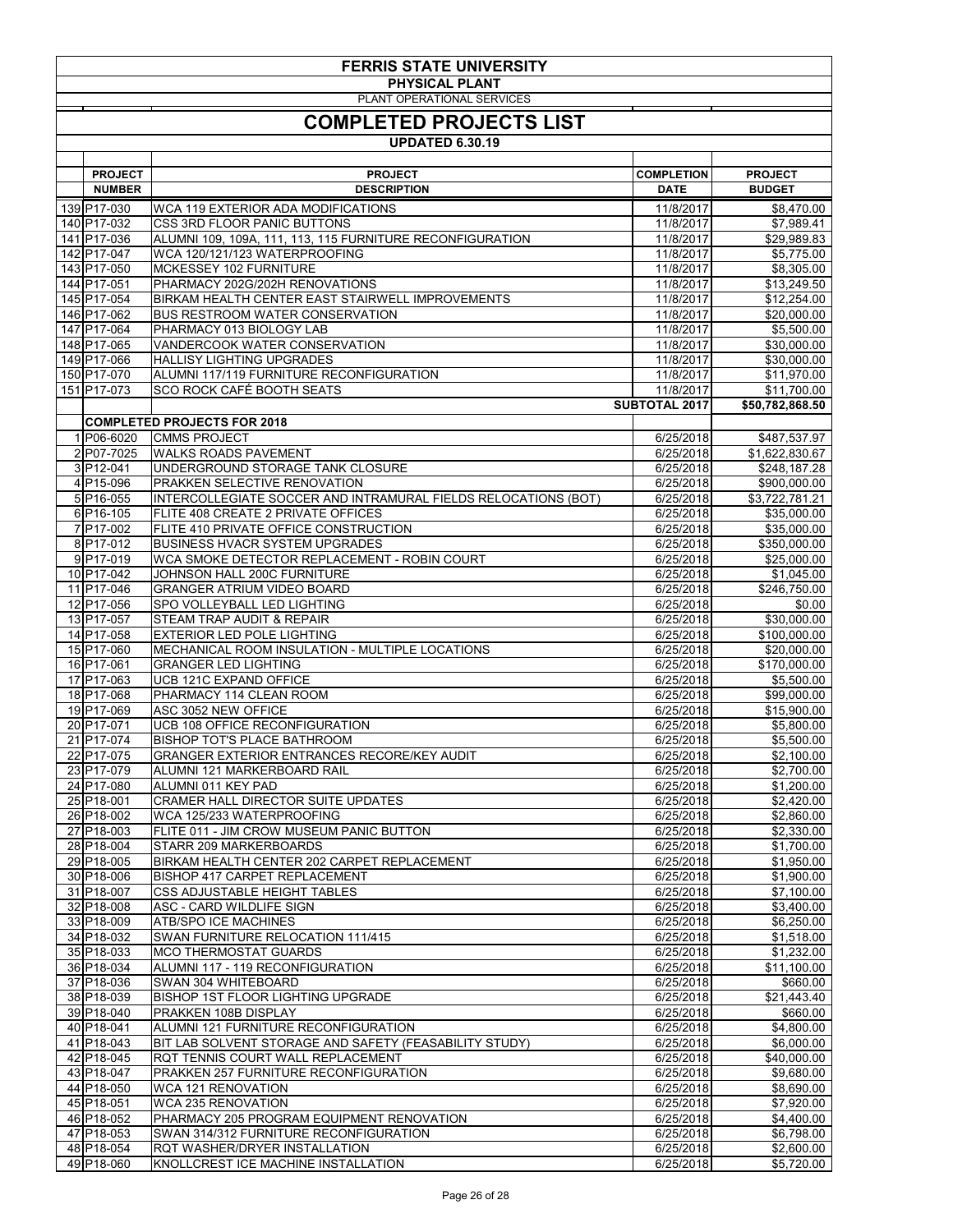| <b>FERRIS STATE UNIVERSITY</b> |                                                                                           |                        |                                   |  |  |
|--------------------------------|-------------------------------------------------------------------------------------------|------------------------|-----------------------------------|--|--|
| <b>PHYSICAL PLANT</b>          |                                                                                           |                        |                                   |  |  |
|                                | PLANT OPERATIONAL SERVICES                                                                |                        |                                   |  |  |
|                                | <b>COMPLETED PROJECTS LIST</b>                                                            |                        |                                   |  |  |
|                                | <b>UPDATED 6.30.19</b>                                                                    |                        |                                   |  |  |
|                                |                                                                                           |                        |                                   |  |  |
| <b>PROJECT</b>                 | <b>PROJECT</b>                                                                            | <b>COMPLETION</b>      | <b>PROJECT</b>                    |  |  |
| <b>NUMBER</b>                  | <b>DESCRIPTION</b>                                                                        | <b>DATE</b>            | <b>BUDGET</b>                     |  |  |
| 50 P18-064                     | <b>WEST 003 LEAD REMEDIATION</b>                                                          | 6/25/2018              | \$2,100.00                        |  |  |
| 51 P18-070                     | <b>CRIMINAL JUSTICE TRAINING CENTER</b>                                                   | 6/25/2018              | \$0.00                            |  |  |
|                                |                                                                                           | <b>SUBTOTAL 2018</b>   | \$8,297,063.53                    |  |  |
|                                |                                                                                           |                        |                                   |  |  |
|                                | <b>COMPLETED PROJECTS FOR 2019</b>                                                        |                        |                                   |  |  |
| 1 P18-031                      | <b>STATE STREET LED LIGHTING</b>                                                          | 12/2/2018              | \$93,500.00                       |  |  |
| 2 P13-043                      | CRDM GENERAL FUND PH 2 - UTILITY INFRASTRUCTURE                                           | 12/2/2018              | \$1,000,000.00                    |  |  |
| $3 P13-044$<br>$4 P13-045$     | CRDM GENERAL FUND PH 2 - CHP BOILER<br>CRDM GENERAL FUND PH 2 - ENERGY CONSERVATION       | 12/2/2018<br>12/2/2018 | \$1,250,000.00<br>\$1,250,000.00  |  |  |
| $5 P13-046$                    | CRDM GENERAL FUND PH 2 - ELECTRICAL                                                       | 12/2/2018              | \$255,000.00                      |  |  |
| 6 P13-047                      | CRDM GENERAL FUND PH 2 - ELEVATORS                                                        | 12/2/2018              | \$255,000.00                      |  |  |
| 7 P13-048                      | CRDM GENERAL FUND PH 2 - EXTERIOR ENCLOSURES                                              | 12/2/2018              | \$502,500.00                      |  |  |
| 8 P13-049                      | CRDM GENERAL FUND PH 2 - HVAC                                                             | 12/2/2018              | \$1,785,000.00                    |  |  |
| $9 P13-050$                    | CRDM GENERAL FUND PH 2 - INTERIOR FINISHES                                                | 12/2/2018              | \$280,000.00                      |  |  |
| 10 P13-051                     | CRDM GENERAL FUND PH 2 - PLUMBING                                                         | 12/2/2018              | \$220,000.00                      |  |  |
| 11 P13-052<br>12 P13-053       | CRDM GENERAL FUND PH 2 - ROOFING<br>CRDM GENERAL FUND PH 2 - SPECIAL CONSTRUCTION         | 12/2/2018<br>12/2/2018 | \$1,867,500.00<br>\$125,000.00    |  |  |
| 13 P13-054                     | CRDM GENERAL FUND PH 2 - SUPERSTRUCTURE                                                   | 12/2/2018              | \$170,000.00                      |  |  |
| 14 P13-055                     | CRDM GENERAL FUND PH 2 - OTHER BUILDING SYSTEMS                                           | 12/2/2018              | \$290,000.00                      |  |  |
| 15 P13-056                     | CRDM NON GENERAL FUND PH 2 - UTILITY INFRASTRUCTURE                                       | 12/2/2018              | \$1,000.00                        |  |  |
| 16 P13-057                     | <b>CRDM NON GENERAL FUND PH 2 - CHP BOILER</b>                                            | 12/2/2018              | \$1,250,000.00                    |  |  |
| 17 P13-058                     | CRDM NON GENERAL FUND PH 2 - ENERGY CONSERVATION                                          | 12/2/2018              | \$1,250,000.00                    |  |  |
| 18 P13-059<br>19 P13-060       | CRDM NON GENERAL FUND PH 2 - ELECTRICAL<br>CRDM NON GENERAL FUND PH 2 - ELEVATORS         | 12/2/2018<br>12/2/2018 | \$50,000.00<br>\$20,000.00        |  |  |
| 20 P13-061                     | CRDM NON GENERAL FUND PH 2 - EXTERIOR ENCLOSURES                                          | 12/2/2018              | \$50,000.00                       |  |  |
| 21 P13-062                     | CRDM NON GENERAL FUND PH 2 - HVAC                                                         | 12/2/2018              | \$80,000.00                       |  |  |
| 22 P13-063                     | CRDM NON GENERAL FUND PH 2 - INTERIOR FINISHES                                            | 12/2/2018              | \$810,000.00                      |  |  |
| 23 P13-064                     | CRDM NON GENERAL FUND PH 2 - PLUMBING                                                     | 12/2/2018              | \$80,000.00                       |  |  |
| 24 P13-065                     | CRDM NON GENERAL FUND PH 2 - ROOFING                                                      | 12/2/2018              | \$1,660,000.00                    |  |  |
| 25 P15-090                     | <b>FACILITY CONDITION ASSESSMENT</b>                                                      | 2/4/2019               | \$271,500.00                      |  |  |
| 26 P16-016<br>27 P16-059       | <b>SRC MECHANICAL UPGRADES</b><br>NORTH CAMPUS RESIDENCE HALL                             | 2/4/2019<br>2/4/2019   | \$2,096,600.00<br>\$27,300,000.00 |  |  |
| 28 P16-111                     | <b>BHC MULTIPLE OFFICE RENOVATIONS</b>                                                    | 2/4/2019               | \$66,000.00                       |  |  |
| 29 P17-025                     | SWAN FIRST FLOOR RENOVATION                                                               | 2/4/2019               | \$2,500,000.00                    |  |  |
| 30 P17-039                     | ASBESTOS/LEAD ENVIRONMENTAL ISSUES                                                        | 2/4/2019               | \$9,400.00                        |  |  |
| 31 P17-067                     | RQT LOCKER ROOM RENOVATIONS                                                               | 2/4/2019               | \$131,300.00                      |  |  |
| 32 P17-072                     | <b>CPD PAINT/CARPET REPLACEMENT</b>                                                       | 2/4/2019               | \$60,000.00                       |  |  |
| 33 P17-076<br>34 P17-077       | <b>EXTERIOR SITE LIGHTING IMPROVEMENTS</b><br><b>QUAD CAFÉ RENOVATIONS</b>                | 2/4/2019<br>2/4/2019   | \$200,000.00<br>\$153,790.00      |  |  |
| 35 P17-078                     | <b>SRC FLOOD REPAIR</b>                                                                   | 2/4/2019               | \$690,000.00                      |  |  |
| 36 P17-081                     | <b>PRAKKEN HR OFFICE RECONFIGURATION</b>                                                  | 2/4/2019               | \$8,000.00                        |  |  |
| 37 P17-082                     | MCO 1ST FLOOR CLINIC & 2ND FLOOR DEAN'S OFFICE RECONFIGURATION                            | 2/4/2019               | \$106,030.83                      |  |  |
| 38 P18-035                     | UCB 121 LGBTQ+ CENTER                                                                     | 2/4/2019               | \$38,000.00                       |  |  |
| 39 P18-037                     | <b>RESIDENT HALL HD CORES</b>                                                             | 2/4/2019               | \$1,760.00                        |  |  |
| 40 P18-038                     | PARSONS FIRING RANGE - NEW GARAGE                                                         | 2/4/2019               | \$57,200.00                       |  |  |
| 41 P18-044<br>42 P18-046       | ICET - NEW BIT LAB (FEASABILITY ONLY AT THIS TIME)<br>WEST 121 SUITE FLOORING REPLACEMENT | 2/4/2019<br>2/4/2019   | \$15,000.00<br>\$7,600.00         |  |  |
| 43 P18-048                     | <b>WEST 211 RENOVATION</b>                                                                | 2/4/2019               | \$7,200.00                        |  |  |
| 44 P18-057                     | WEST 106 NEW DOOR                                                                         | 2/4/2019               | \$3,000.00                        |  |  |
| 45 P18-059                     | <b>ASC ADA RESTROOM RENOVATION</b>                                                        | 2/4/2019               | \$22,000.00                       |  |  |
| 46 P18-061                     | 2018 HOUSING IMPROVEMENTS                                                                 | 2/4/2019               | \$1,200,000.00                    |  |  |
| 47 P18-062                     | PHARMACY 104 DISPLAY CASE                                                                 | 2/4/2019               | \$1,925.00                        |  |  |
| 48 P18-063<br>49 P18-066       | <b>UCB SITE FURNITURE</b><br><b>BROPHY/MCNERNEY TERRACE LEVEL FLOORING</b>                | 2/4/2019<br>2/4/2019   | \$20,700.00<br>\$19,740.00        |  |  |
| 50 P18-068                     | TOP TAGGART FIELD TURF REHABILIATION                                                      | 2/4/2019               | \$90,000.00                       |  |  |
| 51 P18-069                     | <b>CSS 300 BOTTLE FILL STATION</b>                                                        | 2/4/2019               | \$3,630.00                        |  |  |
| 52 P18-072                     | ASC 3052 LIGHTING IMPROVEMENTS                                                            | 2/4/2019               | \$2,200.00                        |  |  |
| 53 P18-073                     | <b>WCA 253 RENOVATION</b>                                                                 | 2/4/2019               | \$10,294.90                       |  |  |
| 54 P18-074                     | <b>WCA 142 RENOVATION</b>                                                                 | 2/4/2019               | \$9,410.50                        |  |  |
| 55 P18-075<br>56 P18-077       | <b>WCA 157 RENOVATION</b><br>SWAN 304 FLOOD EVENT (INSURANCE PROJECT)                     | 2/4/2019<br>2/4/2019   | \$11,285.18<br>\$710.00           |  |  |
| 57 P18-078                     | ATB WATER METER FAILURE (INSURANCE PROJECT)                                               | 2/4/2019               | \$60.00                           |  |  |
| 58 P18-079                     | FLITE 438/446 TABLES                                                                      | 2/4/2019               | \$15,592.50                       |  |  |
| 59 P18-080                     | <b>WCA 239 RENOVATION</b>                                                                 | 2/4/2019               | \$12,100.00                       |  |  |